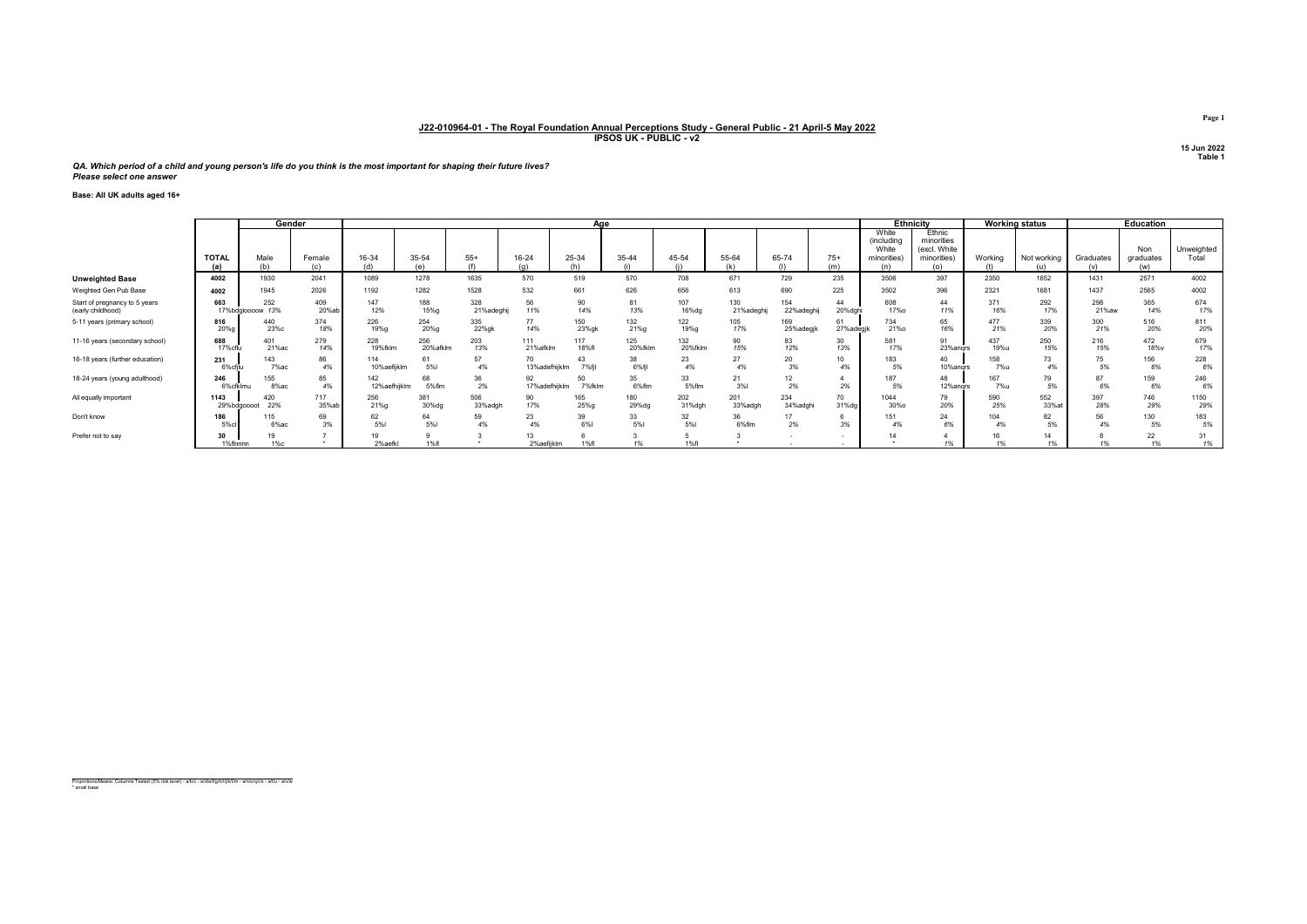QA. Which period of a child and young person's life do you think is the most important for shaping their future lives? Please select one answer

Base: All UK adults aged 16+

|                                                    |                     |               |                      |                                           |                         |             |                |                |                   |                   |                |           |                |                    |               |              | Children at<br>school or |           |                   |            |            |                    |              |                          |                  |                     |             |                         |                         |
|----------------------------------------------------|---------------------|---------------|----------------------|-------------------------------------------|-------------------------|-------------|----------------|----------------|-------------------|-------------------|----------------|-----------|----------------|--------------------|---------------|--------------|--------------------------|-----------|-------------------|------------|------------|--------------------|--------------|--------------------------|------------------|---------------------|-------------|-------------------------|-------------------------|
|                                                    |                     |               |                      |                                           |                         |             |                | Region         |                   |                   |                |           |                |                    | Urbanity      |              | childcare (0-5)          |           | <b>Disability</b> |            |            | Child disability   |              |                          |                  | <b>IMD QUINTILE</b> |             |                         |                         |
|                                                    | <b>TOTAL</b><br>(a) | North<br>East | North<br>West<br>(c) | Yorksh<br>re and<br><b>Humbers</b><br>ide | West<br>Midland Midland | East        | East<br>Anglia | South<br>West  | South<br>East     | Greater<br>London | England        | Wales     | Scotlan<br>(m) | Norther<br>Ireland | Urban<br>(0)  | Rural<br>(n) | Yes<br>(a)               | No        | Yes               | No         | Yes<br>(u) | <b>SEND</b><br>(v) | No<br>(w)    | $1 -$<br>Most<br>deprive |                  |                     |             | 5 -<br>Least<br>deprive | Unweigh<br>ted<br>Total |
| <b>Unweighted Base</b>                             | 4002                | 169           | 465                  | 273                                       | 332                     | 315         | 341            | 357            | 583               | 537               | 3372           | 203       | 350            | 77                 | 2971          | 619          | 346                      | 88        | 1088              | 2712       | 262        | 161                | 818          | 683                      | 719              | 720                 | 715         | 760                     | 4002                    |
| Weighted Gen Pub Base                              | 4002                | 160           | 439                  | 330                                       | 356                     | 290         | 374            | 338            | 550               | 537               | 3374           | 189       | 326            | 113*               | 2947          | 595          | 379                      | $95*$     | 1092              | 2706       | 280        | 173                | 847          | 695                      |                  | 718                 | 69          | 765                     | 4002                    |
| Start of pregnancy to 5 years<br>(early childhood) | 663<br>17%w         | 22<br>14%     | 68<br>15%            | 53<br>16%                                 | 14%                     | 42<br>14%   | 64<br>17%      | 66<br>20%      | 103<br>19%        | 79<br>15%         | 548<br>16%     | 38<br>20% | 57<br>18%      | 19<br>17%          | 488<br>17%    | 125<br>21%ao | 73<br>19%                | 21<br>22% | 205<br>19%        | 438<br>16% | 50<br>18%  | 29<br>17%          | 109<br>13%   | 103<br>15%               | 115<br>16%       | 112<br>16%          | 129<br>19%  | 154<br>20%axyz          | 674<br>17%              |
| 5-11 years (primary school)                        | 816<br>20%          | 36<br>22%     | 101<br>23%dj         | 53<br>16%                                 | 69<br>19%               | 67<br>23%dj | 80<br>21%      | 61<br>18%      | 112<br>20%        | 94<br>18%         | 673<br>20%     | 36<br>19% | 79<br>24%dh    | 27<br>23%          | 609<br>21%    | 125<br>21%   | 82<br>22%                | 17<br>18% | 226<br>21%        | 569<br>21% | 54<br>19%  | 35<br>20%          | 186<br>22%   | 128<br>18%               | 165<br>23%x      | 149<br>21%          | 160<br>23%x | 148<br>19%              | 811<br>20%              |
| 11-16 years (secondary school)                     | 688<br>17%mp        | 26<br>16%     | 67<br>15%            | 50<br>15%                                 | 68<br>19%m              | 16%         | 19%m           | 47<br>14%      | 103<br>19%m       | 22%acdt<br>hklm   | 595<br>18%m    | 28<br>15% | 38<br>12%      | 25<br>23%m         | 516<br>17%p   | 78<br>13%    | 84<br>22%ar              | 11<br>12% | 182<br>17%        | 471<br>17% | 74<br>26%a | 51<br>30%aw        | 175<br>21%   | 112<br>16%               | 124<br>17%       | 126<br>18%          | 114<br>17%  | 130<br>17%              | 679<br>17%              |
| 16-18 years (further education)                    | 231<br>6%aB         | 6%            | 31<br>$7%$ a         | 27<br>8%faim                              | 27<br>7% am             | 4%          | 12             | 16<br>5%       | 24<br>4%          | 9%afghi<br>kmn    | 206<br>$6\%$ g | 6%        | 12<br>4%       | 2%                 | 156<br>5%     | 35<br>6%     | 26<br>7%                 | 4%        | 66<br>6%          | 151<br>6%  | 28<br>10%a | 20<br>11%a         | 66<br>8%     | 56                       | 37<br>8%avzAB 5% | 30<br>4%            | 36<br>5%    | 29<br>4%                | 228<br>6%               |
| 18-24 years (young adulthood)                      | 246<br>6%nps        | 12<br>8%n     | 23<br>5%n            | 38<br>11%acefg<br>hiikmn                  | 22<br>6%n               | 6%n         | 14<br>4%       | 16<br>5%n      | 33<br>6%n         | 36<br>7%n         | 211<br>$6\%n$  | 13<br>7%n | 21<br>6%n      |                    | 183<br>$6\%p$ | 22<br>4%     | 23<br>6%                 | 5%        | 48<br>4%          | 174<br>6%  | 23<br>8%   | 15<br>9%           | 59<br>7%     | 8%AB                     | 40<br>6%         | 44<br>6%            | 34<br>5%    | 33<br>4%                | 246<br>6%               |
| All equally important                              | 1143<br>29%jauv     | 47<br>29%     | 127<br>29%           | 83<br>25%                                 | 102<br>29%              | 91<br>31%j  | 111<br>30%j    | 118<br>35%adij | 150<br>27%        | 125<br>23%        | 955<br>28%     | 50<br>26% | 99<br>30%j     | 40<br>35%i         | 832<br>28%    | 193<br>32%ao | 84<br>22%                | 32<br>34% | 326<br>30%        | 771<br>28% | 48<br>17%  | 21<br>12%          | 239<br>28%uv | 200<br>29%               | 194<br>27%       | 216<br>30%          | 191<br>28%  | 243<br>32%              | 1150<br>29%             |
| Don't know                                         | 186                 | 5%pauww 5%n   | 20<br>5%             | 20<br>6%n                                 | 15<br>4%                | 3%          | 21<br>6%n      | 3%             | $2^{\circ}$<br>4% | 34<br>6%hn        | 157<br>5%      | 6%n       | 5%n            |                    | 148<br>5%p    | 14<br>2%     | 1%                       | 4%        | 36<br>3%          | 124<br>5%  | 1%         | 1%                 | 13<br>2%     | 38<br>5%A                | 36<br>5%         | 38<br>5%A           | 21<br>3%    | 26<br>3%                | 183<br>5%               |
| Prefer not to say                                  | 30<br>1%tw          |               | $\frac{9}{6}$        | 2%                                        | 1%                      | 2%          |                |                |                   | 1%                | 27<br>1%       |           |                |                    | 15            | 1%           |                          |           |                   |            |            |                    |              |                          |                  |                     | 1%          |                         | 31<br>1%                |

Proportions/Means: Columns Tested (5% risk level) - a/b/c/d/e/f/g/h/i/j/k/l/m/n - a/o/p - a/q/r - a/s/t - a/u/v/w - a/x/y/z/A/B \* small base

Page 2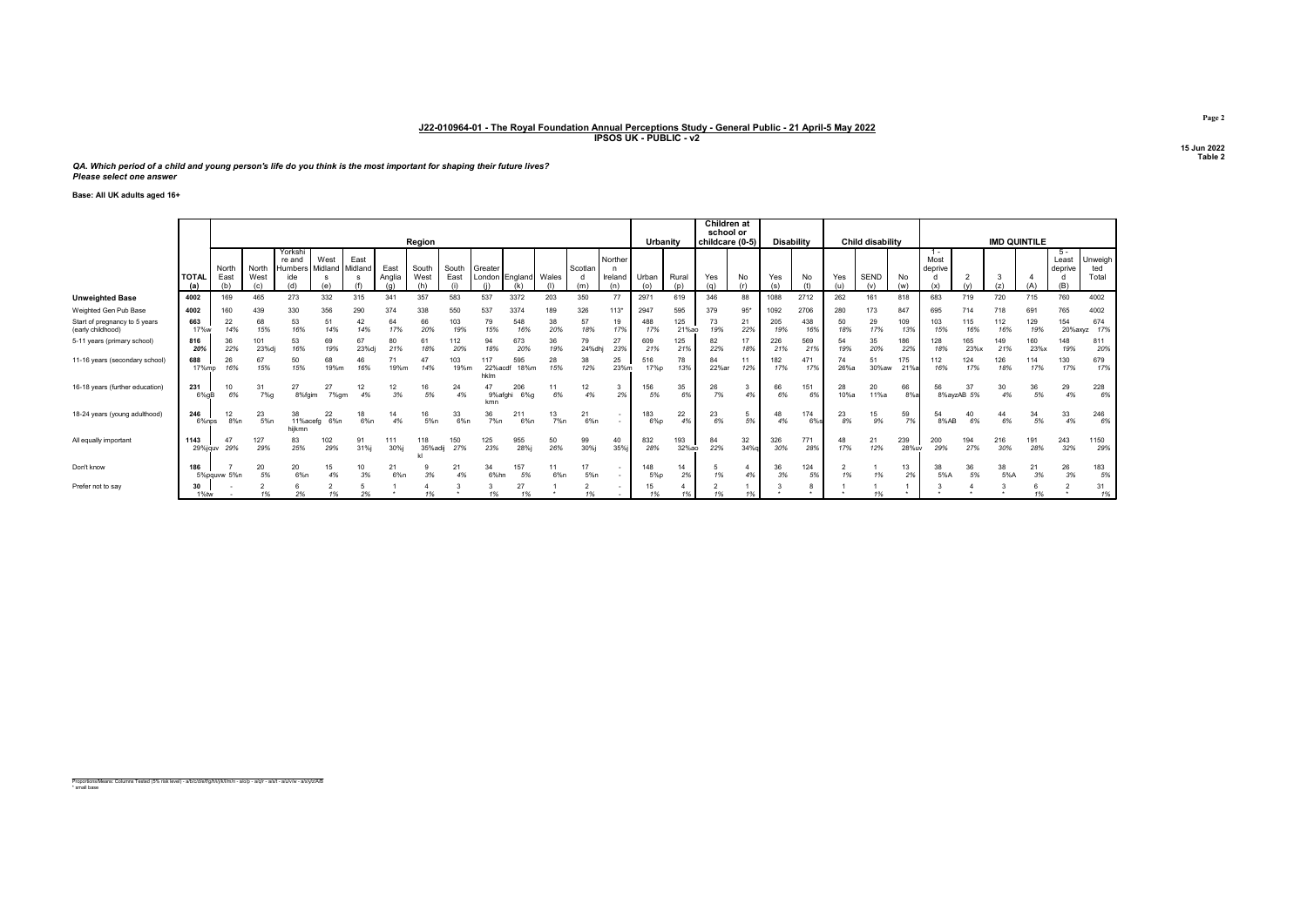QB. How important, if at all, do you feel the period of early childhood is in shaping a person's future life? Please select one answer

Base: All UK adults aged 16+

|                         |                     | Gender                   |               |                    |                |                    |                     | Age             |               |               |                 |                    |                   | <b>Ethnicity</b>                            |                                                     |             | <b>Working status</b> |                  | <b>Education</b>        |                     |
|-------------------------|---------------------|--------------------------|---------------|--------------------|----------------|--------------------|---------------------|-----------------|---------------|---------------|-----------------|--------------------|-------------------|---------------------------------------------|-----------------------------------------------------|-------------|-----------------------|------------------|-------------------------|---------------------|
|                         | <b>TOTAL</b><br>(a) | Male                     | Female<br>(c) | 16-34<br>(d)       | 35-54<br>(e)   | $55+$              | 16-24               | 25-34<br>(h)    | 35-44         | 45-54         | 55-64           | 65-74              | $75+$<br>(m)      | White<br>(including<br>White<br>minorities) | Ethnic<br>minorities<br>(excl. White<br>minorities) | Working     | Not working<br>(u)    | Graduates<br>(v) | Non<br>graduates<br>(w) | Unweighted<br>Total |
| <b>Unweighted Base</b>  | 4002                | 1930                     | 2041          | 1089               | 1278           | 1635               | 570                 | 519             | 570           | 708           | 671             | 729                | 235               | 3506                                        | 397                                                 | 2350        | 1652                  | 1431             | 2571                    | 4002                |
| Weighted Gen Pub Base   | 4002                | 1945                     | 2026          | 1192               | 1282           | 1528               | 532                 | 661             | 626           | 656           | 613             | 690                | 225               | 3502                                        | 396                                                 | 2321        | 1681                  | 1437             | 2565                    | 4002                |
| Very important          | 2651                | 1160<br>66%bdghoooow 60% | 1477<br>73%ab | 644<br>54%g        | 851<br>66%dgh  | 1155<br>76%adeghij | 254<br>48%          | 390<br>59%g     | 404<br>65%dg  | 447<br>68%dgh | 442<br>72%adegh | 540<br>78%adeghijk | 174<br>77%adeghij | 2382<br>68%o                                | 217<br>55%                                          | 1495<br>64% | 1155<br>69%           | 1017<br>71%aw    | 1634<br>64%             | 2658<br>66%         |
| Fairly important        | 1006<br>25% cflr    | 577<br>30%ac             | 419<br>21%    | 384<br>32%aefijklm | 323<br>25%f    | 299<br>20%         | 191<br>36%aefhijklm | 193<br>29%fklm  | 162<br>26%flm | 162<br>25%fl  | 132<br>22%      | 123<br>18%         | 43<br>19%         | 866<br>25%                                  | 115<br>29%                                          | 624<br>27%u | 382<br>23%            | 330<br>23%       | 676<br>26%v             | 1005<br>25%         |
| Not very important      | 152<br>4%fklr       | 86<br>4%с                | 64<br>3%      | 78<br>7%aefjklm    | 51<br>4%fklm   | 24<br>2%           | 9%aefhijklm         | 30<br>5%fklm    | 32<br>5%fjklm | 18<br>3%      | 13<br>2%        | 1%                 |                   | 109<br>3%                                   | 36<br>9%andrs                                       | 93<br>4%    | 59<br>4%              | 42<br>3%         | 110<br>4%v              | 149<br>4%           |
| Not at all important    | 50<br>1%cfk         | 36<br>$2\%c$             | 13<br>1%      | 34<br>3%aefijklm   | 12<br>1%f      |                    | 3%aefijklm          | 3%aefiklm       | 1%            | 1%fkl         |                 |                    |                   | 39<br>1%                                    | 2%                                                  | 38<br>2%u   | 12<br>1%              | 10               | 40<br>$2\%v$            | 46<br>1%            |
| Don't know              | 143<br>4%с          | 85<br>4%с                | 53<br>3%      | 53<br>4%           | 45<br>3%       | 46<br>3%           | 22<br>4%            | 31<br>5%        | 23<br>4%      | 21<br>3%      | 24<br>4%        | 2%                 | 2%                | 106<br>3%                                   | 19<br>5%                                            | 3%          | 72<br>4%t             | 38<br>3%         | 105<br>4%v              | 144<br>4%           |
| Top 2: Important        | 3657<br>91%bdghoooo | 737<br>89%               | 1897<br>94%ab | 1028<br>86%        | 1174<br>92%dgh | 1454<br>95%adeghi  | 445<br>84%          | 582<br>88%g     | 566<br>90%dg  | 608<br>93%dgh | 574<br>94%dghi  | 663<br>96%adeghijk | 217<br>97%adeghii | 3248<br>93%aoqrs                            | 333<br>84%                                          | 2120<br>91% | 1537<br>91%           | 1347<br>94%aw    | 2310<br>90%             | 3663<br>92%         |
| Bottom 2: Not important | 202<br>5%cfklmv     | 122<br>6%с               | 77<br>4%      | 112<br>9%aefijklm  | 63<br>5%fklm   | 28<br>2%           | 64<br>12%aefhiiklm  | 48<br>7% afiklm | 37<br>6%fklm  | 26<br>4%flm   | 15<br>2%        | 1%                 |                   | 148<br>4%                                   | 44<br>11%andrs                                      | 131<br>6%   | 71<br>4%              | 52               | 150<br>6%v              | 195<br>5%           |
| NET Difference          | 3454<br>86%         | 1615<br>83%              | 1820<br>90%   | 916<br>77%         | 1112<br>87%    | 1427<br>93%        | 381<br>72%          | 534<br>81%      | 530<br>85%    | 582<br>89%    | 559<br>91%      | 653<br>95%         | 215<br>95%        | 3100<br>89%                                 | 289<br>73%                                          | 1989<br>86% | 1466<br>87%           | 1295<br>90%      | 2160<br>84%             | 3468<br>87%         |

Proportions/Means: Columns Tested (5% risk level) - a/b/c - a/d/e/f/g/h/i/j/k/l/m - a/n/o/q/r/s - a/t/u - a/v/w \* small base

Page 3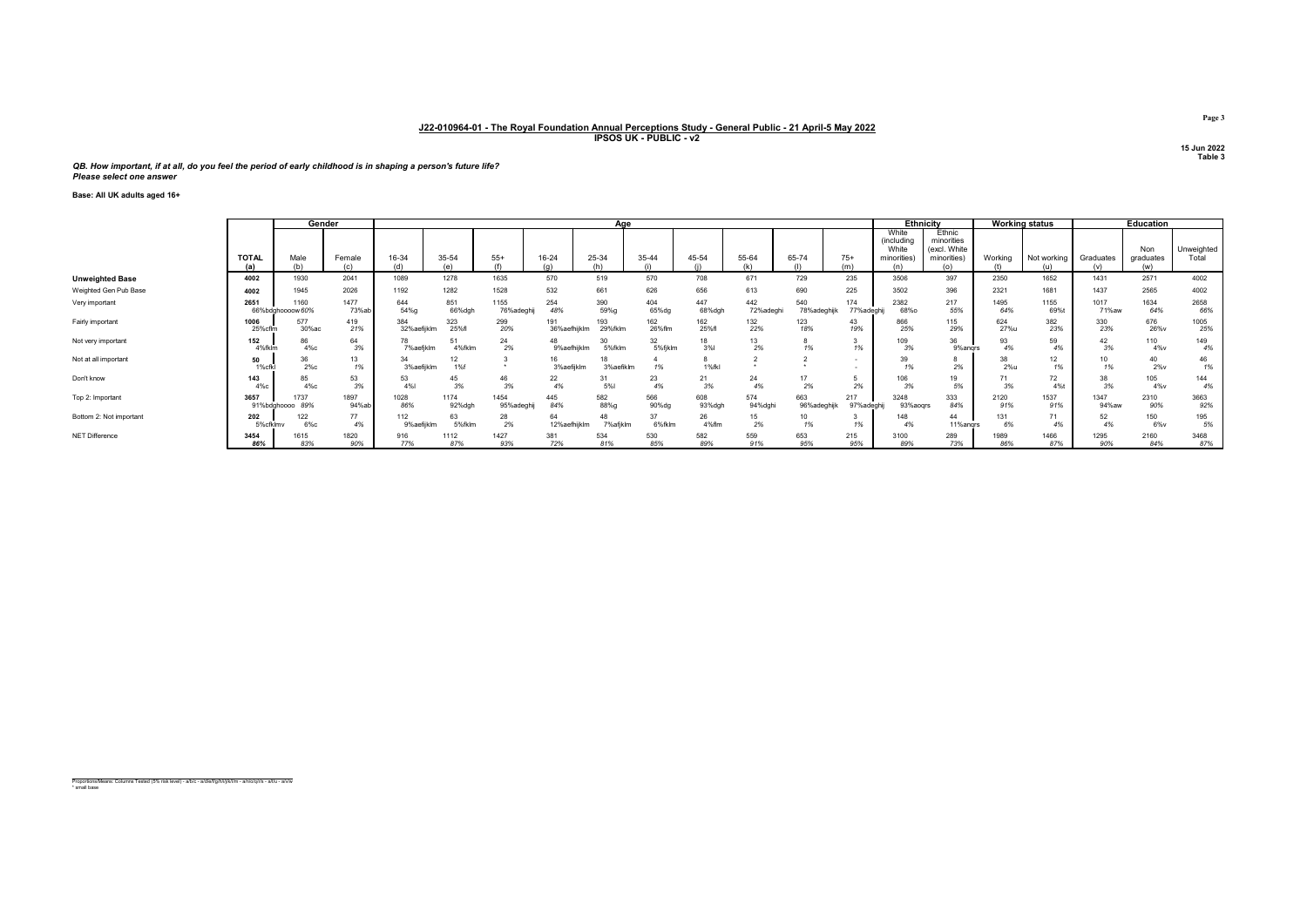QB. How important, if at all, do you feel the period of early childhood is in shaping a person's future life? Please select one answer

Base: All UK adults aged 16+

|                         |                     |               |               |                                            |                 |                 |                |                |               |                          |             |            |                |                           |             |              | <b>Children</b> at<br>school or |           |                   |             |             |                         |             |                 |             |                     |               |                         |                         |
|-------------------------|---------------------|---------------|---------------|--------------------------------------------|-----------------|-----------------|----------------|----------------|---------------|--------------------------|-------------|------------|----------------|---------------------------|-------------|--------------|---------------------------------|-----------|-------------------|-------------|-------------|-------------------------|-------------|-----------------|-------------|---------------------|---------------|-------------------------|-------------------------|
|                         |                     |               |               |                                            |                 |                 |                | Region         |               |                          |             |            |                |                           | Urbanity    |              | childcare (0-5)                 |           | <b>Disability</b> |             |             | <b>Child disability</b> |             |                 |             | <b>IMD QUINTILE</b> |               |                         |                         |
|                         | <b>TOTAL</b><br>(a) | North<br>East | North<br>West | Yorkshi<br>re and<br><b>Humbers</b><br>ide | West<br>Midland | East<br>Midland | East<br>Anglia | South<br>West  | South<br>East | Greater<br>London        | England     | Wales      | Scotlan<br>(m) | Norther<br>Ireland<br>(n) | Urban       | Rural<br>(p) | Yes<br>(n)                      | No<br>(r) | Yes<br>(s)        | No          | Yes         | <b>SEND</b>             | No<br>(w)   | Most<br>deprive |             | 3                   |               | Least<br>deprive<br>(B) | Unweigh<br>ted<br>Total |
| <b>Unweighted Base</b>  | 4002                | 169           | 465           | 273                                        | 332             | 315             | 341            | 357            | 583           | 537                      | 3372        | 203        | 350            | 77                        | 2971        | 619          | 346                             | 88        | 1088              | 2712        | 262         | 161                     | 818         | 683             | 719         | 720                 | 715           | 760                     | 4002                    |
| Weighted Gen Pub Base   | 4002                | 160           | 439           | 330                                        | 356             | 290             | 374            | 338            | 550           | 537                      | 3374        | 189        | 326            | $113*$                    | 2947        | 595          | 379                             | $95*$     | 1092              | 2706        | 280         | 173                     | 847         | 695             |             | 718                 | 691           | 765                     | 4002                    |
| Very important          | 2651<br>66%ux       | 106<br>66%    | 295<br>67%    | 213<br>65%                                 | 228<br>64%      | 190<br>65%      | 253<br>68%     | 239<br>71%i    | 372<br>68%    | 336<br>63%               | 2232<br>66% | 129<br>68% | 214<br>66%     | 76<br>67%                 | 1973<br>67% | 424<br>71%ao | 263<br>69%                      | 68<br>72% | 754<br>69%        | 1792<br>66% | 165<br>59%  | 102<br>59%              | 585<br>69%u | 427<br>62%      | 461<br>64%  | 492<br>69%>         | 484<br>70%axv | 560<br>73%axv           | 2658<br>66%             |
| Fairly important        | 1006<br>25%E        | 26%           | 108<br>25%    | 83<br>25%                                  | 101<br>28%      | 73<br>25%       | 83<br>22%      | 24%            | 137<br>25%    | 131<br>24%               | 839<br>25%  | 41<br>22%  | 95<br>29%g     | 30<br>27%                 | 733<br>25%  | 133<br>22%   | g.<br>24%                       | 21<br>22% | 264<br>24%        | 690<br>25%  | 91<br>33%aw | 55<br>32%               | 207<br>24%  | 200<br>29%zAB   | 186<br>26%B | 164<br>23%          | 162<br>23%    | 164<br>22%              | 1005<br>25%             |
| Not very important      | 152<br>4%m          | 2%            | 14<br>3%      | 16<br>5%m                                  | 11<br>3%        | 3%              | 16<br>4%m      | 3%             | 16<br>3%      | 8%abcef<br>hikm          | 36<br>4%m   | 8<br>4%m   | 1%             | 4%                        | 107<br>4%   | 14<br>2%     | 3%                              |           | 35<br>3%          | 108<br>4%   | 16<br>6%    | 12<br>7%a               | 34<br>4%    | 28<br>4%        | 32<br>4%    | 24<br>3%            | 20<br>3%      | 21<br>3%                | 149<br>4%               |
| Not at all important    | 50<br>1%hB          | 2%h           | 2%h           | 2%h                                        | 1%              | 1%h             |                |                | 1%            | 13<br>2%aeh              | 45<br>1%h   |            | 1%h            |                           | 37<br>1%    | 1%           | 2%                              | 1%        | 1%                | 32<br>1%    | 2%          | 2%                      | 9<br>1%     | 1%B             | 12<br>2%B   | 13<br>2%B           | 1%            |                         | 46<br>1%                |
| Don't know              | 143<br>4%uw         | 3%            |               | 3%                                         | 14<br>4%        | 5%              |                | 3%             | 21<br>4%      | 15<br>3%                 | 121         | 10<br>5%   | 3%             | 3<br>3%                   | 97<br>3%    | 18<br>3%     | 2%                              |           | 30<br>3%          | 84<br>3%    | 1%          | 1%                      | 12<br>1%    | 4%B             | 24<br>3%    | 25<br>4%            | 19<br>3%      | 17<br>2%                | 144<br>4%               |
| Top 2: Important        | 3657<br>91%         | 148<br>92%    | 403<br>92%    | 296<br>90%                                 | 329<br>92%i     | 263<br>91%      | 336<br>90%     | 320<br>95%adgj | 509<br>93%j   | 468<br>87%               | 3071<br>91% | 170<br>90% | 309<br>95%adfg | 106<br>93%                | 2706<br>92% | 558<br>94%   | 354<br>93%                      | 89<br>94% | 1018<br>93%a      | 2482<br>92% | 256<br>91%  | 157<br>91%              | 792<br>93%  | 627<br>90%      | 647<br>91%  | 655<br>91%          | 646<br>94%xy  | 724<br>95%axyz          | 3663<br>92%             |
| Bottom 2: Not important | 202<br>5%B          | 4%            | 20<br>5%      | 23<br>7%him                                | 13<br>4%        | 13<br>4%        | 22<br>6%m      | 3%             | 20<br>4%      | 54<br>10%abcef<br>ahikim | 181<br>5%hm | 5%         | 3%             | 4%                        | 144<br>5%   | 20<br>3%     | 18<br>5%                        | ∠<br>2%   | 4%                | 140<br>5%   | 22<br>8%a   | 15<br>9%                | 43<br>5%    | 37<br>5%B       | 44<br>6%AB  | 37<br>5%B           | 26<br>4%      | 23<br>3%                | 195<br>5%               |
| NET Difference          | 3454<br>86%         | 140<br>88%    | 383<br>87%    | 273<br>83%                                 | 316<br>89%      | 250<br>86%      | 314<br>84%     | 310<br>92%     | 489<br>89%    | 414<br>77%               | 2891<br>86% | 162<br>86% | 300<br>92%     | 102<br>90%                | 2562<br>87% | 538<br>90%   | 336<br>89%                      | 87<br>92% | 974<br>89%        | 2343<br>87% | 233<br>83%  | 142<br>82%              | 749<br>88%  | 591<br>85%      | 602<br>84%  | 619<br>86%          | 620<br>90%    | 701<br>92%              | 3468<br>87%             |

Proportions/Means: Columns Tested (5% risk level) - a/b/c/d/e/f/g/h/i/j/k/l/m/n - a/o/p - a/q/r - a/s/t - a/u/v/w - a/x/y/z/A/B \* small base

Page 4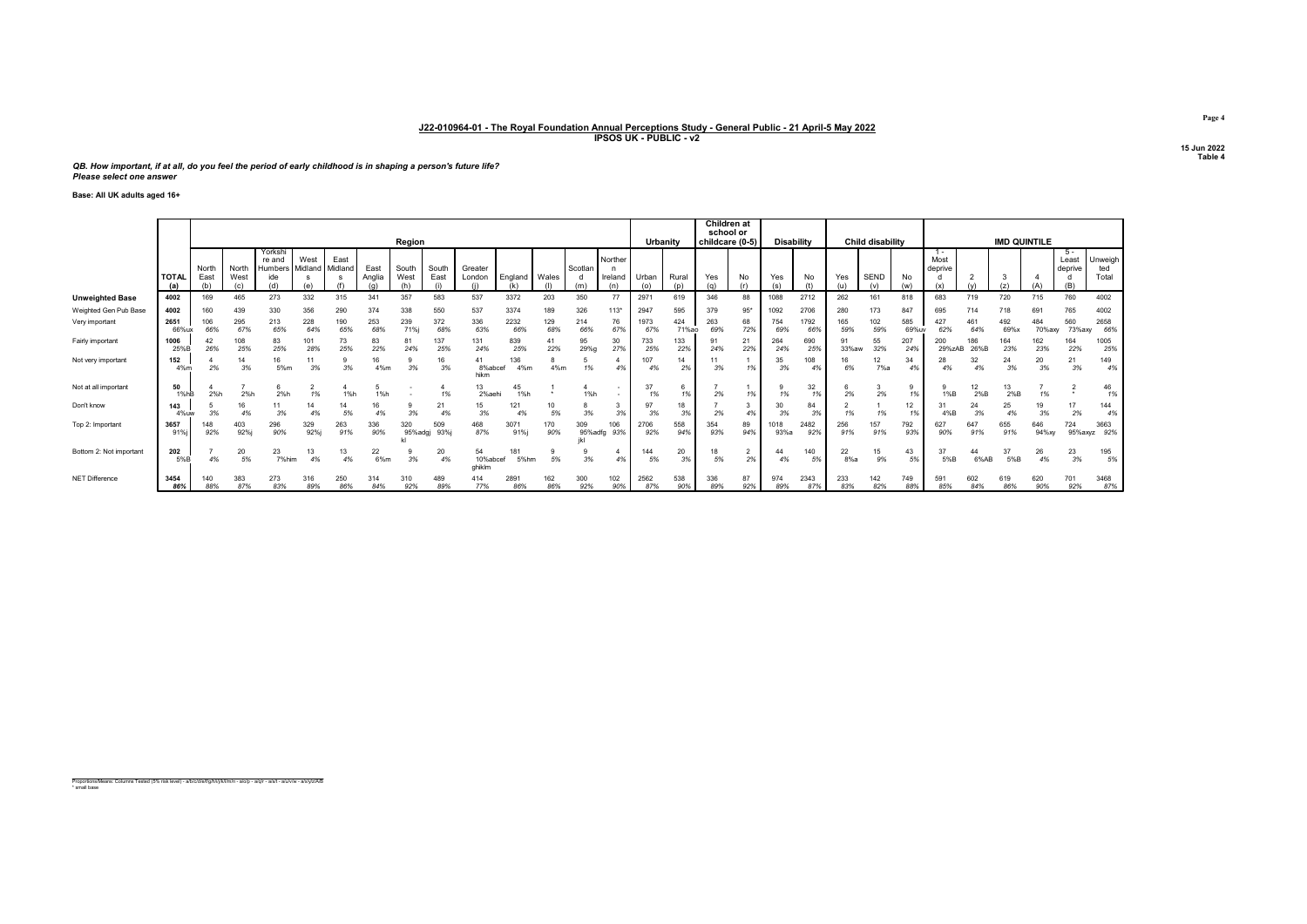QC. Below is a list of different aspects of adult life. Which of the following, if any,<br>do you personally think are likely to be the MOST affected by a child's development during<br>their early childhood? Please select up to

Base: All UK adults aged 16+

|                                    |                     | Gender           |               |              |                                |                       |              | Aae          |              |                   |            |              |              |                                                           | <b>Ethnicity</b>                                           |           | <b>Working status</b> |                  | <b>Education</b>        |                     |
|------------------------------------|---------------------|------------------|---------------|--------------|--------------------------------|-----------------------|--------------|--------------|--------------|-------------------|------------|--------------|--------------|-----------------------------------------------------------|------------------------------------------------------------|-----------|-----------------------|------------------|-------------------------|---------------------|
|                                    | <b>TOTAL</b><br>(a) | Male<br>(b)      | Female<br>(c) | 16-34<br>(d) | 35-54<br>$\left( \rho \right)$ | $55+$<br>(f)          | 16-24<br>(a) | 25-34<br>(h) | 35-44<br>(i) | 45-54             | 55-64      | 65-74<br>(1) | $75+$<br>(m) | White<br><i>(including</i><br>White<br>minorities)<br>(n) | Ethnic<br>minorities<br>(excl. White<br>minorities)<br>(o) | Working   | Not working<br>(u)    | Graduates<br>(v) | Non<br>graduates<br>(w) | Unweighted<br>Total |
| <b>Unweighted Base</b>             | 4002                | 1930             | 2041          | 1089         | 1278                           | 1635                  | 570          | 519          | 570          | 708               | 671        | 729          | 235          | 3506                                                      | 397                                                        | 2350      | 1652                  | 1431             | 2571                    | 4002                |
| Weighted Gen Pub Base              | 4002                | 1945             | 2026          | 1192         | 1282                           | 1528                  | 532          | 661          | 626          | 656               | 613        | 690          | 225          | 3502                                                      | 396                                                        | 2321      | 1681                  | 1437             | 2565                    | 4002                |
| Their future mental health and     | 2209                | 900              | 1291          | 550          | 753                            | 906                   | 241          | 309          | 346          | 407               | 359        | 411          | 135          | 1960                                                      | 208                                                        | 1230      | 979                   | 860              | 1349                    | 2238                |
| wellbeing                          | 55%bdghw            | 46%              | 64%ab         | 46%          | 59%adgh                        | 59%adgh               | 45%          | 47%          | 55%dgh       | 62%adghi          | 59%dgh     | 60%adgh      | 60%dgh       | 56%                                                       | 53%                                                        | 53%       | 58%at                 | 60%aw            | 53%                     | 56%                 |
| Their ability to make and maintain | 2021                | 850              | 1158          | 523          | 607                            | 892                   | 230          | 293          | 295          | 312               | 335        | 400          | 156          | 1813                                                      | 170                                                        | 1097      | 925                   | 791              | 1231                    | 2028                |
| relationships                      |                     | 51%bdghoooot 44% | 57%ab         | 44%          | 47%                            | 58%adeghij            | 43%          | 44%          | 47%          | 48%               | 55%adeghij | 58%adeghij   | 69%adefghijk | 52%o                                                      | 43%                                                        | 47%       | 55%at                 | 55%aw            | 48%                     | 51%                 |
| Their future happiness             | 1595                | 735              | 850           | 425          | 495                            | 675                   | 184          | 241          | 225          | 270               | 248        | 326          | 102          | 1411                                                      | 156                                                        | 889       | 706                   | 551              | 1044                    | 1608                |
|                                    | 40%do               | 38%              | 42%b          | 36%          | 39%                            | 44%adegh <sup>®</sup> | 35%          | 37%          | 36%          | 41%dg             | 40%dg      | 47%adeghijk  | 45%dahi      | 40%                                                       | 39%                                                        | 38%       | 42%t                  | 38%              | 41%                     | 40%                 |
| Their future physical health       | 1225                | 590              | 631           | 349          | 395                            | 481                   | 138          | 211          | 201          | 194               | 211        | 206          | 64           | 1097                                                      | 113                                                        | 732       | 493                   | 448              | 777                     | 1220                |
|                                    | 31%                 | 30%              | 31%           | 29%          | 31%g                           | 31%g                  | 26%          | 32%g         | 32%g         | 30%               | 34%adg     | 30%          | 28%          | 31%                                                       | 29%                                                        | 32%       | 29%                   | 31%              | 30%                     | 30%                 |
| Their future academic achievement  | 885                 | 459              | 424           | 227          | 277                            | 381                   | 99           | 127          | 146          | 131               | 143        | 189          | 49           | 778                                                       | 85                                                         | 484       | 401                   | 345              | 540                     | 885                 |
|                                    | 22%                 | 24%с             | 21%           | 19%          | 22%                            | 25%adegh              | 19%          | 19%          | 23%c         | 20%               | 23%d       | 27%adegh     | 22%          | 22%                                                       | 21%                                                        | 21%       | 24%t                  | 24%w             | 21%                     | 22%                 |
| Their future job and income        | 622                 | 367              | 250           | 216          | 187                            | 218                   | 98           | 118          | 109          | 78                | 87         | 98           | 34           | 532                                                       | 76                                                         | 395       | 226                   | 220              | 402                     | 616                 |
|                                    | 16%с                | 19%ac            | 12%           | 18%aefikl    | 15%                            | 14%                   | 18%efikl     | 18%i         | 17%j         | 12%               | 14%        | 14%          | 15%          | 15%                                                       | 19%n                                                       | 17%u      | 13%                   | 15%              | 16%                     | 15%                 |
| Their likelihood of committing     | 548                 | 281              | 265           | 212          | 157                            | 180                   | 106          | 106          | 86           | 72                | 74         | 76           | 29           | 464                                                       | 69                                                         | 344       | 204                   | 202              | 346                     | 547                 |
| crime                              | 14%                 | 14%              | 13%           | 18%aefijkl   | 12%                            | 12%                   | 20%aefijklm  | 16%efil      | 14%          | 11%               | 12%        | 11%          | 13%          | 13%                                                       | 17% angrs                                                  | 15%u      | 12%                   | 14%              | 14%                     | 14%                 |
| Their life expectancy (i.e. how    | 362                 | 220              | 140           | 129          | 113                            | 120                   | 52           | 78           | 63           | 50                | 50         | 55           | 15           | 311                                                       | 44                                                         | 237       | 124                   | 169              | 192                     | 353                 |
| long they live)                    | 9%cuw               | 11%ac            | 7%            | 11%fil       | 9%                             | 8%                    | 10%          | 12%fiklm     | 10%          | 8%                | 8%         | 8%           | 7%           | 9%                                                        | 11%                                                        | 10%u      | 7%                    | 12%aw            | 8%                      | 9%                  |
| Their interest in politics or      | 255                 | 154              | 99            | 129          | 77                             | 50                    | 71           | 58           | 51           | 25                | 3%         | 21           | 13           | 207                                                       | 38                                                         | 188       | 67                    | 102              | 154                     | 247                 |
| playing an active role in society  | 6%cfiklu            | 8%ac             | 5%            | 11%aefiklm   | 6%fikl                         | 3%                    | 13%aefhijklm | 9%efjk       | 8%fikl       | 4%                |            | 3%           | 6%k          | 6%                                                        | 10%angrs                                                   | 8%au      | 4%                    | 7%               | 6%                      | 6%                  |
| None of these                      | 72<br>2%            | 2%               | 28<br>1%      | 24<br>2%     | 23<br>2%                       | 25<br>2%              | 14<br>3%     | 2%           | 10<br>2%     | 13<br>2%          | 2%         | 2%           | 3<br>1%      | 62<br>2%                                                  | 2%                                                         | 37<br>2%  | 36<br>2%              | 14<br>1%         | 59<br>$2\%$ v           | 72<br>2%            |
| Don't know                         | 304<br>8%goooov     | 162<br>8%        | 136<br>7%     | 69<br>6%     | 115<br>9%dg                    | 120<br>8%dg           | 23<br>4%     | 7%           | 44<br>7%     | 72<br>11%adfghilm | 56<br>9%dg | 50<br>7%g    | 13<br>6%     | 265<br>8%o                                                | 17<br>4%                                                   | 155<br>7% | 149<br>9%t            | 82<br>6%         | 223<br>$9\%v$           | 309<br>8%           |

Proportions/Means: Columns Tested (5% risk level) - a/b/c - a/d/e/f/g/h/i/j/k/l/m - a/n/o/q/r/s - a/t/u - a/v/w \* small base

Page 5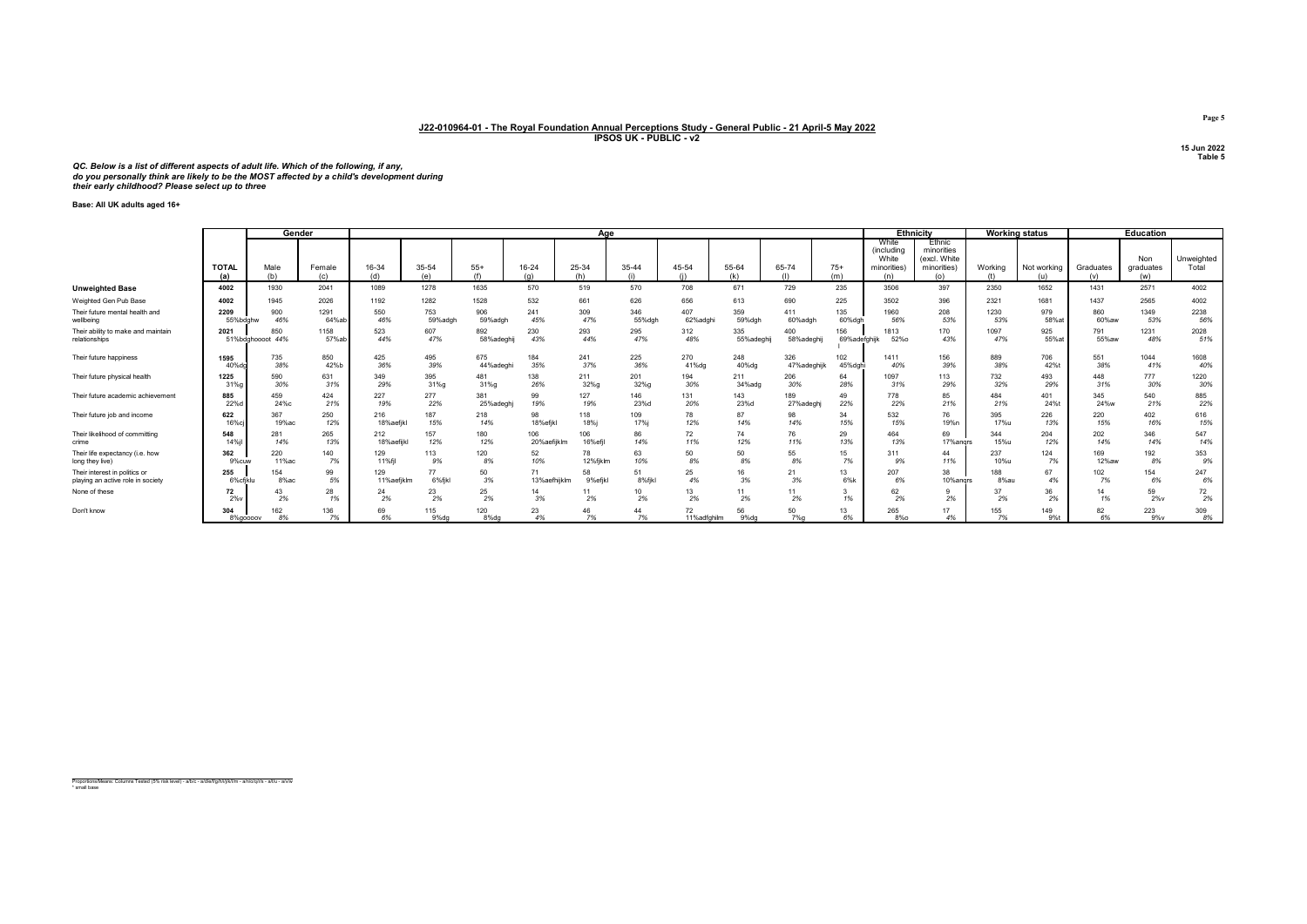QC. Below is a list of different aspects of adult life. Which of the following, if any,<br>do you personally think are likely to be the MOST affected by a child's development during<br>their early childhood? Please select up to

Base: All UK adults aged 16+

|                                                                    |                     |                      |                      |                                            |                 |                 |                       | Region        |                      |               |                            |             |                |                                | Urbanity     |              | Children at<br>school or<br>childcare (0-5) |                      | <b>Disability</b> |             |             | <b>Child disability</b> |              |                          |              | <b>IMD QUINTILE</b> |              |                                |                         |
|--------------------------------------------------------------------|---------------------|----------------------|----------------------|--------------------------------------------|-----------------|-----------------|-----------------------|---------------|----------------------|---------------|----------------------------|-------------|----------------|--------------------------------|--------------|--------------|---------------------------------------------|----------------------|-------------------|-------------|-------------|-------------------------|--------------|--------------------------|--------------|---------------------|--------------|--------------------------------|-------------------------|
|                                                                    | <b>TOTAL</b><br>(a) | North<br>East<br>(b) | North<br>West        | Yorkshi<br>re and<br><b>Humbers</b><br>ide | West<br>Midland | East<br>Midland | East<br>Anglia<br>(n) | South<br>West | South<br>East        | Greater       | London England Wales<br>(k |             | Scotlan<br>(m) | Norther<br>n<br>Ireland<br>(n) | Urban<br>(o) | Rural<br>(p) | Yes<br>(a)                                  | No<br>(r)            | Yes<br>(s)        | No          | Yes         | <b>SEND</b><br>(v)      | No           | $1 -$<br>Most<br>deprive |              | 3<br>(z)            |              | 5 -<br>Least<br>deprive<br>(B) | Unweigh<br>ted<br>Total |
| <b>Unweighted Base</b>                                             | 4002                | 169                  | 465                  | 273                                        | 332             | 315             | 341                   | 357           | 583                  | 537           | 3372                       | 203         | 350            | 77                             | 2971         | 619          | 346                                         | 88                   | 1088              | 2712        | 262         | 161                     | 818          | 683                      | 719          | 720                 | 715          | 760                            | 4002                    |
| Weighted Gen Pub Base                                              | 4002                | 160                  | 439                  | 330                                        | 356             | 290             | 374                   | 338           | 550                  | 537           | 3374                       | 189         | 326            | 113"                           | 2947         | 595          | 379                                         | $95*$                | 1092              | 2706        | 280         | 173                     | 847          | 695                      | 714          | 718                 | 691          | 765                            | 4002                    |
| Their future mental health and<br>wellbeing                        | 2209<br>55%guyx     | 85<br>53%            | 240<br>55%           | 168<br>51%                                 | 193<br>54%      | 167<br>58%a     | 185<br>49%            | 200<br>59%dam | 334<br>61%adgj<br>km | 289<br>54%    | 1861<br>55%g               | 111<br>59%g | 168<br>52%     | 68<br>60%                      | 1623<br>55%  | 362<br>61%ao | 190<br>50%                                  | 58<br>61%            | 660<br>60%at      | 1462<br>549 | 111<br>40%  | 71<br>41%               | 466<br>55%uv | 335<br>48%               | 392<br>55%x  | 407<br>57%x         | 414<br>60%ax | 456<br>60%ax                   | 2238<br>56%             |
| Their ability to make and maintain<br>relationships                | 2021<br>51%mgy      | 80<br>50%            | 210<br>48%           | 160<br>49%                                 | 168<br>47%      | 161<br>56%cem   | 194<br>52%m           | 184<br>55%m   | 298<br>54%cen        | 264<br>49%    | 1720<br>51%m               | 98<br>52%   | 144<br>44%     | 59<br>52%                      | 1473<br>50%  | 336<br>56%ao | 165<br>43%                                  | 56<br>59%a           | 584<br>54%        | 1373<br>519 | 123<br>44%  | 68<br>40%               | 410<br>48%   | 322<br>46%               | 351<br>49%   | 376<br>52%x         | 361<br>52%x  | 424<br>55%axy                  | 2028<br>51%             |
| Their future happiness                                             | 1595<br>40%         | 44%                  | 167<br>38%           | 135<br>41%                                 | 139<br>39%      | 106<br>37%      | 157<br>42%            | 125<br>37%    | 224<br>41%           | 205<br>38%    | 1330<br>39%                | 74<br>39%   | 149<br>46%acfh | 43<br>38%                      | 1190<br>40%  | 256<br>43%   | 144<br>38%                                  | 41<br>43%            | 422<br>39%        | 107<br>419  | 105<br>37%  | 64<br>37%               | 352<br>42%   | 256<br>37%               | 285<br>40%   | 289<br>40%          | 295<br>43%x  | 327<br>43%x                    | 1608<br>40%             |
| Their future physical health                                       | 1225<br>31%         | 51<br>32%            | 133<br>30%           | 108<br>33%                                 | 107<br>30%      | 103<br>35%g     | 105<br>28%            | 111<br>33%    | 171<br>31%           | 160<br>30%    | 1049<br>31%                | 52<br>28%   | 93<br>28%      | 31<br>27%                      | 914<br>31%   | 188<br>32%   | 115<br>30%                                  | 28<br>30%            | 341<br>31%        | 845<br>319  | 77<br>27%   | 52<br>30%               | 262<br>31%   | 203<br>29%               | 226<br>32%   | 223<br>31%          | 206<br>30%   | 258<br>34%                     | 1220<br>30%             |
| Their future academic achievemen                                   | 885<br>22%          | 37<br>23%            | 86<br>20%            | 81<br>25%                                  | 79<br>22%       | 68<br>23%       | 99<br>27%cm           | 77<br>23%     | 116<br>21%           | 116<br>22%    | 759<br>22%                 | 40<br>21%   | 64<br>20%      | 22<br>20%                      | 640<br>22%   | 151<br>25%   | 80<br>21%                                   | 14<br>15%            | 244<br>22%        | 614<br>239  | 63<br>23%   | 36<br>21%               | 189<br>22%   | 149<br>21%               | 159<br>22%   | 174<br>24%          | 146<br>21%   | 172<br>22%                     | 885<br>22%              |
| Their future job and income                                        | 622<br>16%fB        | 27<br>17%            | 79<br>18%f           | 54<br>16%f                                 | 60<br>17%       | 31<br>11%       | 61<br>16%f            | 45<br>13%     | 86<br>16%f           | 96<br>18%f    | 539<br>16%f                | 23<br>12%   | 48<br>15%      | 11<br>10%                      | 467<br>16%   | 77<br>13%    | 66<br>17%                                   | 13<br>14%            | 177<br>16%        | 421<br>16%  | 52<br>18%   | 34<br>19%               | 150<br>18%   | 129<br>19%azB            | 113<br>16%   | 102<br>14%          | 105<br>15%   | 95<br>12%                      | 616<br>15%              |
| Their likelihood of committing<br>crime                            | 548<br>14%          | 12%                  | 58<br>13%            | 35<br>11%                                  | 45<br>13%       | 38<br>13%       | 50<br>13%             | 51<br>15%     | 86<br>16%            | 88<br>16%d    | 470<br>14%                 | 20<br>11%   | 47<br>14%      | 11<br>10%                      | 409<br>14%   | 76<br>13%    | 55<br>14%                                   | 16<br>16%            | 157<br>14%        | 383<br>14%  | 46<br>16%   | 30<br>17%               | 115<br>14%   | 106<br>15%               | 97<br>14%    | 107<br>15%          | 82<br>12%    | 95<br>12%                      | 547<br>14%              |
| Their life expectancy (i.e. how<br>long they live)                 | 362<br>9%B          | 8%                   | 56<br>13%afah<br>ikn | 33<br>10%                                  | 35<br>10%       | 19<br>7%        | 24<br>7%              | 28<br>8%      | 40<br>7%             | 63<br>12%fain | 9%                         | 15<br>8%    | 29<br>9%       | 5<br>4%                        | 282<br>10%p  | 40<br>7%     | 39<br>10%                                   | 7%                   | 89<br>8%          | 251<br>.99  | 39<br>14%a  | 24<br>14%a              | 80<br>9%     | 72<br>10%B               | 85<br>12%azB | 58<br>8%B           | 68<br>10%B   | 39<br>5%                       | 353<br>9%               |
| Their interest in politics or<br>playing an active role in society | 255<br>6%aB         | 6%                   | 30<br>7%             | 30<br>9%gi                                 | 27<br>7%g       | 17<br>6%        | 12<br>3%              | 21<br>6%      | 29<br>5%             | 37<br>7%g     | 21'<br>6%q                 | $8\%q$      | 20<br>6%       | 10<br>9%                       | 183<br>6%    | 31<br>5%     | 44<br>12%ar                                 | 1%                   | 65<br>6%          | 173<br>69   | 39<br>14%aw | 24<br>14%aw             | 60<br>7%     | 65<br>9%avzB             | 44<br>6%     | 34<br>5%            | 47<br>7%B    | 32<br>4%                       | 247<br>6%               |
| None of these                                                      | 72<br>2%            | 2%                   | 8<br>2%              | 1%                                         | 2%              | 2%              | 5<br>1%               | 2%            | 1%                   | 1%            | 56<br>2%                   |             | 10<br>3%il     | 5<br>4%                        | 57<br>2%     | 8<br>1%      | 2%                                          | 3<br>3%              | 14<br>1%          | 52<br>2%    | 1%          | 1%                      | 20<br>2%     | 3%                       | 14<br>2%     | 10<br>1%            | 16<br>2%     | 11<br>1%                       | 72<br>2%                |
| Don't know                                                         | 304<br>8%guww       | 7%                   | 40<br>9%i            | 22<br>7%                                   | 28<br>8%        | 22<br>8%        | 39<br>10%i            | 24<br>7%      | 38<br>7%             | 30<br>6%      | 253<br>8%                  | 9%          | 25<br>8%       | х<br>7%                        | 226<br>8%    | 40<br>7%     | 17<br>4%                                    | $\overline{2}$<br>2% | 66<br>6%          | 193<br>7%   | 2%          | 2%                      | 33<br>4%     | 60<br>9%                 | 43<br>6%     | 58<br>8%            | 41<br>6%     | 66<br>9%A                      | 309<br>8%               |

Page 6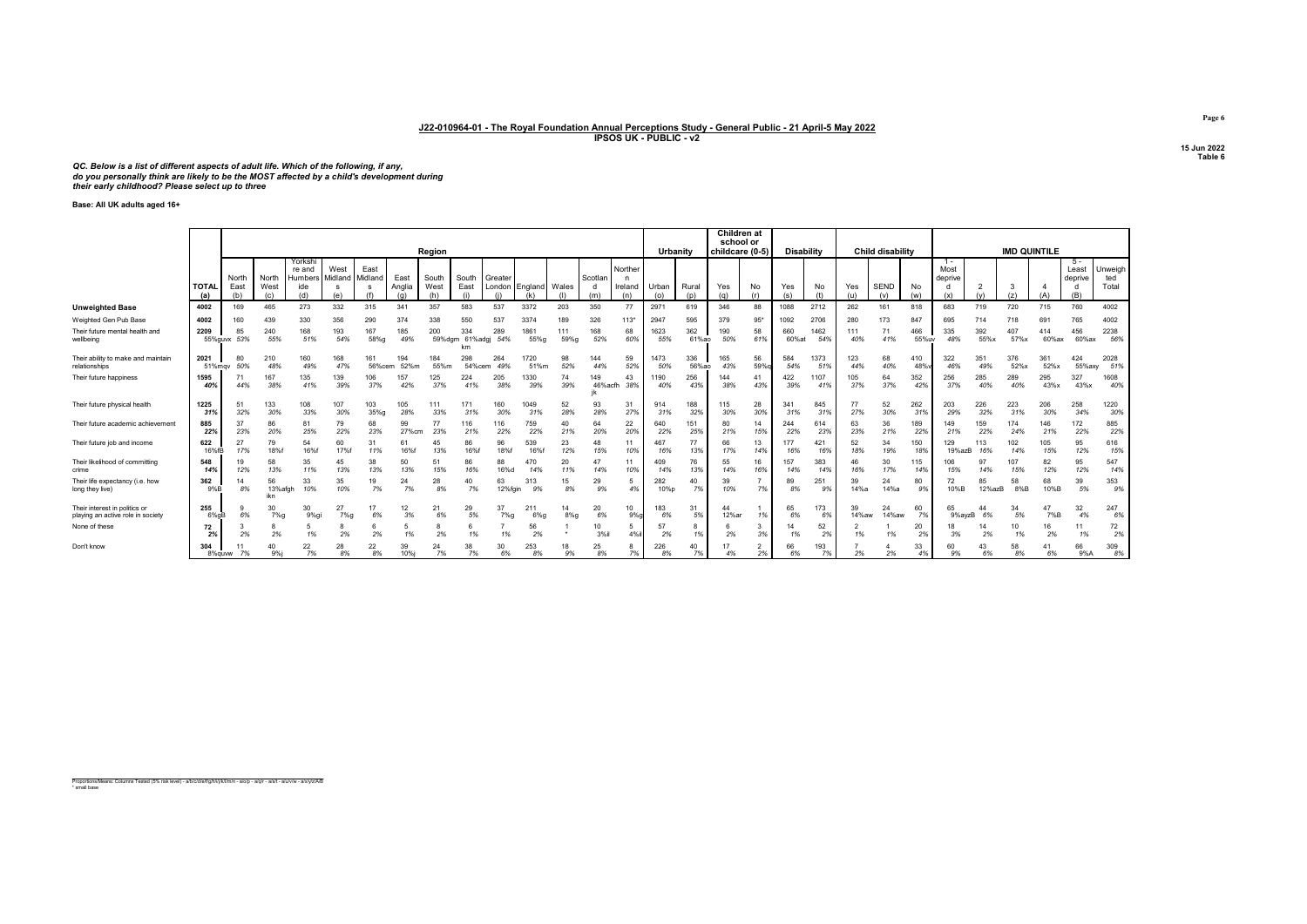# QD.1. To what extent do you agree or disagree with each of the following statements? The development of children in early childhood is currently a top priority for wider society

Base: All UK adults aged 16+

|                            |                     |             | Gender        |               |              |                         |                | Aae          |            |             |                |              |              |                                                    | <b>Ethnicity</b>                                           |                | <b>Working status</b> |                  | <b>Education</b>        |                     |
|----------------------------|---------------------|-------------|---------------|---------------|--------------|-------------------------|----------------|--------------|------------|-------------|----------------|--------------|--------------|----------------------------------------------------|------------------------------------------------------------|----------------|-----------------------|------------------|-------------------------|---------------------|
|                            | <b>TOTAI</b><br>(a) | Male<br>(h) | Female<br>(c) | 16-34<br>(d)  | 35-54<br>(۵۱ | $55+$<br>$/f \setminus$ | 16-24          | 25-34<br>(h) | 35-44      | 45-54<br>f: | 55-64<br>(k)   | 65-74<br>(1) | $75+$<br>(m) | White<br>(including<br>White<br>minorities)<br>(n) | Ethnic<br>minorities<br>(excl. White<br>minorities)<br>(0) | Working<br>(t) | Not working<br>(u)    | Graduates<br>(v) | Non<br>graduates<br>(w) | Unweighted<br>Total |
| <b>Unweighted Base</b>     | 4002                | 1930        | 2041          | 1089          | 1278         | 1635                    | 570            | 519          | 570        | 708         | 671            | 729          | 235          | 3506                                               | 397                                                        | 2350           | 1652                  | 1431             | 2571                    | 4002                |
| Weighted Gen Pub Base      | 4002                | 1945        | 2026          | 1192          | 1282         | 1528                    | 532            | 661          | 626        | 656         | 613            | 690          | 225          | 3502                                               | 396                                                        | 2321           | 1681                  | 1437             | 2565                    | 4002                |
| Strongly agree             | 568                 | 287         | 276           | 210           | 176          | 182                     | 88             | 122          | 95         | 81          | 65             | 86           | 30           | 483                                                | 64                                                         | 360            | 208                   | 214              | 354                     | 557                 |
|                            | 14%fk               | 15%         | 14%           | 18%aefikl     | 14%          | 12%                     | 17%fjkl        | 18%aefjkl    | 15%fk      | 12%         | 11%            | 13%          | 13%          | 14%                                                | 16%                                                        | 15%u           | 12%                   | 15%              | 14%                     | 14%                 |
| Tend to agree              | 1137<br>28%i        | 594<br>31%c | 538<br>27%    | 371<br>31%ejk | 345<br>27%   | 421<br>28%              | 172<br>32%efik | 199<br>30%j  | 190<br>30% | 156<br>24%  | 160<br>26%     | 194<br>28%   | 67<br>30%    | 993<br>28%                                         | 124<br>31%                                                 | 686<br>30%     | 451<br>27%            | 357<br>25%       | 780<br>30%v             | 1119<br>28%         |
| Neither agree nor disagree | 1059                | 504         | 547           | 298           | 347          | 414                     | 137            | 161          | 156        | 191         | 168            | 188          | 58           | 934                                                | 99                                                         | 598            | 461                   | 357              | 703                     | 1065                |
|                            | 26%                 | 26%         | 27%           | 25%           | 27%          | 27%                     | 26%            | 24%          | 25%        | 29%         | 27%            | 27%          | 26%          | 27%                                                | 25%                                                        | 26%            | 27%                   | 25%              | 27%                     | 27%                 |
| Tend to disagree           | 728                 | 323         | 402           | 181           | 226          | 321                     | 87             | 94           | 97         | 129         | 128            | 144          | 49           | 654                                                | 59                                                         | 396            | 332                   | 319              | 409                     | 741                 |
|                            | 18%dhw              | 17%         | 20%b          | 15%           | 18%          | 21%adeghi               | 16%            | 14%          | 15%        | 20%dhi      | 21%dghi        | 21%dghi      | 22%dl        | 19%                                                | 15%                                                        | 17%            | 20%t                  | 22%aw            | 16%                     | 19%                 |
| Strongly disagree          | 203<br>5% am        | 98<br>5%    | 103<br>5%     | 52<br>4%m     | 67<br>5%am   | 84<br>5% am             | 16<br>3%m      | 36<br>5%m    | 35<br>6%gm | 32<br>5%m   | 47<br>8%adegim | 36<br>5%m    |              | 170<br>5%                                          | 23<br>6%                                                   | 122<br>5%      | 81<br>5%              | 100<br>7%aw      | 103<br>4%               | 208<br>5%           |
| Don't know                 | 308                 | 139         | 160           | 81            | 120          | 106                     | 31             | 50           | 53         | 67          | 46             | 41           | 20           | 268                                                | 27                                                         | 159            | 148                   | 91               | 216                     | 312                 |
|                            | 8%                  | 7%          | 8%            | 7%            | 9%dfgl       | 7%                      | 6%             | 8%           | 9%         | 10%adfgl    | 7%             | 6%           | 9%           | 8%                                                 | 7%                                                         | 7%             | 9%t                   | 6%               | 8%v                     | 8%                  |
| Top 2: Agree               | 1704                | 881         | 814           | 580           | 521          | 602                     | 260            | 320          | 285        | 237         | 225            | 280          | 97           | 1476                                               | 187                                                        | 1045           | 659                   | 571              | 1134                    | 1676                |
|                            | 43%fiku             | 45%c        | 40%           | 49%aefikl     | 41%i         | 39%                     | 49%aefikl      | 48%aefjkl    | 46%fik     | 36%         | 37%            | 41%          | 43%          | 42%                                                | 47%                                                        | 45%u           | 39%                   | 40%              | 44%v                    | 42%                 |
| Bottom 2: Disagree         | 931                 | 421         | 505           | 233           | 293          | 405                     | 103            | 130          | 131        | 162         | 174            | 180          | 50           | 824                                                | 83                                                         | 518            | 413                   | 419              | 513                     | 949                 |
|                            | 23%dgw              | 22%         | 25%b          | 20%           | 23%          | 27%adegh                | 19%            | 20%          | 21%        | 25%dgh      | 28%adeghi      | 26%dghi      | 22%          | 24%                                                | 21%                                                        | 22%            | 25%                   | 29%aw            | 20%                     | 24%                 |
| NET Difference             | 773                 | 460         | 309           | 347           | 228          | 197                     | 157            | 190          | 153        | 75          | 51             | 100          | 47           | 652                                                | 105                                                        | 527            | 246                   | 152              | 621                     | 727                 |
|                            | 19%                 | 24%         | 15%           | 29%           | 18%          | 13%                     | 30%            | 29%          | 25%        | 11%         | 8%             | 14%          | 21%          | 19%                                                | 26%                                                        | 23%            | 15%                   | 11%              | 24%                     | 18%                 |

Proportions/Means: Columns Tested (5% risk level) - a/b/c - a/d/e/f/g/h/i/j/k/l/m - a/n/o/q/r/s - a/t/u - a/v/w \* small base

Page 7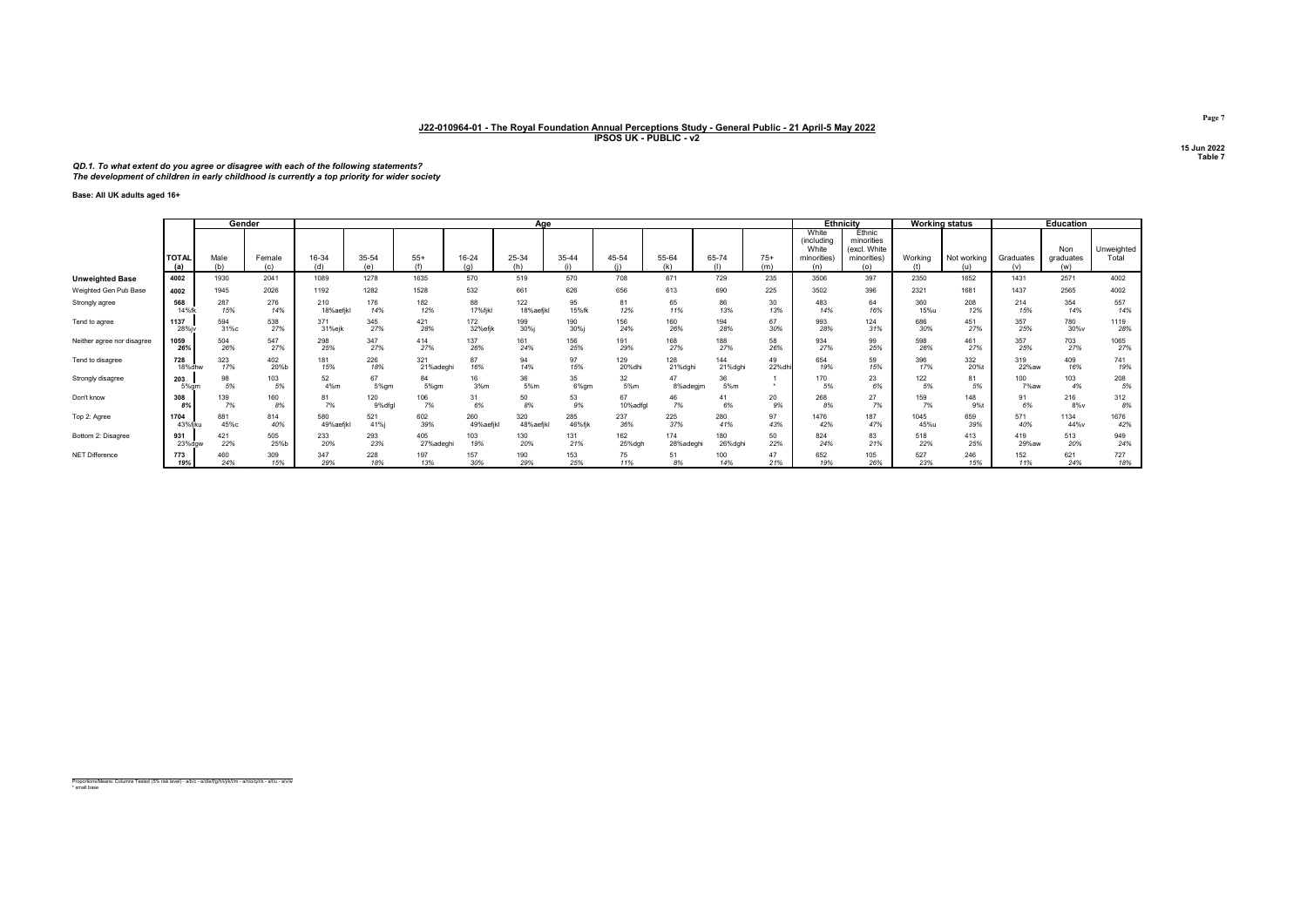# QD.1. To what extent do you agree or disagree with each of the following statements? The development of children in early childhood is currently a top priority for wider society

Base: All UK adults aged 16+

|                            |                     |           |                        |                             |                         |                 |                | Region       |                |                       |                |            |            |                | Urbanity     |              | Children at<br>school or | childcare (0-5) | Disability |            |             | Child disability |              |                 |             | <b>IMD QUINTILE</b> |               |                        |                |
|----------------------------|---------------------|-----------|------------------------|-----------------------------|-------------------------|-----------------|----------------|--------------|----------------|-----------------------|----------------|------------|------------|----------------|--------------|--------------|--------------------------|-----------------|------------|------------|-------------|------------------|--------------|-----------------|-------------|---------------------|---------------|------------------------|----------------|
|                            |                     | North     | North                  | Yorksh<br>re and<br>Humber: | West<br>Midland I       | East<br>Midland | East           | South        | South          | Greater               |                |            | Scotlan    | Norther        |              |              |                          |                 |            |            |             |                  |              | Most<br>deprive |             |                     |               | 5 -<br>Leas<br>deprive | Unweigh<br>ted |
|                            | <b>TOTAL</b><br>(a) | East      | West<br>(c)            | ide                         |                         |                 | Anglia         | West         | East           |                       | London England | Wales      | (m)        | Ireland<br>(n) | Urban        | Rural        | Yes<br>(q)               | No<br>(r)       | Yes        | No         | Yes         | <b>SEND</b>      | No           |                 |             | (z)                 |               |                        | Total          |
| <b>Unweighted Base</b>     | 4002                | 169       | 465                    | 273                         | 332                     | 315             | 341            | 357          | 583            | 537                   | 3372           | 203        | 350        | 77             | 297          | 619          | 346                      | 88              | 1088       | 2712       | 262         | 161              | 818          | 683             | 719         | 720                 | 715           | 760                    | 4002           |
| Weighted Gen Pub Base      | 4002                | 160       | 439                    | 330                         | 356                     | 290             |                | 338          | 550            | 537                   | 3374           | 189        | 326        | $113*$         | 2947         | 595          | 379                      | 95"             | 1092       | 2706       | 280         | 173              | 847          | 695             |             | 718                 | 691           | 765                    | 4002           |
| Strongly agree             | 568<br>14%iB        | 18<br>11% | 83<br>19%abde<br>fahik | 37<br>11%                   | 46<br>13%               | 38<br>13%       | 43<br>11%      | 40<br>12%    | 59<br>11%      | 107<br>20%ab<br>fahil | 473<br>de      | 32<br>17%i | 51<br>16%i | 12<br>11%      | 434<br>15%   | 78<br>13%    | 102<br>27%a              | 19<br>20%       | 168<br>15% | 373<br>14% | 64<br>23%a  | 39<br>22%a       | 176<br>21%a  | 20%avzA         | 114<br>16%B | 96<br>13%           | 88<br>13%     | 78<br>10%              | 557<br>14%     |
| Tend to agree              | 1137<br>28%         | 51<br>32% | 15<br>26%              | 98<br>30%                   | 126<br>35%acfg<br>hiklm | 80<br>28%       | 105<br>28%     | 94<br>28%    | 160<br>29%     | 132<br>25%            | 960<br>28%     | 48<br>25%  | 87<br>27%  | 41<br>37%      | 852<br>29%p  | 141<br>24%   | 123<br>32%               | 28<br>30%       | 278<br>25% | 813<br>30% | 26%         | 37<br>21%        | 279<br>33%av | 204<br>29%      | 202<br>28%  | 189<br>26%          | 191<br>28%    | 232<br>30%             | 1119<br>28%    |
| Neither agree nor disagree | 1059<br>26%c        | 27%       | 111<br>25%             | 101<br>31%e                 | 77<br>22%               | 89<br>31%e      | 95<br>25%      | 90<br>27%    | 153<br>28%e    | 134<br>25%            | 892<br>26%     | 50<br>27%  | 82<br>25%  | 34<br>30%      | 764<br>26%   | 171<br>29%   | 67<br>18%                | 25<br>26%       | 283<br>26% | 723<br>27% | 61<br>22%   | 39<br>23%        | 198<br>23%   | 166<br>24%      | 193<br>27%  | 191<br>27%          | 171<br>25%    | 228<br>30%xA           | 1065<br>27%    |
| Tend to disagree           | 728<br>18% aw       | 28<br>17% | 64<br>14%              | 62<br>19%                   | 50<br>14%               | 53<br>18%       | 82<br>22%ce    | 66<br>19%    | 120<br>22%acel | 102<br>19%            | 625<br>19%се   | 28<br>15%  | 61<br>19%  | 15<br>13%      | 527<br>18%   | 133<br>22%ao | 51<br>13%                | 12<br>13%       | 206<br>19% | 488<br>18% | 51<br>18%   | 35<br>20%        | 122<br>14%   | 88<br>13%       | 134<br>19%» | 164<br>23%axB       | 148<br>21%axB | 126<br>17%x            | 741<br>19%     |
| Strongly disagree          | 203                 | 4%        | 22<br>5%               | 12<br>4%                    | 21<br>6%                | 14<br>5%        | 23<br>6%       | 12<br>4%     | 26<br>5%       | 29<br>5%              | 165<br>5%      | 6%         | 23<br>7%h  | 3<br>3%        | 143<br>5%    | 36<br>6%     | 25<br>6%                 | 3%              | 68<br>6%   | 128<br>5%  | 23<br>8%aw  | 18<br>10%aw      | 36<br>4%     | 29<br>4%        | 33<br>5%    | 5%                  | 32<br>5%      | 49<br>6%               | 208<br>5%      |
| Don't know                 | 308<br>8%guw        | 8%        | 45<br>10%fi            | 21<br>6%                    | 36<br>10%fij            | 16<br>6%        | 27<br>7%       | 35<br>10%fij | 32<br>6%       | 34<br>6%              | 259<br>8%      | 19<br>10%  | 22<br>7%   | 7%             | 227<br>8%    | 36<br>6%     | 12<br>3%                 | 8%              | 88<br>8%   | 182<br>7%  | 2%          | 3%               | 36<br>4%     | 66<br>10%vz     | 38<br>5%    | 6%                  | 62<br>$9\%$ y | 52<br>7%               | 312<br>8%      |
| Top 2: Agree               | 1704<br>43%         | 69<br>43% | 199<br>45%             | 135<br>41%                  | 172<br>48%aghi          | 118<br>41%      | 147<br>39%     | 135<br>40%   | 219<br>40%     | 239<br>44%            | 1432<br>42%    | 79<br>42%  | 138<br>42% | 54<br>48%      | 1287<br>44%p | 220<br>37%   | 224<br>59%a              | 47<br>50%       | 446<br>41% | 186<br>44% | 138<br>49%a | 75<br>44%        | 456<br>54%av | 50%avzA 44%     | 316         | 284<br>40%          | 279<br>40%    | 310<br>41%             | 1676<br>42%    |
| Bottom 2: Disagree         | 931<br>23%w         | 34<br>21% | 86<br>19%              | 73<br>22%                   | 71<br>20%               | 67<br>23%       | 105<br>28%acen | 78<br>23%    | 146<br>27%cen  | 130<br>24%            | 790<br>23%     | 40<br>21%  | 84<br>26%с | 18<br>16%      | 670<br>23%   | 168<br>28%ao | 75<br>20%                | 15<br>16%       | 274<br>25% | 616<br>23% | 26%w        | 53<br>30%aw      | 158<br>19%   | 17%             | 167<br>23%> | 198<br>28%axB       | 179<br>26%x   | 175<br>23%             | 949<br>24%     |
| <b>NET Difference</b>      | 773<br>19%          | 35<br>22% | 113<br>26%             | 61<br>19%                   | 101<br>28%              | 51<br>18%       | 11%            | 17%          | 73<br>13%      | 109<br>20%            | 643<br>19%     | 21%        | 55<br>17%  | 36<br>32%      | 617<br>21%   | 51<br>9%     | 149<br>39%               | 32<br>34%       | 172<br>16% | 569<br>21% | 65<br>23%   | 23<br>13%        | 298<br>35%   | 229<br>33%      | 149<br>21%  | 86<br>12%           | 100<br>14%    | 135<br>18%             | 727<br>18%     |

Proportions/Means: Columns Tested (5% risk level) - a/b/c/d/e/f/g/h/i/j/k/l/m/n - a/o/p - a/q/r - a/s/t - a/u/v/w - a/x/y/z/A/B \* small base

Page 8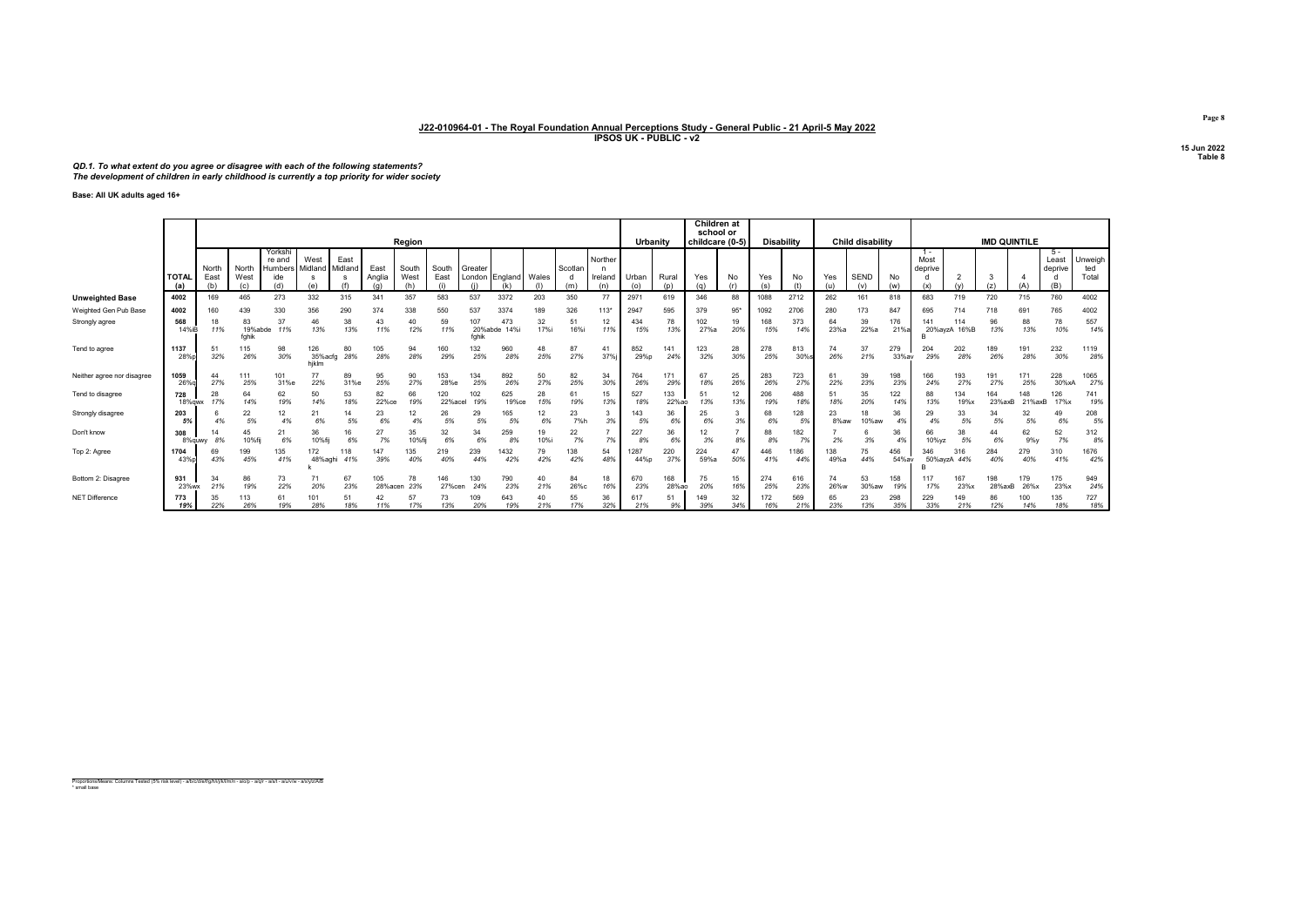# QD.2. To what extent do you agree or disagree with each of the following statements? The development of children in early childhood should be more of a priority for wider society

Base: All UK adults aged 16+

|                            |                     |             | Gender        |              |               |                         |               | Aae          |          |                 |              |            |              |                                                    | <b>Ethnicity</b>                                           |           | Working status     |                  | <b>Education</b>        |                     |
|----------------------------|---------------------|-------------|---------------|--------------|---------------|-------------------------|---------------|--------------|----------|-----------------|--------------|------------|--------------|----------------------------------------------------|------------------------------------------------------------|-----------|--------------------|------------------|-------------------------|---------------------|
|                            | <b>TOTAL</b><br>(a) | Male<br>(h) | Female<br>(c) | 16-34<br>(d) | 35-54<br>(۵   | $55+$<br>$/f \setminus$ | 16-24<br>(n)  | 25-34<br>(h) | 35-44    | 45-54<br>(i)    | 55-64<br>(k) | 65-74      | $75+$<br>(m) | White<br>(including<br>White<br>minorities)<br>(n) | Ethnic<br>minorities<br>(excl. White<br>minorities)<br>(0) | Working   | Not working<br>(u) | Graduates<br>(v) | Non<br>graduates<br>(w) | Unweighted<br>Total |
| <b>Unweighted Base</b>     | 4002                | 1930        | 2041          | 1089         | 1278          | 1635                    | 570           | 519          | 570      | 708             | 671          | 729        | 235          | 3506                                               | 397                                                        | 2350      | 1652               | 1431             | 2571                    | 4002                |
| Weighted Gen Pub Base      | 4002                | 1945        | 2026          | 1192         | 1282          | 1528                    | 532           | 661          | 626      | 656             | 613          | 690        | 225          | 3502                                               | 396                                                        | 2321      | 1681               | 1437             | 2565                    | 4002                |
| Strongly agree             | 1160                | 513         | 636           | 332          | 374           | 454                     | 135           | 197          | 190      | 184             | 184          | 206        | 64           | 1009                                               | 122                                                        | 695       | 466                | 490              | 670                     | 1164                |
|                            | 29%bw               | 26%         | 31%b          | 28%          | 29%           | 30%                     | 25%           | 30%          | 30%      | 28%             | 30%          | 30%        | 28%          | 29%                                                | 31%                                                        | 30%       | 28%                | 34%aw            | 26%                     | 29%                 |
| Tend to agree              | 1638                | 800         | 827           | 461          | 492           | 684                     | 216           | 245          | 237      | 255             | 267          | 309        | 108          | 1454                                               | 152                                                        | 901       | 737                | 574              | 1064                    | 1641                |
|                            | 41%                 | 41%         | 41%           | 39%          | 38%           | 45%adehij               | 41%           | 37%          | 38%      | 39%             | 44%dehi      | 45%dehij   | 48%adehij    | 42%                                                | 38%                                                        | 39%       | 44% at             | 40%              | 41%                     | 41%                 |
| Neither agree nor disagree | 736                 | 395         | 338           | 245          | 263           | 227                     | 98            | 147          | 126      | 137             | 93           | 100        | 35           | 643                                                | 71                                                         | 456       | 280                | 224              | 511                     | 724                 |
|                            | 18%fklv             | 20%с        | 17%           | 21%fkl       | 21%fkl        | 15%                     | 18%f          | 22%afklm     | 20%fkl   | 21%fkl          | 15%          | 14%        | 15%          | 18%                                                | 18%                                                        | 20%u      | 17%                | 16%              | 20%v                    | 18%                 |
| Tend to disagree           | 205                 | 105         | 100           | 78           | 49            | 78                      | 46            | 31           | 25       | 24              | 28           | 40         | 10           | 174                                                | 24                                                         | 119       | 86                 | 64               | 141                     | 207                 |
|                            | 5%                  | 5%          | 5%            | 7%eij        | 4%            | 5%                      | 9%aefhijklm   | 5%           | 4%       | 4%              | 5%           | 6%e        | 5%           | 5%                                                 | 6%                                                         | 5%        | 5%                 | 4%               | 6%                      | 5%                  |
| Strongly disagree          | 59<br>1%            | 31<br>2%    | 28<br>1%      | 21<br>2%     | 18<br>1%      | 20<br>1%                | 14<br>3%afm   | 1%           | 1%       | $\circ$<br>1%   | 9<br>1%      | 10<br>1%   |              | 50<br>1%                                           | $\rightarrow$<br>2%                                        | 32<br>1%  | 27<br>2%           | 16<br>1%         | 43<br>2%                | 59<br>1%            |
| Don't know                 | 204<br>5%           | 101<br>5%   | 98<br>5%      | 56<br>5%     | 84<br>7%afalm | 64<br>4%                | 22<br>4%      | 34<br>5%     | 38<br>6% | 46<br>7% adfalm | 33<br>5%     | 24<br>4%   | 3%           | 172<br>5%                                          | 19<br>5%                                                   | 119<br>5% | 85<br>5%           | 69<br>5%         | 135<br>5%               | 207<br>5%           |
| Top 2: Agree               | 2798                | 1313        | 1462          | 793          | 867           | 1138                    | 351           | 442          | 427      | 439             | 451          | 515        | 172          | 2463                                               | 275                                                        | 1595      | 1203               | 1064             | 1734                    | 2805                |
|                            | 70%c                | 68%         | 72%b          | 67%          | 68%           | 74%adeghij              | 66%           | 67%          | 68%      | 67%             | 74%deghij    | 75%adeghij | 77%adeghi    | 70%                                                | 69%                                                        | 69%       | 72%                | 74%aw            | 68%                     | 70%                 |
| Bottom 2: Disagree         | 264                 | 137         | 128           | 99           | 67            | 98                      | 60            | 38           | 34       | 34              | 37           | 50         | 11           | 224                                                | 31                                                         | 151       | 114                | 80               | 185                     | 266                 |
|                            | 7%                  | 7%          | 6%            | 8%eii        | 5%            | 6%                      | 11%adefhiiklm | 6%           | 5%       | 5%              | 6%           | 7%         | 5%           | 6%                                                 | 8%                                                         | 7%        | 7%                 | 6%               | 7%                      | 7%                  |
| <b>NET Difference</b>      | 2533                | 1176        | 1334          | 694          | 799           | 1040                    | 291           | 403          | 393      | 406             | 414          | 465        | 161          | 2238                                               | 243                                                        | 1444      | 1089               | 984              | 1549                    | 2539                |
|                            | 63%                 | 60%         | 66%           | 58%          | 62%           | 68%                     | 55%           | 61%          | 63%      | 62%             | 68%          | 67%        | 71%          | 64%                                                | 62%                                                        | 62%       | 65%                | 68%              | 60%                     | 63%                 |

Proportions/Means: Columns Tested (5% risk level) - a/b/c - a/d/e/f/g/h/i/j/k/l/m - a/n/o/q/r/s - a/t/u - a/v/w \* small base

Page 9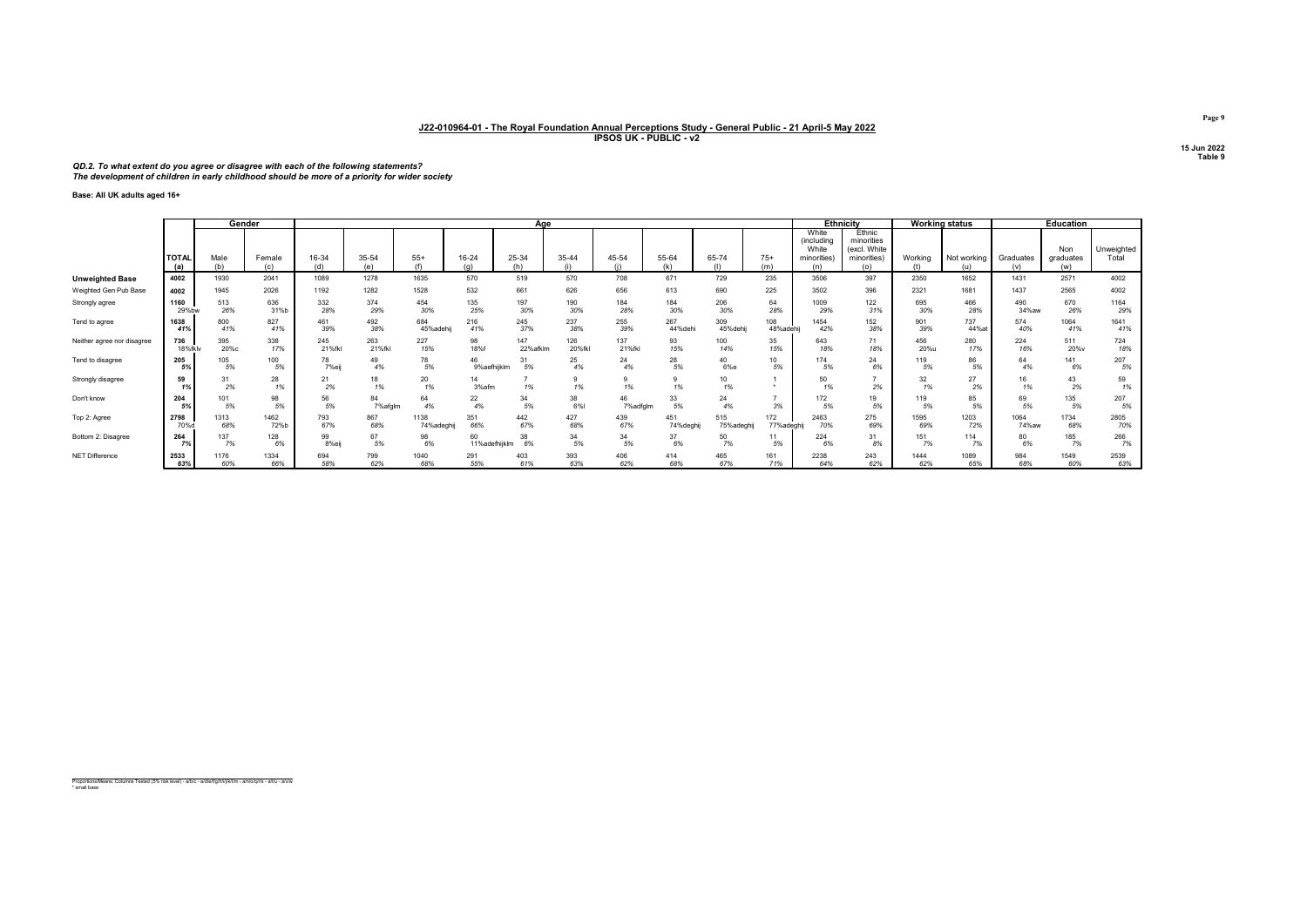# QD.2. To what extent do you agree or disagree with each of the following statements? The development of children in early childhood should be more of a priority for wider society

Base: All UK adults aged 16+

|                            |                         |                      |                      |                                           |                        |                 |                | Region               |                      |                   |                |            |                |                                | Urbanity     |              | Children at<br>school or<br>childcare (0-5) |           | <b>Disability</b> |             |            | Child disability |              |                        |            | <b>IMD QUINTILE</b> |            |                                  |                         |
|----------------------------|-------------------------|----------------------|----------------------|-------------------------------------------|------------------------|-----------------|----------------|----------------------|----------------------|-------------------|----------------|------------|----------------|--------------------------------|--------------|--------------|---------------------------------------------|-----------|-------------------|-------------|------------|------------------|--------------|------------------------|------------|---------------------|------------|----------------------------------|-------------------------|
|                            | <b>TOTA</b><br>(a)      | North<br>East<br>(b) | North<br>West<br>(c) | Yorksh<br>re and<br>Humbers<br>ide<br>(d) | West<br>Midland<br>(e) | East<br>Midland | East<br>Analia | South<br>West<br>(h) | South<br>East        | Greater<br>London | England<br>(k) | Wales      | Scotlan<br>(m) | Norther<br>n<br>Ireland<br>(n) | Urban<br>(0) | Rural<br>(n) | Yes<br>(q)                                  | No        | Yes<br>(s)        | No<br>(t)   | Yes<br>(u) | <b>SEND</b>      | No<br>(w)    | Most<br>deprive<br>(x) |            | 3<br>(z)            | (A)        | $5 -$<br>Least<br>deprive<br>(B) | Unweigh<br>ted<br>Total |
| <b>Unweighted Base</b>     | 4002                    | 169                  | 465                  | 273                                       | 332                    | 315             | 341            | 357                  | 583                  | 537               | 3372           | 203        | 350            | 77                             | 297          | 619          | 346                                         | 88        | 1088              | 2712        | 262        | 161              | 818          | 683                    | 719        | 720                 | 715        | 760                              | 4002                    |
| Weighted Gen Pub Base      | 4002                    | 160                  | 439                  | 330                                       | 356                    | 290             | 374            | 338                  | 550                  | 537               | 3374           | 189        | 326            | $113*$                         | 2947         | 595          | 379                                         | 95"       | 1092              | 2706        | 280        | 173              | 847          | 695                    | 714        | 718                 | 691        | 765                              | 4002                    |
| Strongly agree             | 1160<br>29%             | 44<br>28%            | 142<br>32%dfg        | 82<br>25%                                 | 98<br>28%              | 73<br>25%       | 96<br>26%      | 102<br>30%           | 155<br>28%           | 174<br>32%df      | 966<br>29%     | 54<br>29%  | 113<br>35%adfg | 27<br>24%                      | 855<br>29%   | 183<br>31%   | 140<br>37%a                                 | 37<br>39% | 348<br>32%        | 771<br>28%  | 85<br>31%  | 50<br>29%        | 302<br>36%   | 208<br>30%             | 208<br>29% | 214<br>30%          | 206<br>30% | 212<br>28%                       | 1164<br>29%             |
| Tend to agree              | 1638<br>41 <sup>6</sup> | 76<br>47%ejm         | 171<br>39%           | 140<br>42%j                               | 134<br>38%             | 130<br>45%jm    | 162<br>43%     | 139<br>41%           | 252<br>46%acej<br>km | 187<br>35%        | 1392<br>41%j   | 76<br>40%  | 118<br>36%     | 51<br>45%                      | 1205<br>41%  | 250<br>42%   | 135<br>36%                                  | 33<br>34% | 433<br>40%        | 1148<br>42% | 99<br>36%  | 67<br>38%        | 329<br>39%   | 261<br>38%             | 302<br>42% | 280<br>39%          | 288<br>42% | 342<br>45%xz                     | 1641<br>41%             |
| Neither agree nor disagree | 736<br>18%              | 21<br>13%            | 74<br>17%            | 66<br>20%                                 | 72<br>20%              | 62<br>21%bhi    | 70<br>19%      | 49<br>15%            | 85<br>15%            | 118<br>22%bchi    | 616<br>18%     | 35<br>19%  | 61<br>19%      | 23<br>20%                      | 555<br>19%   | 95<br>16%    | 76<br>20%                                   | 17<br>18% | 185<br>17%        | 494<br>18%  | 62<br>22%  | 33<br>19%        | 157<br>19%   | 131<br>19%             | 133<br>19% | 147<br>20%A         | 110<br>16% | 140<br>18%                       | 724<br>18%              |
| Tend to disagree           | 205<br>5%               | 7%                   | 20<br>4%             | 21<br>6%                                  | 20<br>6%               | 4%              | 25<br>7%       | 5%                   | 28<br>5%             | 26<br>5%          | 179<br>5%      | 3%         | 16<br>5%       | 4%                             | 148<br>5%    | 33<br>6%     | 11<br>3%                                    | 4%        | 49<br>4%          | 142<br>5%   | 15<br>5%   | 11<br>6%         | 33<br>4%     | 6%                     | 34<br>5%   | 40<br>6%            | 38<br>5%   | 29<br>4%                         | 207<br>5%               |
| Strongly disagree          | 59<br>1 <sup>°</sup>    |                      | 5<br>1%              | 2%                                        | 2%                     | 2%              | 1%             | 1%                   | 1%                   | 12<br>2%          | 50<br>1%       | 1%         | 2%             | 1%                             | 35<br>1%     | 13<br>$2%$ o | 10<br>3%                                    | 2<br>2%   | 22<br>2%          | 35<br>1%    | 4%aw       | 4%aw             | 13           |                        | 10<br>1%   | 1%                  | 14<br>2%   | 9<br>1%                          | 59<br>1%                |
| Don't know                 | 204<br>5% au            | 4%                   | 27<br>6%f            | 14<br>4%                                  | 24<br>7%fi             | 3%              | 18<br>5%       | 28<br>8%adfi<br>km   | 25<br>4%             | 19<br>4%          | 170<br>5%      | 9%afiik    | 11<br>3%       | -6<br>5%                       | 149<br>5%    | 21<br>4%     | 2%                                          | 2%        | 55<br>5%          | 117<br>4%   | 2%         | 5<br>3%          | 13<br>19     | 7%vzB                  | 27<br>4%   | 29<br>4%            | 37<br>5%   | 33<br>4%                         | 207<br>5%               |
| Top 2: Agree               | 2798<br>70%             | 120<br>75%e          | 313<br>71%           | 222<br>67%                                | 232<br>65%             | 203<br>70%      | 258<br>69%     | 240<br>71%           | 407<br>74%adej       | 362<br>67%        | 2358<br>70%    | 130<br>69% | 231<br>71%     | 79<br>69%                      | 2061<br>70%  | 433<br>73%   | 274<br>72%                                  | 70<br>74% | 781<br>72%        | 1919<br>71% | 185<br>66% | 116<br>67%       | 631<br>74%au | 469<br>68%             | 510<br>71% | 494<br>69%          | 493<br>71% | 554<br>72%                       | 2805<br>70%             |
| Bottom 2: Disagree         | 264<br>7%               | 13<br>8%             | 25<br>6%             | 28<br>9%                                  | 27<br>8%               | 17<br>6%        | 28<br>7%       | 20<br>6%             | 33<br>6%             | 38<br>7%          | 229<br>7%      | 4%         | 23<br>7%       | 5%                             | 183<br>6%    | 47<br>8%     | 21<br>5%                                    | 6<br>6%   | 71<br>6%          | 176<br>7%   | 27<br>10%w | 19<br>11%aw      | 46<br>5%     | 7%                     | 44<br>6%   | 48<br>7%            | 51<br>7%   | 38<br>5%                         | 266<br>7%               |
| <b>NET Difference</b>      | 2533<br>63%             | 107<br>67%           | 289<br>66%           | 193<br>59%                                | 205<br>58%             | 86<br>64%       | 230<br>62%     | 221<br>65%           | 375<br>68%           | 323<br>60%        | 2129<br>63%    | 123<br>65% | 208<br>64%     | 73<br>64%                      | 878<br>64%   | 386<br>65%   | 254<br>67%                                  | 64<br>67% | 710<br>65%        | 743<br>64%  | 158<br>56% | 98<br>56%        | 585<br>69%   | 422<br>61%             | 467<br>65% | 446<br>62%          | 442<br>64% | 516<br>67%                       | 2539<br>63%             |

Proportions/Means: Columns Tested (5% risk level) - a/b/c/d/e/f/g/h/i/j/k/l/m/n - a/o/p - a/q/r - a/s/t - a/u/v/w - a/x/y/z/A/B \* small base

Page 10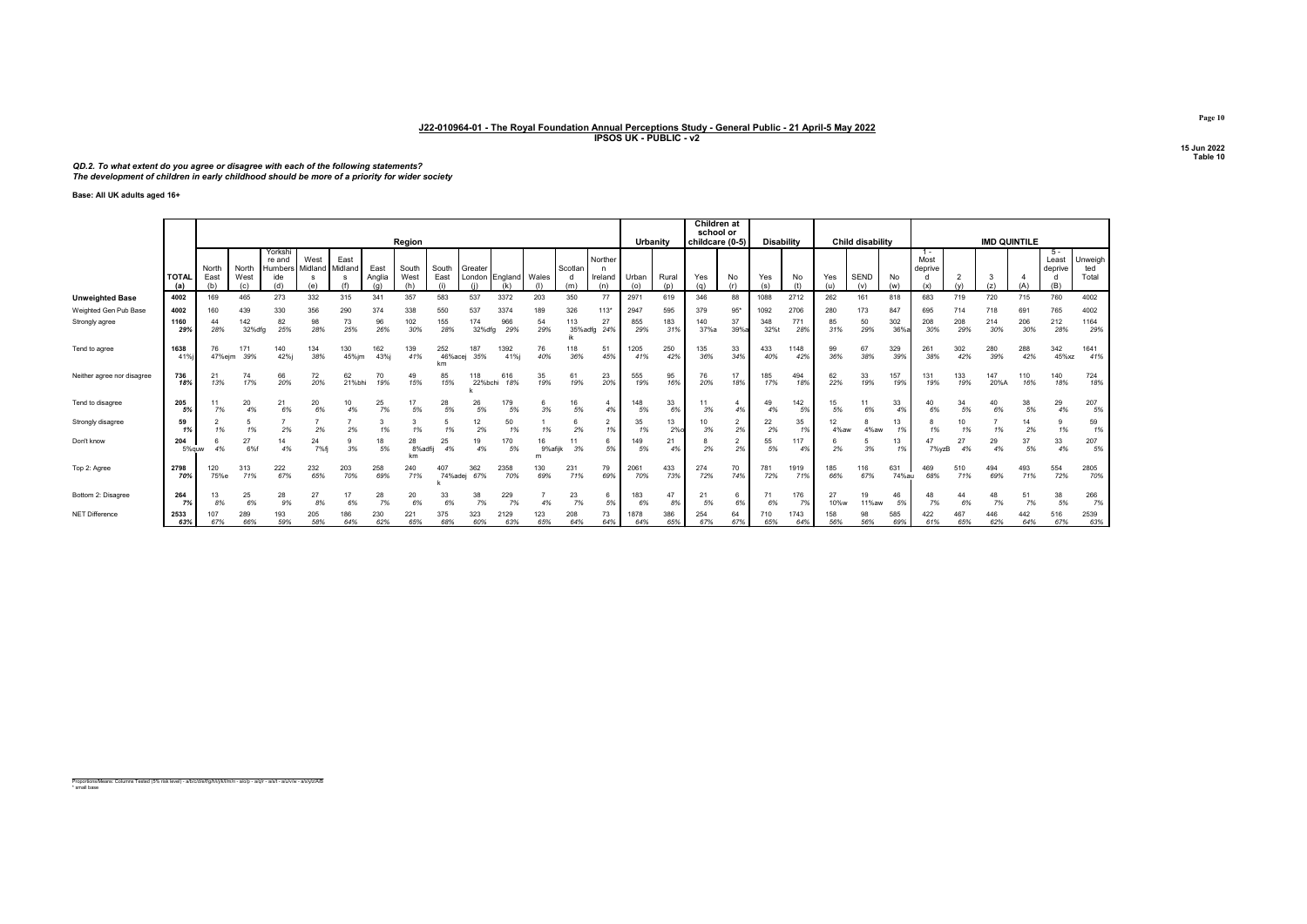QD.3. To what extent do you agree or disagree with each of the following statements? There is not enough support for parents, carers and children to help children develop in their early childhood

Base: All UK adults aged 16+

|                            |                     |             | Gender        |              |              |            |              | Aae          |           |              |              |            |              |                              | <b>Ethnicity</b>                     |          | <b>Working status</b> |                  | Education        |            |
|----------------------------|---------------------|-------------|---------------|--------------|--------------|------------|--------------|--------------|-----------|--------------|--------------|------------|--------------|------------------------------|--------------------------------------|----------|-----------------------|------------------|------------------|------------|
|                            |                     |             |               |              |              |            |              |              |           |              |              |            |              | White<br>(including<br>White | Ethnic<br>minorities<br>(excl. White |          |                       |                  | Non              | Unweighted |
|                            | <b>TOTAL</b><br>(a) | Male<br>(b) | Female<br>(c) | 16-34<br>(d) | 35-54<br>(a) | $55+$      | 16-24<br>(n) | 25-34<br>(h) | 35-44     | 45-54<br>(i) | 55-64<br>(k) | 65-74      | $75+$<br>(m) | minorities)<br>(n)           | minorities)<br>(0)                   | Working  | Not working<br>(u)    | Graduates<br>(v) | graduates<br>(w) | Total      |
| <b>Unweighted Base</b>     | 4002                | 1930        | 2041          | 1089         | 1278         | 1635       | 570          | 519          | 570       | 708          | 671          | 729        | 235          | 3506                         | 397                                  | 2350     | 1652                  | 1431             | 2571             | 4002       |
| Weighted Gen Pub Base      | 4002                | 1945        | 2026          | 1192         | 1282         | 1528       | 532          | 661          | 626       | 656          | 613          | 690        | 225          | 3502                         | 396                                  | 2321     | 1681                  | 1437             | 2565             | 4002       |
| Strongly agree             | 637                 | 271         | 359           | 224          | 216          | 198        | 97           | 126          | 117       | 99           | 87           | 86         | 25           | 547                          | 74                                   | 405      | 232                   | 262              | 375              | 637        |
|                            | 16%flmu             | 14%         | 18%b          | 19%afklm     | 17%flm       | 13%        | 18%flm       | 19%fklm      | 19%fklm   | 15%          | 14%          | 12%        | 11%          | 16%                          | 19%                                  | 17%u     | 14%                   | 18%aw            | 15%              | 16%        |
| Tend to agree              | 1290                | 617         | 661           | 422          | 428          | 439        | 187          | 235          | 219       | 209          | 189          | 199        | 51           | 1128                         | 137                                  | 778      | 512                   | 507              | 782              | 1273       |
|                            | 32%fm               | 32%         | 33%           | 35%flm       | 33%flm       | 29%        | 35%flm       | 35%flm       | 35%flm    | 32%m         | 31%m         | 29%        | 23%          | 32%                          | 35%                                  | 34%u     | 30%                   | 35%aw            | 30%              | 32%        |
| Neither agree nor disagree | 1065                | 551         | 512           | 295          | 313          | 457        | 146          | 150          | 146       | 167          | 158          | 220        | 79           | 932                          | 102                                  | 579      | 487                   | 324              | 741              | 1071       |
|                            | 27%                 | 28%с        | 25%           | 25%          | 24%          | 30%adehijk | 27%          | 23%          | 23%       | 25%          | 26%          | 32%adehijk | 35%adeghijk  | 27%                          | 26%                                  | 25%      | 29%t                  | 23%              | 29%v             | 27%        |
| Tend to disagree           | 505                 | 254         | 249           | 123          | 155          | 226        | 53           | 70           | 68        | 88           | 92           | 95         | 40           | 456                          | 36                                   | 286      | 218                   | 167              | 338              | 510        |
|                            | 13%doooo            | 13%         | 12%           | 10%          | 12%          | 15%adeghi  | 10%          | 11%          | 11%       | 13%          | 15%dghi      | 14%da      | 18%adegh     | <b>13%o</b>                  | 9%                                   | 12%      | 13%                   | 12%              | 13%              | 13%        |
| Strongly disagree          | 128<br>3%           | 70          | 56<br>3%      | 33<br>3%     | 47<br>4%     | 48<br>3%   | 13<br>2%     | 20<br>3%     | 24<br>4%  | 23<br>4%     | 23<br>4%     | 23<br>3%   | 1%           | 108<br>3%                    | 14<br>3%                             | 73<br>3% | 3%                    | 45<br>3%         | 83<br>3%         | 128<br>3%  |
| Don't know                 | 377                 | 181         | 190           | 96           | 123          | 158        | 35           | 61           | 53        | 69           | 64           | 67         | 27           | 330                          | 33                                   | 200      | 177                   | 131              | 246              | 383        |
|                            | 9%                  | 9%          | 9%            | 8%           | 10%g         | 10%dg      | 7%           | 9%           | 9%        | 11%g         | 10%g         | 10%g       | 12%g         | 9%                           | 8%                                   | 9%       | 11%t                  | 9%               | 10%              | 10%        |
| Top 2: Agree               | 1927                | 889         | 1019          | 645          | 644          | 637        | 285          | 361          | 336       | 308          | 276          | 285        | 76           | 1676                         | 211                                  | 1183     | 744                   | 770              | 1157             | 1910       |
|                            | 48%flmuw            | 46%         | 50%b          | 54%afiklm    | 50%fklm      | 42%m       | 54%afjklm    | 55%afjklm    | 54%afjklm | 47%flm       | 45%m         | 41%m       | 34%          | 48%                          | 53%n                                 | 51%au    | 44%                   | 54%aw            | 45%              | 48%        |
| Bottom 2: Disagree         | 633                 | 324         | 305           | 156          | 202          | 275        | 66           | 90           | 91        | 111          | 115          | 117        | 42           | 564                          | 49                                   | 359      | 273                   | 212              | 421              | 638        |
|                            | 16%da               | 17%         | 15%           | 13%          | 16%          | 18%adgh    | 12%          | 14%          | 15%       | 17%da        | 19%dgh       | 17%dg      | 19%da        | 16%                          | 12%                                  | 15%      | 16%                   | 15%              | 16%              | 16%        |
| NET Difference             | 1294                | 565         | 714           | 489          | 442          | 363        | 219          | 271          | 245       | 197          | 161          | 168        | 34           | 1112                         | 161                                  | 824      | 471                   | 558              | 737              | 1272       |
|                            | 32%                 | 29%         | 35%           | 41%          | 34%          | 24%        | 41%          | 41%          | 39%       | 30%          | 26%          | 24%        | 15%          | 32%                          | 41%                                  | 35%      | 28%                   | 39%              | 29%              | 32%        |

Proportions/Means: Columns Tested (5% risk level) - a/b/c - a/d/e/f/g/h/i/j/k/l/m - a/n/o/q/r/s - a/t/u - a/v/w \* small base

Page 11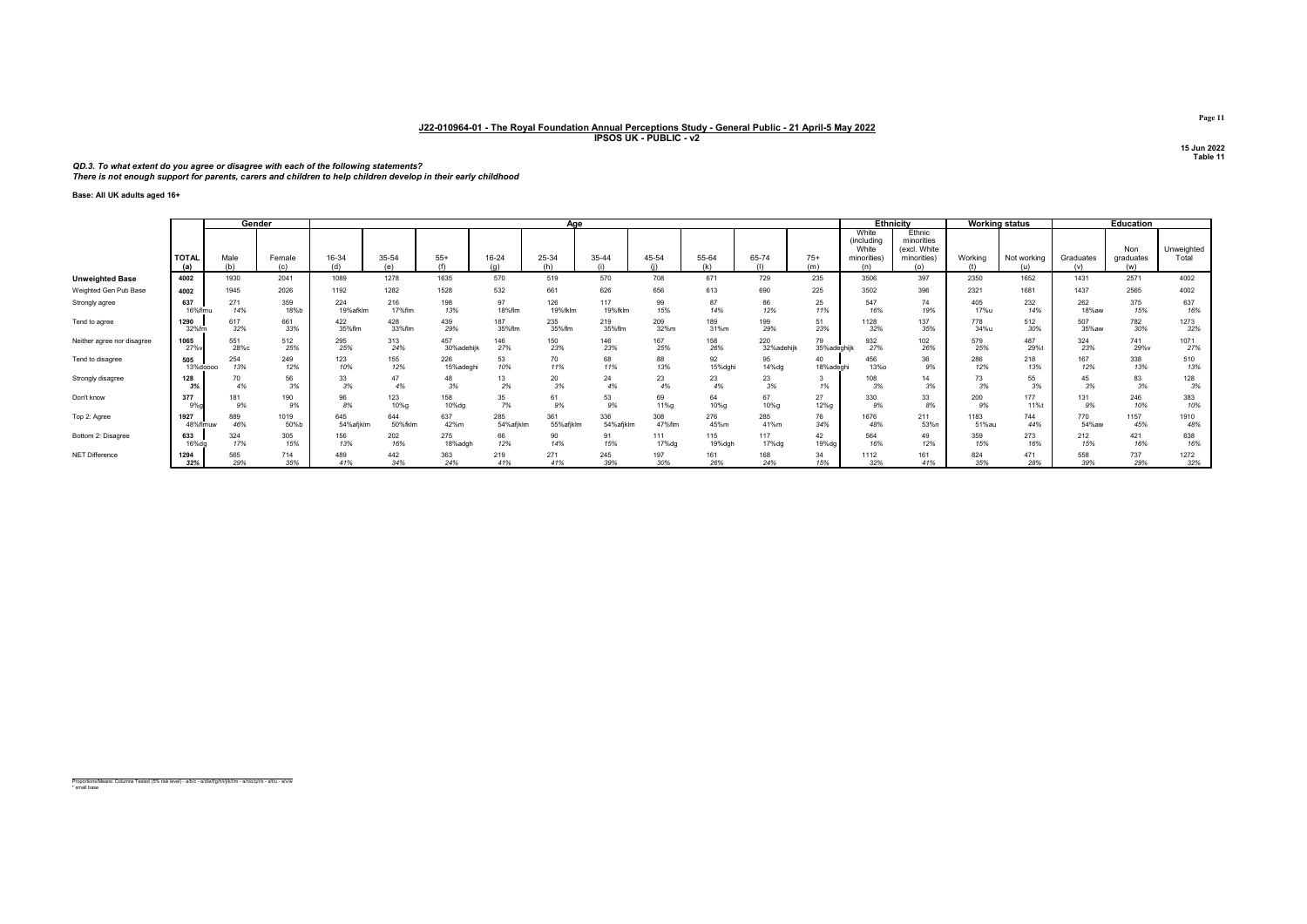QD.3. To what extent do you agree or disagree with each of the following statements? There is not enough support for parents, carers and children to help children develop in their early childhood

Base: All UK adults aged 16+

|                            |                     |                      |                      |                                    |                 |                 |                |               |               |                       |                     |             |            |                           |            |              | Children at<br>school or |                 |                   |             |             |                    |                   |                 |            |            |                     |                  |                         |
|----------------------------|---------------------|----------------------|----------------------|------------------------------------|-----------------|-----------------|----------------|---------------|---------------|-----------------------|---------------------|-------------|------------|---------------------------|------------|--------------|--------------------------|-----------------|-------------------|-------------|-------------|--------------------|-------------------|-----------------|------------|------------|---------------------|------------------|-------------------------|
|                            |                     |                      |                      |                                    |                 |                 |                | Region        |               |                       |                     |             |            |                           | Urbanity   |              |                          | childcare (0-5) | <b>Disability</b> |             |             | Child disability   |                   |                 |            |            | <b>IMD QUINTILE</b> |                  |                         |
|                            | <b>TOTAL</b><br>(a) | North<br>East<br>(b) | North<br>West<br>(c) | Yorksh<br>re and<br>Humbers<br>ide | West<br>Midland | East<br>Midland | East<br>Anglia | South<br>West | South<br>East | Greater               | London England      | Wales       | Scotlan    | Norther<br>Ireland<br>(n) | Urban      | Rural<br>(n) | Yes<br>(a)               | No              | Yes               | No          | Yes         | <b>SEND</b><br>(y) | No<br>(w)         | Most<br>deprive |            | 3<br>(z)   |                     | Least<br>deprive | Unweigh<br>ted<br>Total |
| <b>Unweighted Base</b>     | 4002                | 169                  | 465                  | 273                                | 332             | 315             | 341            | 357           | 583           | 537                   | 3372                | 203         | 350        | 77                        | 2971       | 619          | 346                      | 88              | 1088              | 2712        | 262         | 161                | 818               | 683             | 719        | 720        | 715                 | 760              | 4002                    |
| Weighted Gen Pub Base      | 4002                | 160                  | 439                  | 330                                | 356             | 290             | 374            | 338           | 550           | 537                   | 3374                | 189         | 326        | 113"                      | 2947       | 595          | 379                      | $95*$           | 1092              | 2706        | 280         | 173                | 847               | 695             | 714        | 718        | 691                 | 765              | 4002                    |
| Strongly agree             | 637<br>16%          | 19<br>12%            | 80<br>18%e           | 42<br>13%                          | 40<br>11%       | 39<br>14%       | 64<br>17%e     | 54<br>16%     | 89<br>16%e    | 111<br>21%abde<br>fkm | 538<br>16%e         | 33<br>18%e  | 46<br>14%  | 20<br>18%                 | 465<br>16% | 96<br>16%    | 103<br>27%a              | 20<br>21%       | 205<br>19%at      | 403<br>15%  | 76<br>27%aw | 51<br>29%aw        | 166<br>20%        | 127<br>18%AB    | 121<br>17% | 114<br>16% | 97<br>14%           | 109<br>14%       | 637<br>16%              |
| Tend to agree              | 1290<br>32%         | 46<br>29%            | 138<br>31%           | 107<br>32%                         | 111<br>31%      | 99<br>34%       | 127<br>34%     | 98<br>29%     | 177<br>32%    | 174<br>32%            | 1078<br>32%         | 29%         | 115<br>35% | 42<br>37%                 | 955<br>32% | 180<br>30%   | 132<br>35%               | 34<br>36%       | 353<br>32%        | 883<br>33%  | 101<br>36%  | 64<br>37%          | 310<br>37%        | 208<br>30%      | 234<br>33% | 239<br>33% | 232<br>34%          | 239<br>31%       | 1273<br>32%             |
| Neither agree nor disagree | 1065<br>27%g        | 48<br>30%            | 107<br>24%           | 97<br>29%                          | 107<br>30%      | 75<br>26%       | 94<br>25%      | 95<br>28%     | 152<br>28%    | 133<br>25%            | 907<br>27%          | 42<br>22%   | 90<br>28%  | 26<br>23%                 | 776<br>26% | 168<br>28%   | 82<br>22%                | 24<br>26%       | 259<br>24%        | 754<br>28%  | 59<br>21%   | 28<br>16%          | 207<br>24%        | 189<br>27%      | 169<br>24% | 181<br>25% | 200<br>29%y         | 214<br>28%       | 1071<br>27%             |
| Tend to disagree           | 505<br>13%iu        | 24<br>15%            | 55<br>12%            | 44<br>13%                          | 47<br>13%       | 14%i            | 44<br>12%      | 42<br>12%     | 74<br>13%     | 49<br>9%              | 419<br>12%j         | 27<br>14%   | 40<br>12%  | 19<br>17%i                | 369<br>13% | 78<br>13%    | 35<br>9%                 | 9%              | 134<br>12%        | 348<br>13%  | 20<br>7%    | 14<br>8%           | 104<br><b>12%</b> |                 | 102<br>14% | 89<br>12%  | 76<br>11%           | 115<br>15%xA     | 510<br>13%              |
| Strongly disagree          | 128<br>3%           | 5%n                  | 3%                   | 11<br>3%                           | 15              | 2%              | 13<br>4%       | 3%            | 16<br>3%      | 21<br>4%              | 3%                  | 4%          | 3%         |                           | 99<br>3%   | 22<br>4%     | 4%                       | 69              | 32<br>3%          | 88<br>3%    | 6%a         | 14<br>8%aw         | 27<br>3%          |                 | 26         | 23<br>3%   | 24<br>3%            | 19<br>2%         | 128<br>3%               |
| Don't know                 | 377<br>9%gruw       |                      | 49<br>11%            | 28<br>9%                           | 36<br>10%       | 29<br>10%       | 33<br>9%       | 40<br>12%i    | 42<br>8%      | 49<br>9%              | 321<br>10%          | 25<br>13%im | 25<br>8%   | 6<br>5%                   | 283<br>10% | 51<br>8%     |                          | ∠<br>2%         | 108<br>10%        | 230<br>8%   | 3%          | 1%                 | 33<br>4%          | 10%             | 62<br>9%   | 72<br>10%  | 62<br>9%            | 68<br>9%         | 383<br>10%              |
| Top 2: Agree               | 1927<br>48%         | 66<br>41%            | 218<br>50%           | 149<br>45%                         | 151<br>42%      | 138<br>48%      | 191<br>51%be   | 152<br>45%    | 266<br>48%    | 285                   | 1616<br>53%abde 48% | 88<br>46%   | 161<br>49% | 62<br>55%                 | 420<br>48% | 276<br>46%   | 235<br>62%a              | 54<br>57%       | 558<br>51%t       | 1286<br>48% | 177<br>63%a | 114<br>66%aw       | 476<br>56%        | 336<br>48%      | 355<br>50% | 353<br>49% | 329<br>48%          | 348<br>46%       | 1910<br>48%             |
| Bottom 2: Disagree         | 633<br>16%          | 32<br>20%            | 66<br>15%            | 55<br>17%                          | 62<br>17%       | 48<br>17%       | 57<br>15%      | 51<br>15%     | 89<br>16%     | 70<br>13%             | 530<br>16%          | 34<br>18%   | 49<br>15%  | 19<br>17%                 | 468<br>16% | 101<br>17%   | 49<br>13%                | 14<br>15%       | 166<br>15%        | 436<br>16%  | 36<br>13%   | 28<br>16%          | 131<br>15%        | 103<br>15%      | 128<br>18% | 112<br>16% | 100<br>15%          | 134<br>18%       | 638<br>16%              |
| <b>NET Difference</b>      | 1294<br>32%         | 34<br>21%            | 152<br>35%           | 94<br>29%                          | 89<br>25%       | 90<br>31%       | 134<br>36%     | 30%           | 177<br>32%    | 214<br>40%            | 1086<br>32%         | 53<br>28%   | 112<br>34% | 43<br>38%                 | 952<br>32% | 175<br>29%   | 187<br>49%               | 42%             | 392<br>36%        | 851<br>31%  | 50%         | 86<br>50%          | 345<br>41%        | 233<br>33%      | 227<br>32% | 242<br>34% | 229<br>33%          | 214<br>28%       | 1272<br>32%             |

Proportions/Means: Columns Tested (5% risk level) - a/b/c/d/e/f/g/h/i/j/k/l/m/n - a/o/p - a/q/r - a/s/t - a/u/v/w - a/x/y/z/A/B \* small base

Page 12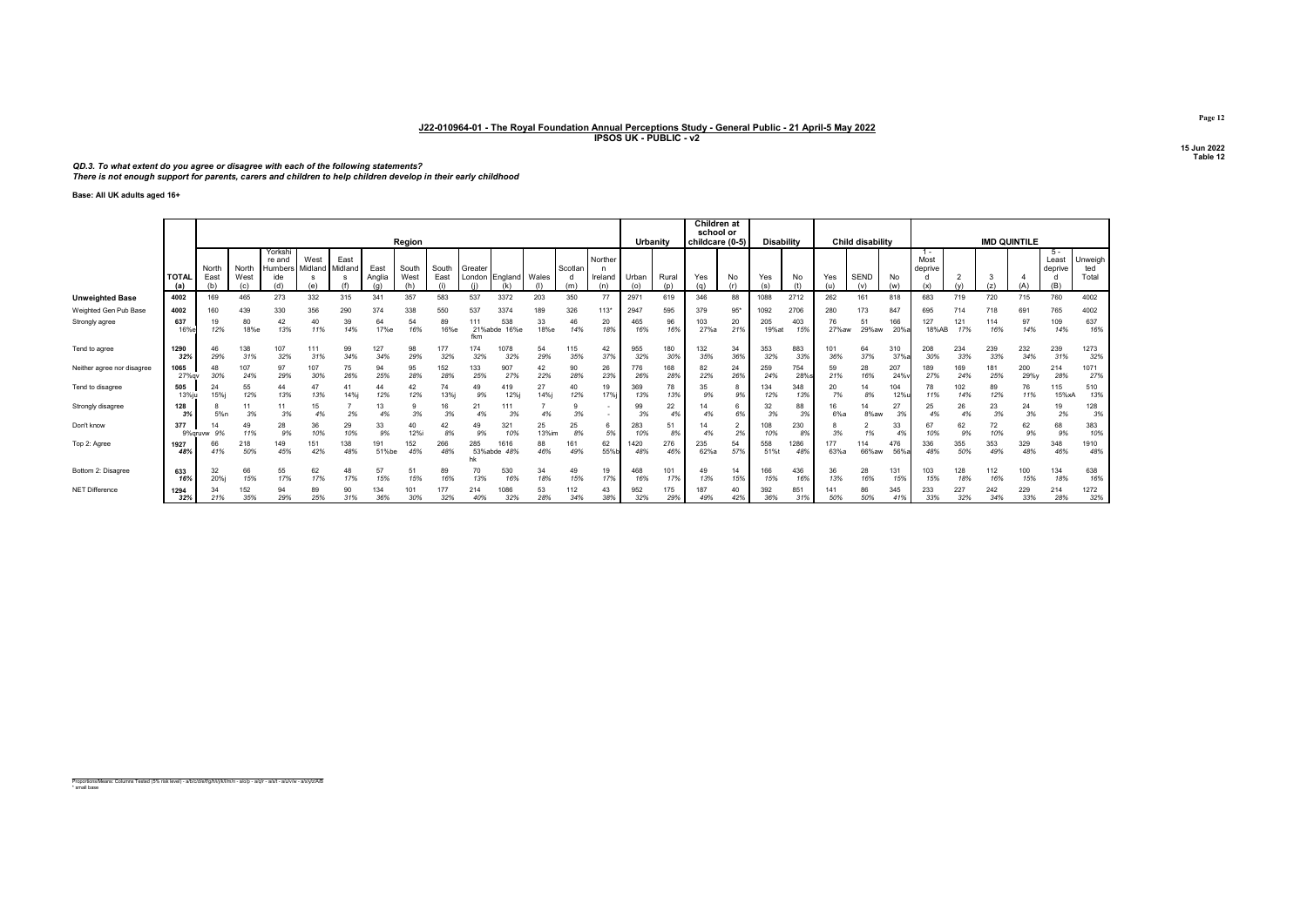QD.4. To what extent do you agree or disagree with each of the following statements?<br>The development of children in their early childhood should not be a priority given the other problems facing society in the UK

Base: All UK adults aged 16+

|                            |                     |                         | Gender           |                   |                   |                   |                     | Aae              |                   |                  |                   |                  |                  |                                                    | <b>Ethnicity</b>                                           |                  | <b>Working status</b> |                  | <b>Education</b>        |                     |
|----------------------------|---------------------|-------------------------|------------------|-------------------|-------------------|-------------------|---------------------|------------------|-------------------|------------------|-------------------|------------------|------------------|----------------------------------------------------|------------------------------------------------------------|------------------|-----------------------|------------------|-------------------------|---------------------|
|                            | <b>TOTAL</b><br>(a) | Male<br>(h)             | Female<br>(c)    | 16-34<br>(d)      | 35-54<br>(n)      | $55+$             | 16-24<br>(n)        | 25-34<br>(h)     | 35-44             | 45-54            | 55-64<br>(k)      | 65-74<br>(1)     | $75+$<br>(m)     | White<br>(including<br>White<br>minorities)<br>(n) | Ethnic<br>minorities<br>(excl. White<br>minorities)<br>(0) | Working          | Not working<br>(u)    | Graduates<br>(v) | Non<br>graduates<br>(w) | Unweighted<br>Total |
| <b>Unweighted Base</b>     | 4002                | 1930                    | 2041             | 1089              | 1278              | 1635              | 570                 | 519              | 570               | 708              | 671               | 729              | 235              | 3506                                               | 397                                                        | 2350             | 1652                  | 1431             | 2571                    | 4002                |
| Weighted Gen Pub Base      | 4002                | 1945                    | 2026             | 1192              | 1282              | 1528              | 532                 | 661              | 626               | 656              | 613               | 690              | 225              | 3502                                               | 396                                                        | 2321             | 1681                  | 1437             | 2565                    | 4002                |
| Strongly agree             | 313<br>8%fklmu      | 172<br>9%c              | 135<br>7%        | 145<br>12%aefiklm | 119<br>9%fiklm    | 49<br>3%          | 63<br>12%afjklm     | 82<br>12%afjklm  | 78<br>12%aefjklm  | 41<br>6%f        | 26<br>4%          | 2%               | 3%               | 270<br>8%                                          | 36<br>9%                                                   | 238<br>10%au     | 75<br>4%              | 125<br>9%        | 189<br>7%               | 304<br>8%           |
| Tend to agree              | 551<br>14%cfklmu    | 307<br>16%ac            | 240<br>12%       | 217<br>18%aefjkln | 14%fklm           | 148<br>10%        | 113<br>21%aefhijklm | 104<br>16%fklm   | 103<br>16%fklm    | 83<br>13%fm      | 58<br>10%         | 76<br>11%m       | 14<br>6%         | 439<br>13%                                         | 94<br>24%angrs                                             | 363<br>16%au     | 188<br>11%            | 187<br>13%       | 364<br>14%              | 543<br>14%          |
| Neither agree nor disagree | 871<br>22%          | 428<br>22%              | 436<br>21%       | 296<br>25%afikl   | 278<br><b>22%</b> | 296<br>19%        | 137<br>26%afikl     | 159<br>24%fl     | 122<br>20%        | 156<br>24%fl     | 121<br>20%        | 123<br>18%       | 52<br>23%        | 757<br>22%                                         | 91<br>23%                                                  | 509<br>22%       | 362<br>22%            | 268<br>19%       | 602<br>23%v             | 861<br>22%          |
| Tend to disagree           | 1169<br>29%dahioooo | 549<br>28%              | 615<br>30%       | 279<br>23%        | 349<br>27%da      | 541<br>35%adeghi  | 115<br>22%          | 164<br>25%       | 155<br>25%        | 194<br>30%dg     | 210<br>34%adeghi  | 242<br>35%adeghi | 89<br>40%adeghi  | 1067<br>30%o                                       | 81<br>20%                                                  | 635<br>27%       | 534<br>32%t           | 405<br>28%       | 764<br>30%              | 1180<br>29%         |
| Strongly disagree          | 877<br>22%bdghtw    | 381<br>20%              | 494<br>24%ab     | 186<br>16%        | 266<br>21%dg      | 425<br>28%adeghi  | 72<br>14%           | 113<br>17%       | 125<br>20%dg      | 141<br>21%dg     | 167<br>27%adeghij | 205<br>30%adeghi | 53<br>23%dah     | 785<br>22%                                         | 72<br>18%                                                  | 449<br>19%       | 428<br>25%a           | 386<br>27% aw    | 491<br>19%              | 890<br>22%          |
| Don't know                 | 221                 | 108<br>6%               | 107<br>5%        | 70<br>6%          | 84<br>7%fl        | 68<br>4%          | 31<br>6%            | 38<br>6%         | 43<br>7%fl        | 41<br>6%         | 31<br>5%          | 27<br>4%         | 10<br>4%         | 183<br>5%                                          | 22<br>5%                                                   | 127<br>5%        | 94<br>6%              | 65<br>5%         | 156<br>6%v              | 224<br>6%           |
| Top 2: Agree               | 864<br>22%cfklmu    | 478<br>25%ac            | 376<br>19%       | 362<br>30%aefjklr | 305<br>24%fjklm   | 197<br>13%        | 176<br>33%aefjklm   | 186<br>28%afjklm | 181<br>29%aefjklm | 124<br>19%fklm   | 84<br>14%         | 92<br>13%        | 21<br>9%         | 709<br>20%                                         | 130<br>33%angrs                                            | 601<br>26%au     | 263<br>16%            | 312<br>22%       | 552<br>22%              | 847<br>21%          |
| Bottom 2: Disagree         | 2046                | 930<br>51%bdghioooo 48% | 1108<br>55%ab    | 465<br>39%        | 615<br>48%dgh     | 966<br>63%adeghij | 187<br>35%          | 278<br>42%g      | 280<br>45%dg      | 335<br>51%dghi   | 377<br>61%adeghij | 447<br>65%adeghi | 142<br>63%adeghi | 1853<br>53%o                                       | 153<br>39%                                                 | 1084<br>47%      | 962<br>57% at         | 791<br>55%aw     | 1255<br>49%             | 2070<br>52%         |
| NET Difference             | $-1182$<br>$-30%$   | $-451$<br>$-23%$        | $-733$<br>$-36%$ | $-103$<br>$-9%$   | $-310$<br>$-24%$  | $-768$<br>$-50%$  | $-11$<br>$-2%$      | $-92$<br>$-14%$  | $-99$<br>$-16%$   | $-211$<br>$-32%$ | $-293$<br>$-48%$  | $-355$<br>$-51%$ | $-121$<br>$-54%$ | $-1144$<br>$-33%$                                  | $-24$<br>$-6%$                                             | $-483$<br>$-21%$ | $-699$<br>$-42%$      | $-479$<br>$-33%$ | $-702$<br>$-27%$        | $-1223$<br>$-31%$   |

Proportions/Means: Columns Tested (5% risk level) - a/b/c - a/d/e/f/g/h/i/j/k/l/m - a/n/o/q/r/s - a/t/u - a/v/w \* small base

Page 13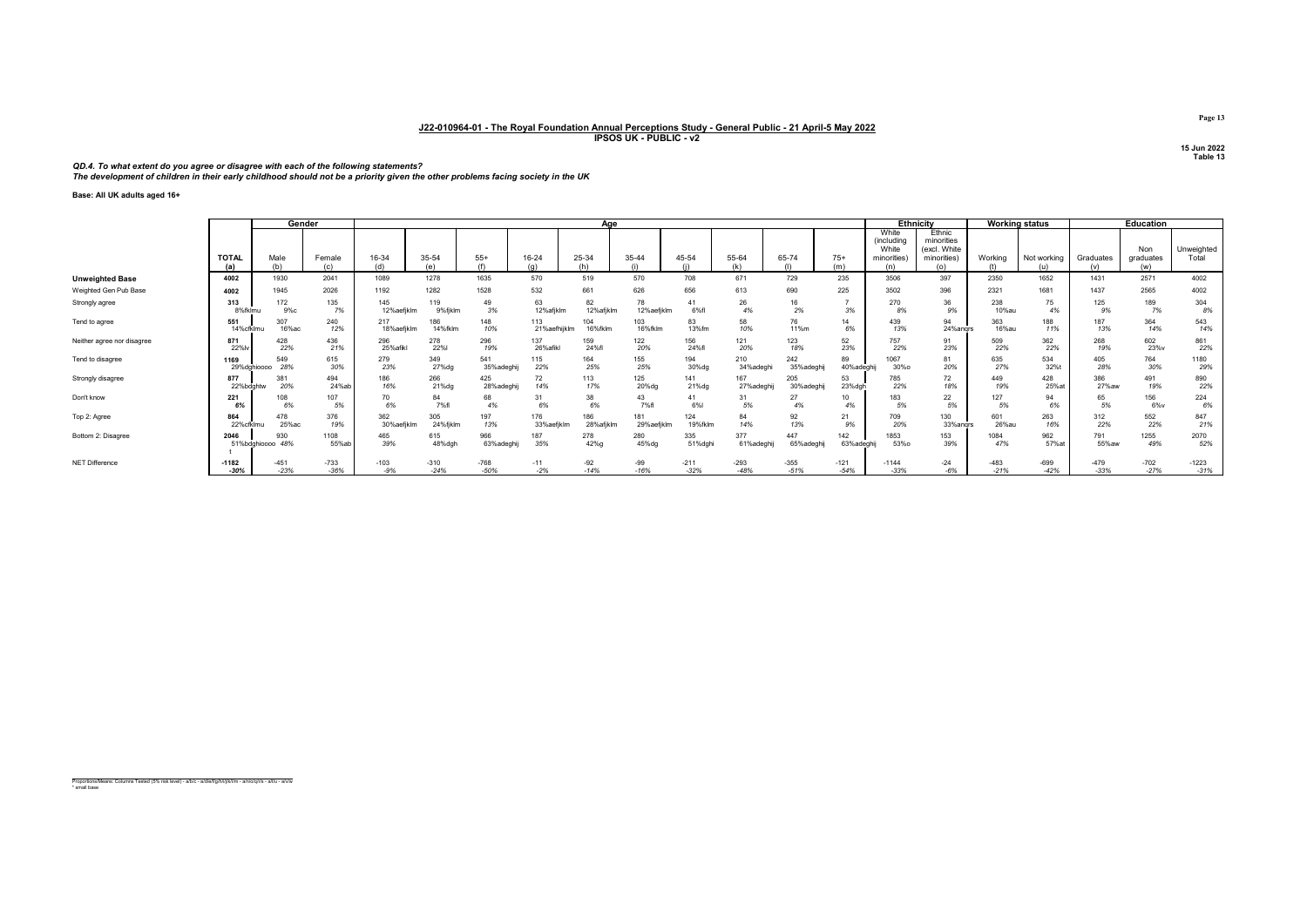QD.4. To what extent do you agree or disagree with each of the following statements?<br>The development of children in their early childhood should not be a priority given the other problems facing society in the UK

Base: All UK adults aged 16+

|                            |                     |                 |                  |                              |                    |                 |                |                  |                  |                          |                   |                 |                 |                 |                  |                  | Children at<br>school or |                 |                   |                  |             |                    |                  |                                             |                      |                  |                     |                        |                   |
|----------------------------|---------------------|-----------------|------------------|------------------------------|--------------------|-----------------|----------------|------------------|------------------|--------------------------|-------------------|-----------------|-----------------|-----------------|------------------|------------------|--------------------------|-----------------|-------------------|------------------|-------------|--------------------|------------------|---------------------------------------------|----------------------|------------------|---------------------|------------------------|-------------------|
|                            |                     |                 |                  |                              |                    |                 |                | Region           |                  |                          |                   |                 |                 |                 | Urbanity         |                  | childcare (0-5)          |                 | <b>Disability</b> |                  |             | Child disability   |                  |                                             |                      |                  | <b>IMD QUINTILE</b> |                        |                   |
|                            |                     | North           | North            | Yorkshi<br>re and<br>Humbers | West<br>Midland    | East<br>Midland | East           | South            | South            | Greater                  |                   |                 | Scotlan         | Norther         |                  |                  |                          |                 |                   |                  |             |                    |                  | $\overline{\phantom{a}}$<br>Most<br>deprive |                      |                  |                     | 5-<br>Least<br>deprive | Unweigh<br>ted    |
|                            | <b>TOTAL</b><br>(a) | East<br>(b)     | West<br>(c)      | ide                          |                    |                 | Anglia         | West             | East             | London                   | England<br>(k)    | Wales           | (m)             | Ireland<br>(n)  | Urban<br>(0)     | Rural<br>(p)     | Yes                      | No              | Yes<br>(s)        | No<br>(ť         | Yes         | <b>SEND</b><br>(v) | No<br>(w)        |                                             |                      | (z)              |                     |                        | Total             |
| <b>Unweighted Base</b>     | 4002                | 169             | 465              | 273                          | 332                | 315             | 341            | 357              | 583              | 537                      | 3372              | 203             | 350             | 77              | 2971             | 619              | 346                      | 88              | 1088              | 2712             | 262         | 161                | 818              | 683                                         | 719                  | 720              | 715                 | 760                    | 4002              |
| Weighted Gen Pub Base      | 4002                | 160             | 439              | 330                          | 356                | 290             | 374            | 338              | 550              | 537                      | 3374              | 189             | 326             | $113*$          | 2947             | 595              | 379                      | $95*$           | 1092              | 2706             | 280         | 173                | 847              | 695                                         |                      | 718              | 69                  | 765                    | 4002              |
| Strongly agree             | 313<br>8%dB         | 10<br>6%        | 40<br>9%d        | 13<br>4%                     | 30<br>8%d          | 19<br>7%        | 21<br>6%       | 20<br>6%         | 35<br>6%         | 61<br>11%adfah           | 250<br>7%d        | 22<br>11%dghik  | 30<br>9%d       | 11<br>10%d      | 239<br>8%        | 36<br>6%         | 7'<br>19%ar              | 8%              | 105<br>10%t       | 193<br>7%        | 69<br>25%aw | 49<br>28%aw        | 97<br>11%a       | 82<br>12%azAB                               | 64<br>9%AB           | 49<br>7%         | 6%                  | 41<br>5%               | 304<br>8%         |
| Tend to agree              | 551<br>14%A         | 21<br>13%       | 50<br>11%        | 56<br>17%c                   | 40<br>11%          | 36<br>12%       | 47<br>13%      | 44<br>13%        | 73<br>13%        | 93<br>17%a               | 460<br>14%        | 25<br>13%       | 48<br>15%       | 18<br>16%       | 397<br>13%       | 71<br>12%        | 69<br>18%a               | 18%             | 136<br>12%        | 392<br>14%       | 49<br>18%   | 30<br>17%          | 140<br>17%       | 118                                         | 105<br>17%azAB 15%A  | 90<br>13%        | 74                  | 87<br>11%              | 543<br>14%        |
| Neither agree nor disagree | 871<br>22%          | 34<br>21%       | 80<br>18%        | 87<br>26%cm                  | 97<br>27%acil<br>m | 72<br>25%c      | 81<br>22%      | 76<br>22%        | 123<br>22%       | 109<br>20%               | 757<br>22%c       | 35<br>19%       | 60<br>18%       | 19<br>17%       | 623<br>21%       | 129<br>22%       | 68<br>18%                | 18%             | 219<br>20%        | 595<br>22%       | 42<br>15%   | 27<br>16%          | 181<br>21%       | 35<br>19%                                   | 169<br>24%           | 154<br>21%       | 145<br>21%          | 160<br>21%             | 861<br>22%        |
| Tend to disagree           | 1169<br>29%ia       | 50<br>31%       | 124<br>28%       | 84<br>26%                    | 111<br>31%j        | 94<br>32%       | 128<br>34%dil  | 106<br>31%i      | 161<br>29%       | 132<br>25%               | 991<br>29%        | 46<br>24%       | 92<br>28%       | 40<br>35%       | 867<br>29%       | 198<br>33%       | 84<br>22%                | 24<br>25%       | 325<br>30%        | 802<br>30%       | 73<br>26%   | 45<br>26%          | 212<br>25%       | 180<br>26%                                  | 191<br>27%           | 225<br>31%x      | 227<br>33%xy        | 267<br>35%axy          | 1180<br>29%       |
| Strongly disagree          | 877<br>22%eu        | 39<br>24%e      | 116<br>26%aehk   | 71<br>22%e                   | 53<br>15%          | 59<br>21%       | 81<br>22%e     | 66<br>20%        | 133<br>24%e      | 113<br>21%e              | 731<br>22%e       | 45<br>24%e      | 80<br>25%e      | 21<br>18%       | 656<br>22%       | 141<br>24%       | 79<br>21%                | 24<br>26%       | 256<br>23%        | 588<br>22%       | 42<br>15%   | 21<br>12%          | 193<br>23%uv     | 130<br>19%                                  | 154<br>22%           | 168<br>23%       | 169<br>24%x         | 174<br>23%             | 890<br>22%        |
| Don't know                 | 221                 | 6%pauww 4%      | 29               | 18<br>6%                     | 26<br>7%f          | 10              | 16<br>4%       | 26<br>8%f        | 25               | 29<br>5%                 | 185<br>5%         | 16<br>8%fai     | 16<br>5%        | 4%              | 165<br>6%p       | 19<br>3%         | 2%                       | 5%              | 50<br>5%          | 36<br>5%         |             | ۷<br>1%            | 24<br>3%         | 50<br>7%vz                                  | 32<br>4%             | 32               | 35<br>5%            | 36<br>5%               | 224<br>6%         |
| Top 2: Agree               | 864<br>22%pAB       | 31<br>19%       | 90<br>20%        | 69<br>21%                    | 70<br>20%          | 55<br>19%       | 68<br>18%      | 64<br>19%        | 108<br>20%       | 154<br>29%abcd<br>efahik | 709<br>21%        | 47<br>25%       | 78<br>24%       | 30<br>26%       | 636<br>22%       | 108<br>18%       | 140<br>37%a              | 25<br>27%       | 241<br>22%        | 586<br>22%       | 18<br>42%aw | 78<br>45%aw        | 237<br>28%a      | 200                                         | 169<br>29%avzA 24%AB | 139<br>19%       | 115<br>17%          | 128<br>17%             | 847<br>21%        |
| Bottom 2: Disagree         | 2046<br>51%jauv     | 88<br>55%j      | 241<br>55%dej    | 155<br>47%                   | 164<br>46%         | 154<br>53%      | 209<br>56%dej  | 172<br>51%       | 294<br>53%ej     | 245<br>46%               | 722<br>51%i       | 91<br>48%       | 172<br>53%      | 61<br>53%       | 1523<br>52%      | 339<br>57%ao     | 163<br>43%               | 48<br>51%       | 581<br>53%        | 1390<br>51%      | 115<br>41%  | 66<br>38%          | 405<br>48%       | 310<br>45%                                  | 345<br>48%           | 393<br>55%xy     | 396<br>57%axy       | 441<br>58%axy          | 2070<br>52%       |
| NET Difference             | $-1182$<br>$-30%$   | $-57$<br>$-36%$ | $-151$<br>$-34%$ | $-86$<br>$-26%$              | $-94$<br>$-27%$    | -99<br>$-34%$   | -140<br>$-38%$ | $-108$<br>$-32%$ | $-185$<br>$-34%$ | $-91$<br>$-17%$          | $-1012$<br>$-30%$ | $-44$<br>$-23%$ | $-94$<br>$-29%$ | $-31$<br>$-27%$ | $-888$<br>$-30%$ | $-232$<br>$-39%$ | $-23$<br>$-6%$           | $-23$<br>$-24%$ | $-339$<br>$-31%$  | $-804$<br>$-30%$ | 1%          | 12<br>7%           | $-168$<br>$-20%$ | $-111$<br>$-16%$                            | $-176$<br>$-25%$     | $-253$<br>$-35%$ | $-280$<br>$-41%$    | $-312$<br>$-41%$       | $-1223$<br>$-31%$ |

Proportions/Means: Columns Tested (5% risk level) - a/b/c/d/e/f/g/h/i/j/k/l/m/n - a/o/p - a/q/r - a/s/t - a/u/v/w - a/x/y/z/A/B \* small base

Page 14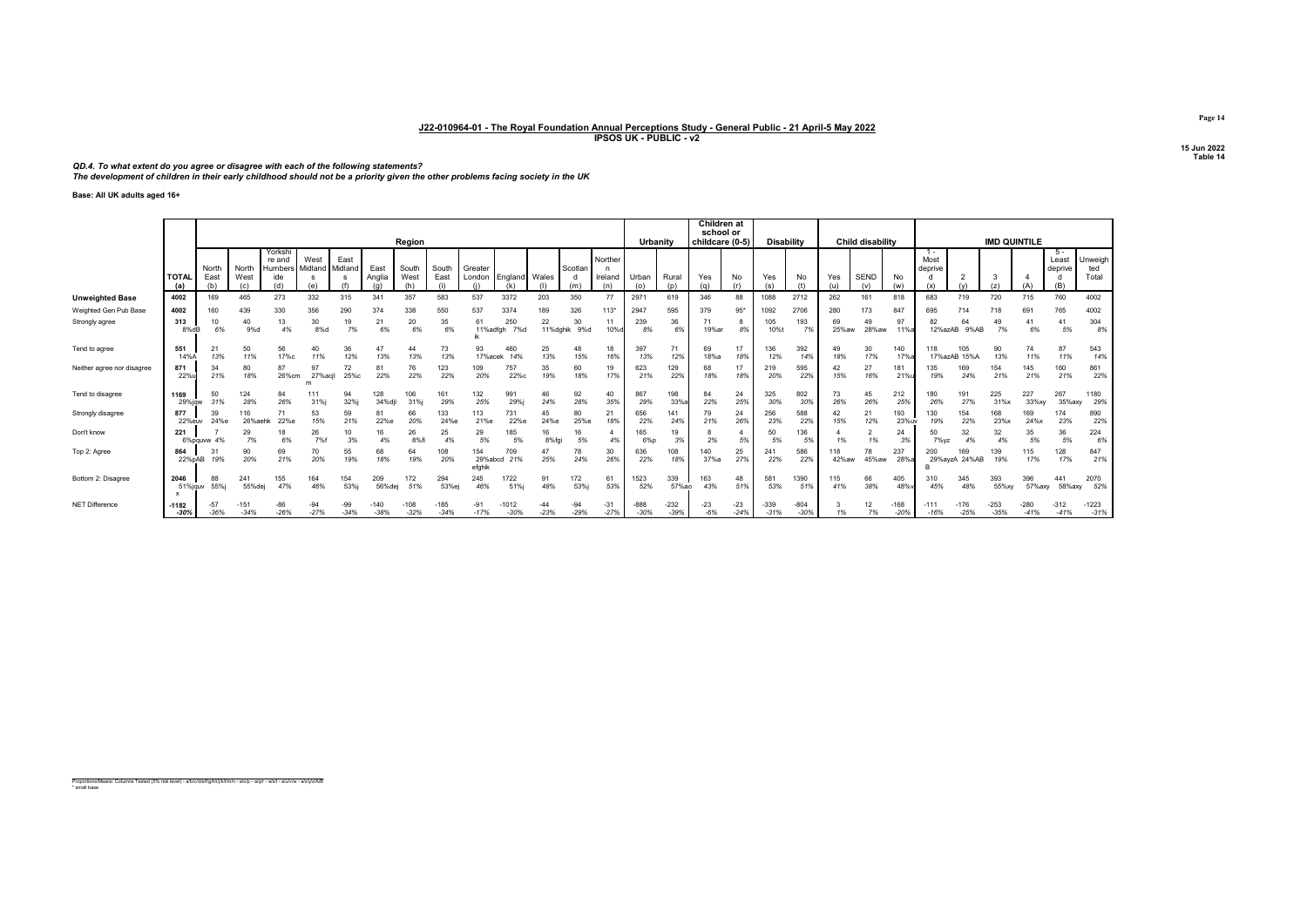## QD. To what extent do you agree or disagree with each of the following statements?

Base: All UK adults aged 16+

|                            | of children in<br>early childhood<br>is currently a<br>top priority<br>for wider<br>society | The development The development<br>of children in<br>early childhood<br>should be more<br>of a priority<br>for wider<br>society | There is not<br>enough support<br>for parents,<br>carers and<br>children to<br>help children<br>develop in<br>their early<br>childhood | The development<br>of children in<br>their early<br>childhood<br>should not be a<br>priority given<br>the other<br>problems facing<br>society in the<br><b>UK</b> |
|----------------------------|---------------------------------------------------------------------------------------------|---------------------------------------------------------------------------------------------------------------------------------|----------------------------------------------------------------------------------------------------------------------------------------|-------------------------------------------------------------------------------------------------------------------------------------------------------------------|
| <b>Unweighted Base</b>     | 4002                                                                                        | 4002                                                                                                                            | 4002                                                                                                                                   | 4002                                                                                                                                                              |
| Weighted Gen Pub Base      | 4002                                                                                        | 4002                                                                                                                            | 4002                                                                                                                                   | 4002                                                                                                                                                              |
| Strongly agree             | 568                                                                                         | 1160                                                                                                                            | 637                                                                                                                                    | 313                                                                                                                                                               |
|                            | 14%                                                                                         | 29%                                                                                                                             | 16%                                                                                                                                    | 8%                                                                                                                                                                |
| Tend to agree              | 1137                                                                                        | 1638                                                                                                                            | 1290                                                                                                                                   | 551                                                                                                                                                               |
|                            | 28%                                                                                         | 41%                                                                                                                             | 32%                                                                                                                                    | 14%                                                                                                                                                               |
| Neither agree nor disagree | 1059                                                                                        | 736                                                                                                                             | 1065                                                                                                                                   | 871                                                                                                                                                               |
|                            | 26%                                                                                         | 18%                                                                                                                             | 27%                                                                                                                                    | 22%                                                                                                                                                               |
| Tend to disagree           | 728                                                                                         | 205                                                                                                                             | 505                                                                                                                                    | 1169                                                                                                                                                              |
|                            | 18%                                                                                         | 5%                                                                                                                              | 13%                                                                                                                                    | 29%                                                                                                                                                               |
| Strongly disagree          | 203                                                                                         | 59                                                                                                                              | 128                                                                                                                                    | 877                                                                                                                                                               |
|                            | 5%                                                                                          | 1%                                                                                                                              | 3%                                                                                                                                     | 22%                                                                                                                                                               |
| Don't know                 | 308                                                                                         | 204                                                                                                                             | 377                                                                                                                                    | 221                                                                                                                                                               |
|                            | 8%                                                                                          | 5%                                                                                                                              | 9%                                                                                                                                     | 6%                                                                                                                                                                |
| Top 2: Agree               | 1704                                                                                        | 2798                                                                                                                            | 1927                                                                                                                                   | 864                                                                                                                                                               |
|                            | 43%                                                                                         | 70%                                                                                                                             | 48%                                                                                                                                    | 22%                                                                                                                                                               |
| Bottom 2: Disagree         | 931                                                                                         | 264                                                                                                                             | 633                                                                                                                                    | 2046                                                                                                                                                              |
|                            | 23%                                                                                         | 7%                                                                                                                              | 16%                                                                                                                                    | 51%                                                                                                                                                               |
| NFT Difference             | 773                                                                                         | 2533                                                                                                                            | 1294                                                                                                                                   | $-1182$                                                                                                                                                           |
|                            | 19%                                                                                         | 63%                                                                                                                             | 32%                                                                                                                                    | $-30%$                                                                                                                                                            |

Page 15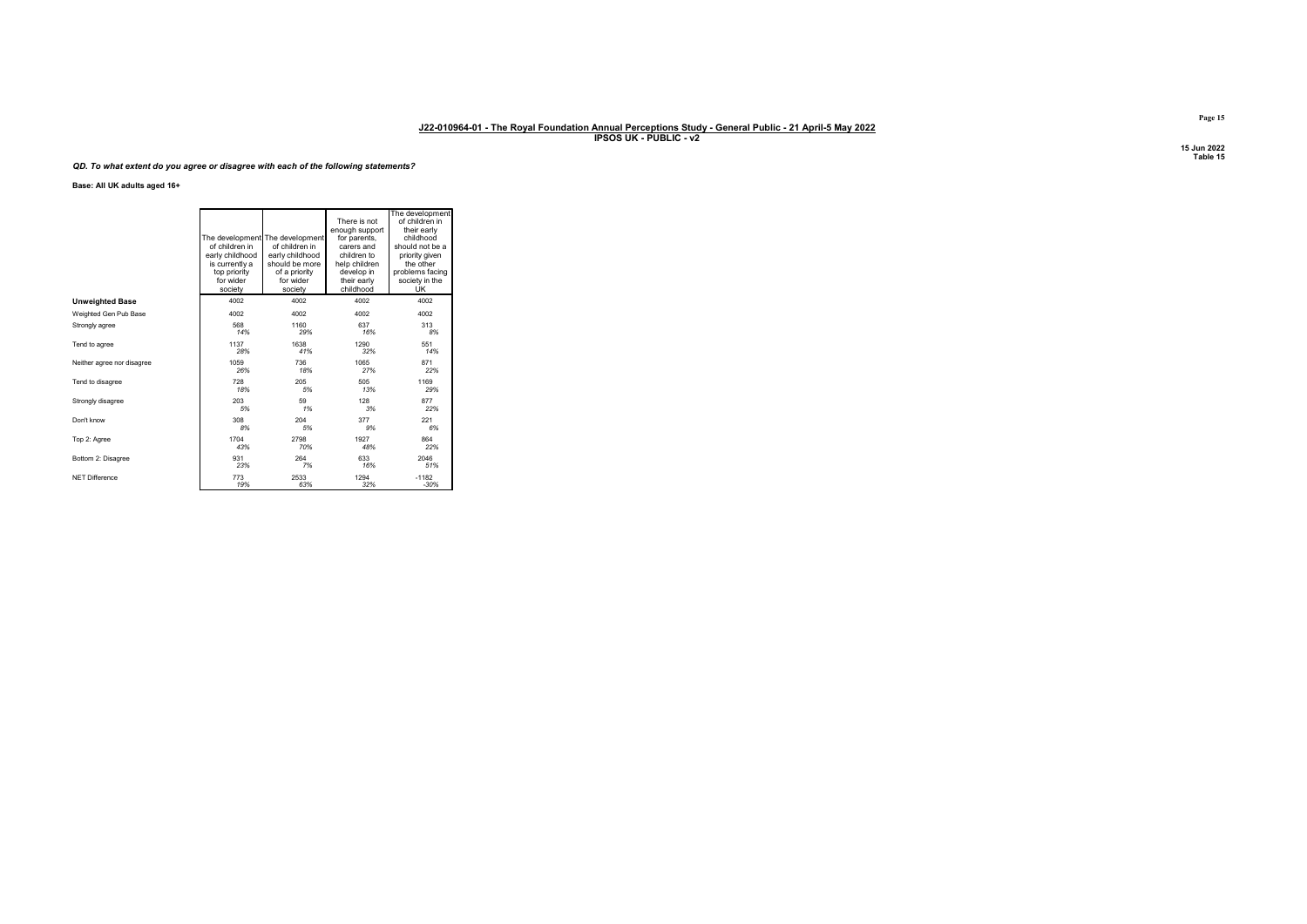# QE. In the last year, what types of information, support or advice, if any, have you sought for bringing up children? Please select all that apply

Base: All parents of children aged 0-18 and grandparents with children

|                                                           |                  |                          | Gender      |                       |                  |                    |                              | Age                |                        |                      |                      |                         |                      |                                             | <b>Ethnicity</b>                                    | <b>Working status</b> |              |              | <b>Education</b> |                     |
|-----------------------------------------------------------|------------------|--------------------------|-------------|-----------------------|------------------|--------------------|------------------------------|--------------------|------------------------|----------------------|----------------------|-------------------------|----------------------|---------------------------------------------|-----------------------------------------------------|-----------------------|--------------|--------------|------------------|---------------------|
|                                                           | <b>TOTAL</b>     | Male                     | Female      | 16-34                 | 35-54            | $55+$              | 16-24                        | 25-34              | 35-44                  | 45-54                | 55-64                | 65-74                   | $75+$                | White<br>(including<br>White<br>minorities) | Ethnic<br>minorities<br>(excl. White<br>minorities) | Working               | Not working  | Graduates    | Non<br>graduates | Unweighted<br>Total |
|                                                           | (a)              | (b)<br>847               | (c)         | (d)                   | (e)              | (f)                | (a)                          | (h)                | (i)                    | (i)                  | (k)                  | (1)                     | (m)                  | (n)<br>1615                                 | (o)                                                 | (t)                   | (u)          | (v)          | (w)<br>1179      | 1824                |
| <b>Unweighted Base</b>                                    | 1824             | 871                      | 966<br>962  | 408<br>460            | 673<br>685       | 743<br>699         | 165<br>154                   | 243<br>305         | 365<br>400             | 308<br>286           | 259<br>240           | 354<br>335              | 130<br>124           | 1629                                        | 169<br>174                                          | 1091                  | 733          | 645<br>649   | 1196             | 1824                |
| Weighted Gen Pub Base<br>Child's vaccinations             | 1844<br>339      | 159                      | 177         | 124                   | 154              | 60                 | 33                           | 91                 | 102                    | 52                   | 29                   | 27                      | $\overline{4}$       | 288                                         | 42                                                  | 1099<br>248           | 745<br>90    | 158          | 180              | 319                 |
|                                                           | 18%fklmuw        | 18%                      | 18%         | 27%afiklm             | 22%afklm         | 9%m                | 21%fklm                      | 30%aefjkln         | 26%afiklm              | 18%flm               | 12%m                 | 8%                      | 3%                   | 18%                                         | 24%n                                                | 23%au                 | 12%          | 24%aw        | 15%              | 17%                 |
| Child's education and learning                            | 330<br>18%fklmu  | 158<br>18%               | 171<br>18%  | 120<br>26%afjklm      | 149<br>22%afklm  | 61<br>9%           | 40<br>26%afjklm              | 80<br>26%afiklm    | 99<br>25% afiklm       | 51<br>18%flm         | 31<br>13%lm          | 24<br>7%                | $\overline{z}$<br>5% | 278<br>17%                                  | 44<br>26%andrs                                      | 238<br>22%au          | 92<br>12%    | 139<br>21%w  | 191<br>16%       | 320<br>18%          |
| Child's health                                            | 318<br>17%fklmu  | 155<br>18%               | 162<br>17%  | 129<br>28%aefiklm     | 147<br>21% afklm | 41<br>6%           | 42<br>27%afiklm              | 88<br>29%aefiklr   | 99<br>25% afiklm       | 48<br>17%fklm        | 20<br>8%m            | 18<br>5%                | 3<br>2%              | 244<br>15%                                  | 64<br>37% angrs                                     | 236<br>22%au          | 81<br>11%    | 135<br>21%w  | 183<br>15%       | 302<br>17%          |
| Child's mental health                                     | 303<br>16%fklmu  | 145<br>17%               | 156<br>16%  | 117<br>25%afklm       | 158<br>23%afklm  | 28<br>4%           | 37<br>24%afklm               | 80<br>26%afklm     | 100<br>25%afklm        | 59<br>21%fklm        | 12<br>5%             | 13<br>4%                | 3<br>2%              | 239<br>15%                                  | 53<br>31% angrs                                     | 236<br>21%au          | 67<br>9%     | 135<br>21%aw | 168<br>14%       | 291<br>16%          |
| Child's behaviour                                         | 298<br>16%fklmu  | 122<br>14%               | 175<br>18%b | 121<br>26%aefiklm     | 140<br>20%afklm  | 36<br>5%           | 47<br>30%aefiklm             | 74<br>24% afikln   | 97<br>24%afiklm        | 44<br>15%fklm        | 15<br>6%m            | 19<br>6%                | $\overline{2}$<br>2% | 245<br>15%                                  | 40<br>23% angrs                                     | 210<br>19%au          | 88<br>12%    | 132<br>20%aw | 166<br>14%       | 289<br>16%          |
| Child's nutrition                                         | 291<br>16%fklmu  | 144<br>17%               | 144<br>15%  | 120<br>26%aefiklm     | 136<br>20%afjklm | 35<br>5%m          | $\Delta\Delta$<br>28%aefjklm | 76<br>25%afjklm    | 103<br>26%aefjklm      | 33<br>11%flm         | 21<br>9%flm          | 13<br>4%                | 1%                   | 229<br>14%                                  | 56<br>32%angrs                                      | 228<br>21%au          | 64<br>9%     | 129<br>20%aw | 162<br>14%       | 277<br>15%          |
| Child's sleep                                             | 280<br>15%fiklmu | 126<br>14%               | 150<br>16%  | 124<br>27%aefikln     | 122<br>18%fiklm  | 33<br>5%m          | 45<br>29%aefiklm             | 79<br>26%aefiklr   | 93<br>23%aefiklm       | 29<br>10%flm         | 18<br>8%m            | 15<br>4%m               | ٠<br>٠               | 221<br>14%                                  | 44<br>25%angrs                                      | 204<br>19%au          | 76<br>10%    | 124<br>19%aw | 155<br>13%       | 265<br>15%          |
| Child's emotional development                             | 224<br>12%fklmu  | 109<br>12%               | 113<br>12%  | 83<br>18%afiklm       | 115<br>17% afklm | 26<br>4%m          | 30<br>19%afiklm              | 53<br>17% afklm    | 81<br>20%afiklm        | 34<br>12%fklm        | 16<br>7%lm           | 10 <sup>10</sup><br>3%m | ٠.                   | 181<br>11%                                  | 35<br>20%angrs                                      | 174<br><b>16%au</b>   | 50<br>7%     | 89<br>14%    | 135<br>11%       | 215<br>12%          |
| Child's social development                                | 221<br>12%fklmu  | 107<br>12%               | 109<br>11%  | 110<br>24%aefiiklm    | 90<br>13%fklm    | 21<br>3%           | 38<br>25%aefijklm            | 72<br>23%aefijklm  | 58<br>15%fklm          | 31<br>11%fklm        | 12<br>5%m            | 2%                      | 1%                   | 174<br>11%                                  | 42<br>24% andrs                                     | 171<br><b>16%au</b>   | 50<br>7%     | 89<br>14%    | 132<br>11%       | 205<br>11%          |
| Child's physical development                              | 211<br>11%fklmu  | 103<br>12%               | 106<br>11%  | 95<br>21%aefiklm      | 90<br>13%fklm    | 25<br>4%           | 31<br>20%aefiklm             | 64<br>21%aefjklm   | 63<br>16%afiklm        | 28<br>10%flm         | 17<br>7%flm          | 2%                      | 1%                   | 169<br>10%                                  | 33<br>19%angrs                                      | 157<br>14%au          | 54<br>7%     | 84<br>13%    | 127<br>11%       | 200<br>11%          |
| Potty/toilet training or staying<br>dry through the night | 179<br>10%fklmu  | 79<br>9%                 | 99<br>10%   | 79<br>17%aefiklm      | 78<br>11%fjklm   | 22<br>3%           | 27<br>17%aefjklm             | 52<br>17%aefjklm   | 60<br>15%afjklm        | 18<br>6%fm           | 8<br>3%              | 12<br>4%                | 1%                   | 147<br>9%                                   | 24<br>14%n                                          | 135<br>12%au          | 44<br>6%     | 84<br>13%aw  | 95<br>8%         | 172<br>9%           |
| Breastfeeding/feeding                                     | 149<br>8%fklmuw  | 58<br>7%                 | 90<br>9%b   | 67<br>15%aefiklm      | 68<br>10%fklm    | 13<br>2%           | 22<br>14%afiklm              | 46<br>15%aefikln   | 51<br>13% afiklm       | 18<br>6%flm          | 9<br>4%m             | 1%                      | ٠<br>۰.              | 119<br>7%                                   | 25<br>14%angrs                                      | 113<br>10%au          | 35<br>5%     | 81<br>12%aw  | 68<br>6%         | 140<br>8%           |
| Child's brain development                                 | 138<br>7%fklmu   | 75<br>9%                 | 62<br>6%    | 54<br>12%afiklm       | 74<br>11%afiklm  | 10<br>1%           | 21<br>14%afiklm              | 33<br>11%fjklm     | 59<br>15% afiklm       | 15<br>5%flm          | 5<br>2%              | $\Lambda$<br>1%         | ٠<br>٠               | 111<br>7%                                   | 25<br>14%angrs                                      | 119<br>11%au          | 19<br>3%     | 63<br>10%w   | 75<br>6%         | 130<br>7%           |
| Other                                                     | 12<br>1%         | 1%                       | 5<br>1%     | 2                     |                  | 1%                 | 1%                           |                    |                        | $\overline{2}$<br>1% | $\overline{2}$<br>1% | 1%                      | 3<br>2%adei          | 9<br>1%                                     | $\overline{2}$<br>1%                                | -6<br>1%              | 6<br>1%      | -6<br>1%     | 6<br>1%          | 12<br>1%            |
| I have not looked for information                         | 834              | 382<br>45% deghioooo 44% | 449<br>47%  | 59<br>13%             | 233<br>34%dghi   | 542<br>78%adeghijk | 19<br>12%                    | 41<br>13%          | 101<br>25%dgh          | 131<br>46%deghi      | 163<br>68%adeghi     | 270<br>81%adeghijk      | 109<br>88%adefghijk  | 791<br>49%o                                 | 30<br>17%                                           | 350<br>32%            | 484<br>65%at | 232<br>36%   | 602<br>50%av     | 859<br>47%          |
| Don't know                                                | 38<br>2%         | 18<br>2%                 | 20<br>2%    | 10 <sub>1</sub><br>2% | 14<br>2%         | 14<br>2%           | 5<br><b>3%l</b>              | 2%                 | 10 <sup>10</sup><br>3% | 1%                   | 9<br>4%              | 1%                      | 3<br>2%              | 35<br>2%                                    | $\overline{2}$<br>1%                                | 20<br>2%              | 18<br>2%     | 10<br>2%     | 28<br>2%         | 37<br>2%            |
| NET: Social + emotional                                   | 337<br>18%fklmu  | 165<br>19%               | 166<br>17%  | 146<br>32%aefjkln     | 157<br>23%afklm  | 34<br>5%m          | 52<br>34%aefiklm             | 94<br>31%aefiklm   | 104<br>26%afiklm       | 53<br>19%fklm        | 18<br>7%m            | 15<br>5%m               | 1%                   | 270<br>17%                                  | 58<br>33%angrs                                      | 262<br>24%au          | 74<br>10%    | 140<br>22%w  | 197<br>16%       | 318<br>17%          |
| NET: Seeking any form of advice                           | 972<br>14        | 471<br>53%fklmnnnnu 54%  | 493<br>51%  | 391<br>85%aefiiklm    | 439<br>64%afiklm | 143<br>20%m        | 131<br>85%aefiiklm           | 260<br>85%aefiiklm | 288<br>72%aefjklm      | 150<br>53%fklm       | 68<br>28%flm         | 62<br>19%m              | 12<br>10%            | 802<br>49%                                  | 142<br>82%andrs                                     | 730<br>66%au          | 242<br>33%   | 407<br>63%aw | 566<br>47%       | 928<br>51%          |

Proportions/Means: Columns Tested (5% risk level) - a/b/c - a/d/e/f/g/h/i/j/k/l/m - a/n/o/q/r/s - a/t/u - a/v/w \* small base

Page 16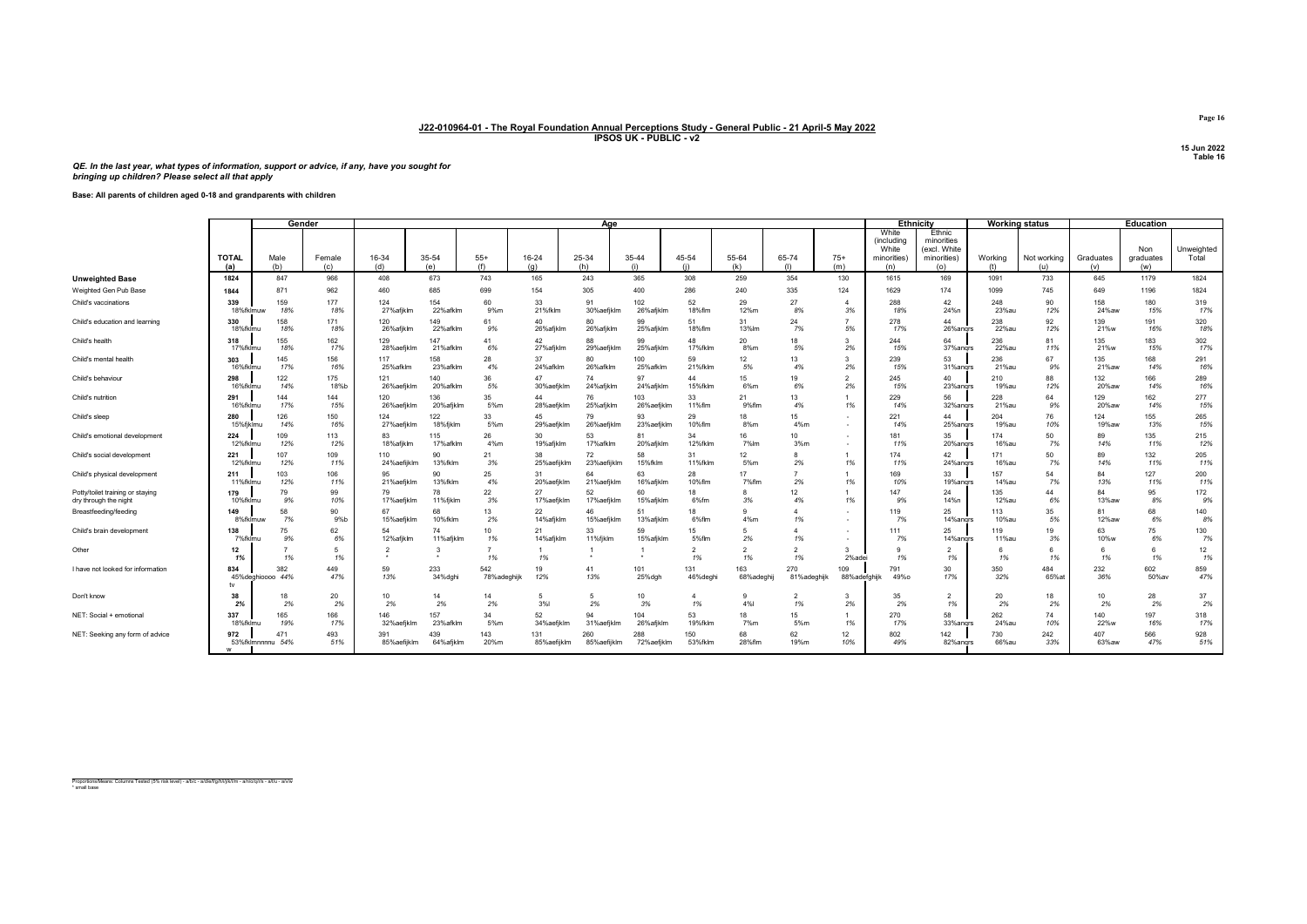QE. In the last year, what types of information, support or advice, if any, have you sought for bringing up children? Please select all that apply

Base: All parents of children aged 0-18 and grandparents with children

|                                                           |                              |                      |                      |                                           |                              |                      |                       | Region               |                      |                                |                      |            |                    |                                | Urbanity     |              | <b>Children</b> at<br>school or<br>childcare (0-5) |             | <b>Disability</b> |            |              | <b>Child disability</b> |              |                                      |                       | <b>IMD QUINTILE</b>  |               |                                       |                         |
|-----------------------------------------------------------|------------------------------|----------------------|----------------------|-------------------------------------------|------------------------------|----------------------|-----------------------|----------------------|----------------------|--------------------------------|----------------------|------------|--------------------|--------------------------------|--------------|--------------|----------------------------------------------------|-------------|-------------------|------------|--------------|-------------------------|--------------|--------------------------------------|-----------------------|----------------------|---------------|---------------------------------------|-------------------------|
|                                                           | <b>TOTAL</b><br>(a)          | North<br>East<br>(b) | North<br>West<br>(c) | Yorksh<br>re and<br>Humbers<br>ide<br>(d) | West<br>Midland<br>-S<br>(e) | East<br>Midland<br>s | East<br>Anglia<br>(a) | South<br>West<br>(h) | South<br>East<br>(i) | Greater<br>London              | England<br>(k)       | Wales      | Scotla<br>d<br>(m) | Norther<br>n<br>Ireland<br>(n) | Urban<br>(0) | Rural<br>(p) | Yes<br>(a)                                         | No<br>(r)   | Yes<br>(s)        | No<br>(ť   | Yes<br>(u)   | <b>SEND</b><br>(v)      | No<br>(w)    | $1 -$<br>Most<br>deprive<br>d<br>(x) | $\overline{2}$<br>(v) | -3<br>(z)            | (A)           | $5 -$<br>Least<br>deprive<br>d<br>(B) | Jnweigh<br>ted<br>Total |
| Unweighted Base                                           | 1824                         | 79                   | 244                  | 132                                       | 146                          | 144                  | 164                   | 140                  | 270                  | 232                            | 1551                 | 98         | 146                | 29                             | 1394         | 282          | 346                                                | 88          | 500               | 1250       | 262          | 161                     | 818          | 341                                  | 317                   | 317                  | 318           | 378                                   | 1824                    |
| Weighted Gen Pub Base                                     | 1844                         | 76*                  | 233                  | 160                                       | 161                          | 135                  | 181                   | 133                  | 257                  | 236                            | 1571                 | 95         | 135                | $43*$                          | 1401         | 276          | 379                                                | 95'         | 511               | 1258       | 280          | 173                     | 847          | 356                                  | 317                   | 322                  | 308           | 381                                   | 1824                    |
| Child's vaccinations                                      | 339<br>18%                   | 11<br>15%            | 49<br>21%f           | 29<br>18%                                 | 38<br>24%fg                  | 17<br>13%            | 26<br>15%             | 26<br>20%            | 44<br>17%            | 51<br>22%                      | 293<br>19%           | 18<br>19%  | 22<br>17%          | 6<br>13%                       | 262<br>19%   | 44<br>16%    | 114<br>30%a                                        | 35<br>36%   | 100<br>20%        | 232<br>189 | 74<br>26%a   | 47<br>27%a              | 210<br>25%   | 70<br>20%                            | 61<br>19%             | 54<br>17%            | 62<br>20%     | 59<br>15%                             | 319<br>17%              |
| Child's education and learning                            | 330<br>18% <sub>D</sub>      | 15<br>19%            | 47<br>20%gl          | 28<br>18%                                 | 34<br>21%gh                  | 22<br>16%            | 21<br>12%             | 16<br>12%            | 45<br>18%            | 54<br>23%gh                    | 282<br>18%           | 16<br>17%  | 26<br>20%          | 6<br>14%                       | 257<br>18%p  | 36<br>13%    | 105<br>28%a                                        | 21<br>22%   | 97<br>19%         | 228<br>18% | 75<br>27%a   | 46<br>26%a              | 199<br>24%   | 69<br>19%B                           | 70<br>22%AB           | 53<br>17%            | 45<br>15%     | 53<br>14%                             | 320<br>18%              |
| Child's health                                            | 318<br>17%B                  | 11<br>14%            | 42<br>18%            | 25<br>16%                                 | 31<br>19%                    | 17<br>13%            | 26<br>14%             | 23<br>17%            | 45<br>18%            | 51<br>21%f                     | 271<br>17%           | 15<br>16%  | 24<br>18%          | $\overline{7}$<br>17%          | 240<br>17%   | 39<br>14%    | 119<br>31%a                                        | 30<br>32%   | 103<br>20%        | 202<br>16% | 71<br>25%a   | 39<br>23%               | 206<br>24%   | 73<br>21%AB                          | 69<br>22%AB           | 52<br>16%            | 40<br>13%     | 46<br>12%                             | 302<br>17%              |
| Child's mental health                                     | 303<br>16%B                  | -8<br>11%            | 38<br>16%            | 25<br>16%                                 | 25<br>15%                    | 20<br>15%            | 27<br>15%             | 21<br>16%            | 44<br>17%            | 51<br>22%b                     | 260<br>17%           | 16<br>17%  | 25<br>18%          | 3<br>6%                        | 234<br>17%   | 39<br>14%    | 98<br>26%a                                         | 20<br>21%   | 95<br>19%         | 198<br>16% | 90<br>32%aw  | 58<br>33%aw             | 183<br>22%   | 71<br>20%B                           | 60<br>19%B            | 48<br>15%            | 51<br>16%B    | 42<br>11%                             | 291<br>16%              |
| Child's behaviour                                         | 298<br>16%                   | 11<br>15%            | 41<br>18%            | 27<br>17%                                 | 21<br>13%                    | 22<br>17%            | 25<br>14%             | 16<br>12%            | 39<br>15%            | 50<br>21%h                     | 252<br>16%           | 12<br>13%  | 28<br>21%          | 5<br>12%                       | 230<br>16%   | 40<br>14%    | 112<br>29%a                                        | 27<br>28%   | 101<br>20%        | 187<br>15% | 68<br>24%a   | $\mathbf{A}^*$<br>24%a  | 187<br>22%   | 60<br>17%                            | 57<br>18%             | 44<br>14%            | 53<br>17%     | 55<br>14%                             | 289<br>16%              |
| Child's nutrition                                         | 291<br>16%B                  | 11<br>14%            | 45<br>19%gh          | 24<br>15%                                 | 26<br>16%                    | 16<br>12%            | 20<br>11%             | 13<br>10%            | 41<br>16%            | 61<br>26%abde<br>fahiklm       | 258<br>16%h          | 10<br>11%  | 20<br>15%          | 3<br>7%                        | 230<br>16%p  | 31<br>11%    | 106<br>28%a                                        | 37<br>39%aq | 81<br>16%         | 200<br>16% | 65<br>23%a   | 33<br>19%               | 192<br>23%   | 68<br>19%AB                          | 65<br>20%aAB          | 48<br>15%            | 40<br>13%     | 39<br>10%                             | 277<br>15%              |
| Child's sleep                                             | 280<br>15%pE                 | 12<br>15%            | 37<br>16%            | 26<br>16%                                 | 23<br>15%                    | 18<br>14%            | 22<br>12%             | 15<br>12%            | 43<br>17%            | 43<br>18%                      | 239<br>15%           | 13<br>14%  | 20<br>15%          | 17%                            | 222<br>16%p  | 19<br>7%     | 106<br>28%a                                        | 43<br>45%ag | 80<br>16%         | 186<br>15% | 63<br>23%a   | 37<br>21%a              | 181<br>21%   | 59<br>17%B                           | 59<br>18%AB           | 42<br>13%            | 37<br>12%     | 42<br>11%                             | 265<br>15%              |
| Child's emotional development                             | 224<br>12%B                  | 8<br>10%             | 30<br>13%            | 12<br>7%                                  | 19<br>12%                    | 22<br>16%d           | 19<br>10%             | 14<br>10%            | 28<br>11%            | 34<br>14%                      | 184<br>12%           | 13<br>13%  | 17<br>12%          | 10<br>24%                      | 166<br>12%   | 31<br>11%    | 76<br>20%a                                         | 16<br>17%   | 69<br>14%         | 146<br>12% | 56<br>20%a   | 37<br>21%a              | 141<br>17%   | 51<br>14%B                           | 48<br>15%B            | 34<br>11%            | 34<br>11%     | 32<br>8%                              | 215<br>12%              |
| Child's social development                                | 221<br>12%                   | 11<br>14%            | 30<br>13%            | 20<br>12%                                 | 16<br>10%                    | 18<br>13%            | 17<br>9%              | 11<br>9%             | 28<br>11%            | 33<br>14%                      | 183<br>12%           | 10<br>10%  | 18<br>14%          | 10<br>24%                      | 159<br>11%   | 26<br>9%     | 89<br>23%a                                         | 21<br>22%   | 60<br>12%         | 153<br>12% | 49<br>17%a   | 30<br>17%               | 144<br>17%   | 50<br>14%A                           | 36<br>11%             | 39<br>12%            | 25<br>8%      | 37<br>10%                             | 205<br>11%              |
| Child's physical development                              | 211<br>11%ehB                | 8<br>10%             | 29<br>13%eh          | 20<br>13%                                 | 10<br>6%                     | 17<br>12%            | 19<br>10%             | -7<br>6%             | 27<br>11%            | 45<br>19%aeg<br>ikm            | 182<br>12%eh         | 11<br>11%  | 14<br>10%          | $\overline{4}$<br>10%          | 167<br>12%p  | 21<br>8%     | 86<br>23%a                                         | 17<br>18%   | 69<br>13%         | 131<br>10% | 63<br>22%aw  | 29<br>17%a              | 121<br>14%   | 50<br>14%AB                          | 49<br>16%aAB          | 36<br>11%            | 25<br>8%      | 29<br>8%                              | 200<br>11%              |
| Potty/toilet training or staying<br>dry through the night | 179<br>10%                   | 10%                  | 36<br>15%afg         | 19<br>12%                                 | 14<br>9%                     | -8<br>6%             | 11<br>6%              | 11<br>8%             | 20<br>8%             | 21<br>9%                       | 149<br>9%            | 13<br>14%  | 15<br>11%          | 3<br>6%                        | 142<br>10%   | 19<br>7%     | 85<br>22%a                                         | 19<br>20%   | 56<br>11%         | 118<br>9%  | 46<br>16%a   | 27<br>15%a              | 112<br>13%   | 13%zA                                | 39<br>12%zA           | 14<br>4%             | 19<br>6%      | 37<br>10%z                            | 172<br>9%               |
| Breastfeeding/feeding                                     | 149<br>8%fp                  | -3<br>4%             | 15<br>7%f            | 25<br>15%abcef<br>ahklm                   | 10<br>6%f                    | 1%                   | 10<br>5%              | 10<br>7%f            | 25<br>10%f           | 33<br>14%abcef<br>aklm         | 132<br>8%f           | 5<br>5%    | 9<br>6%f           | 3<br>6%                        | 120<br>9%p   | 10<br>4%     | 57<br>15%a                                         | 30<br>32%aq | 42<br>8%          | 103<br>8%  | 36<br>13%a   | 21<br>12%               | 98<br>12%    | 39<br>11%AB                          | 23<br>7%              | 22<br>7%             | 19<br>6%      | 25<br>7%                              | 140<br>8%               |
| Child's brain developmen                                  | 138<br>7%                    | 5%                   | 19<br>8%             | 13<br>8%                                  | 10<br>6%                     | 6<br>5%              | 6<br>3%               | 7%                   | 13<br>5%             | 29<br>12%afgil                 | 109<br>7%            | 8<br>9%    | 12<br>9%q          | 8<br>18%                       | 102<br>7%    | 15<br>5%     | 46<br>12%a                                         | 19<br>20%   | 47<br>9%          | 89<br>7%   | 36<br>13%a   | 24<br>14%a              | 88<br>10%    | 38<br>11%zB                          | 24<br>8%              | 16<br>5%             | 20<br>6%      | 19<br>5%                              | 130<br>7%               |
| Other                                                     | 12                           |                      | -3<br>1%             | $\mathbf{3}$<br>2%                        | 1%                           |                      |                       | 1%                   |                      | $\overline{\phantom{a}}$<br>1% | 11<br>1%             | 1%         |                    |                                | 10<br>1%     |              |                                                    | ٠           | 3<br>1%           | 9<br>1%    |              |                         | -8<br>1%     |                                      | 1%                    | $\overline{2}$<br>1% |               | 1%                                    | 12<br>1%                |
| have not looked for information                           | 834<br>45%jqru<br><b>VWX</b> | 40<br>53%dj          | 94<br>41%i           | 61<br>38%i                                | 69<br>43%j                   | 71<br>53%cdj         | 101<br>56%acde        | 75                   | 125<br>56% acde 49%  | 65<br>28%                      | 702<br>45%j          | 42<br>44%j | 63<br>47%j         | 27<br>62%                      | 611<br>44%   | 168<br>61%ao | 47<br>12%                                          | 14<br>15%   | 208<br>41%        | 610<br>48% | 36<br>13%    | 21<br>12%               | 258<br>30%uv | 131<br>37%                           | 124<br>39%            | 155<br>48%xy         | 160<br>52%axy | 218<br>57%axyz                        | 859<br>47%              |
| Don't know                                                | 38<br>2%                     |                      |                      | -5<br>3%                                  | 4%с                          | 2<br>1%              | $4\%c$                | 1%                   | 2%                   | 2%                             | 32<br>2%             | 2<br>3%    | 3<br>3%            |                                | 29<br>2%     | 1%           | 2%                                                 | 3<br>3%     | 1%                | 19<br>2%   | 3<br>1%      | $\overline{2}$<br>1%    | 11<br>1%     | 2%                                   | 2%                    | 8<br>2%              | 8<br>3%       | 5<br>1%                               | 37<br>2%                |
| NET: Social + emotional                                   | 337<br>18%B                  | 12<br>16%            | 49<br>21%            | 25<br>16%                                 | 28<br>17%                    | 26<br>19%            | 25<br>14%             | 19<br>14%            | 44<br>17%            | 55<br>23%gh                    | 284<br>18%           | 15<br>16%  | 24<br>18%          | 13<br>31%                      | 253<br>18%   | 39<br>14%    | 124<br>33%a                                        | 24<br>26%   | 96<br>19%         | 227<br>189 | 80<br>29%a   | 50<br>29%a              | 215<br>25%   | 75<br>21%B                           | 65<br>21%B            | 58<br>18%            | 47<br>15%     | 50<br>13%                             | 318<br>17%              |
| NET: Seeking any form of advice                           | 972<br>B.                    | 36<br>53%ghpA 47%    | 137<br>59%fghi       | 94<br>59%fgh                              | 85<br>53%g                   | 62<br>46%            | 73<br>40%             | 56<br>42%            | 128<br>50%           | 165<br>efghikl<br>m            | 837<br>70%abcd 53%gh | 50<br>53%  | 68<br>51%          | 17<br>38%                      | 760<br>54%p  | 104<br>38%   | 325<br>86%a                                        | 78<br>82%   | 296<br>58% at     | 630<br>50% | 241<br>86%aw | 150<br>86%aw            | 579<br>68%   | 219                                  | 186<br>62%azAB 59%zAB | 159<br>49%B          | 140<br>45%    | 158<br>42%                            | 928<br>51%              |

Proportions/Means: Columns Tested (5% risk level) - a/b/c/d/e/f/g/h/i/j/k/l/m/n - a/o/p - a/q/r - a/s/t - a/u/v/w - a/x/y/z/A/B<br>\* small base; \*\* very small base (under 30) ineligible for sig testing

Page 17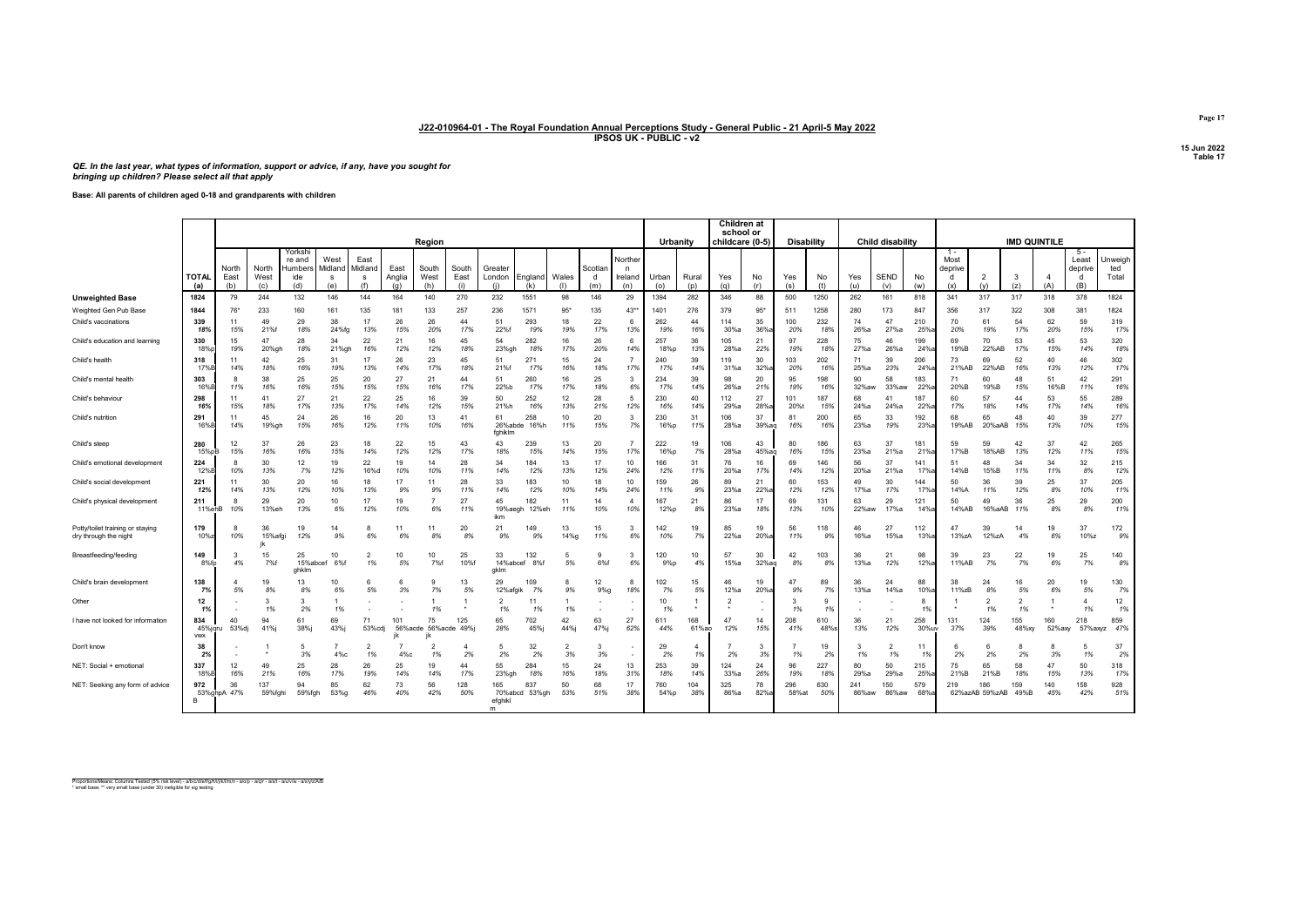QF. In the last year, where have you sought information, support or advice about children's social or emotional development ? Please select all that apply

Base: All parents of children aged 0-18 / grandparents who sought advice on social and emotional skills

|                                                              |                     | Gender               |                                |              |                    |                       |                         | Age             |                |                      |                           |                       |                |                              | Ethnicity                            | <b>Working status</b> |                    |                                | <b>Education</b>   |                      |
|--------------------------------------------------------------|---------------------|----------------------|--------------------------------|--------------|--------------------|-----------------------|-------------------------|-----------------|----------------|----------------------|---------------------------|-----------------------|----------------|------------------------------|--------------------------------------|-----------------------|--------------------|--------------------------------|--------------------|----------------------|
|                                                              |                     |                      |                                |              |                    |                       |                         |                 |                |                      |                           |                       |                | White<br>(including<br>White | Ethnic<br>minorities<br>(excl. White |                       |                    |                                | Non                | Unweighted           |
|                                                              | <b>TOTAL</b><br>(a) | Male<br>(b)          | Female<br>(c)                  | 16-34<br>(d) | 35-54<br>(e)       | $55+$<br>(f)          | 16-24<br>(q)            | 25-34<br>(h)    | 35-44<br>(i)   | 45-54<br>(i)         | 55-64<br>(k)              | 65-74<br>(1)          | $75+$<br>(m)   | minorities)<br>(n)           | minorities)<br>(0)                   | Working<br>(t)        | Not working<br>(u) | Graduates<br>(v)               | graduates<br>(w)   | Total                |
| <b>Unweighted Base</b>                                       | 318                 | 145                  | 168                            | 131          | 151                | 36                    | 56                      | 75              | 94             | 57                   | 19                        | 16                    | $\overline{1}$ | 257                          | 53                                   | 249                   | 69                 | 134                            | 184                | 318                  |
| Weighted Gen Pub Base                                        | 337                 | 165                  | 166                            | 146          | 157                | $34*$                 | $52*$                   | 94'             | $104*$         | $53*$                | $18**$                    | $15**$                | $1***$         | 270                          | $58*$                                | 262                   | $74*$              | 140                            | 197                | 318                  |
| NHS website                                                  | 136<br>40%          | 54<br>33%            | 78<br>47%b                     | 57<br>39%    | 59<br>38%          | 20<br>58%adej         | 19<br>36%               | 38<br>40%       | 43<br>41%      | 17<br>31%            | 8<br>45%                  | 11<br>70%             | 100%           | 108<br>40%                   | 26<br>45%                            | 93<br>36%             | 42<br>57%a         | 55<br>40%                      | 80<br>41%          | 128<br>40%           |
| Family members                                               | 127<br>38%          | 63<br>38%            | 61<br>37%                      | 52<br>36%    | 63<br>40%          | 12<br>35%             | 21<br>41%               | 31<br>33%       | 47<br>46%      | 16<br>29%            | $\mathbf{\Lambda}$<br>24% | $\overline{7}$<br>45% | 100%           | 98<br>36%                    | 27<br>47%                            | 102<br>39%            | 25<br>34%          | 59<br>42%                      | 68<br>34%          | 121<br>38%           |
| Child's school                                               | 114<br>34%          | 62<br>38%            | 52<br>31%                      | 49<br>34%    | 55<br>35%          | 10<br>29%             | 21<br>40%               | 28<br>30%       | 38<br>36%      | 17<br>32%            | R<br>46%                  | $\overline{2}$<br>12% |                | 94<br>35%                    | 17<br>29%                            | 85<br>32%             | 29<br>39%          | 50<br>36%                      | 63<br>32%          | 111<br>35%           |
| GPs or other healthcare<br>professionals                     | 106<br>31%          | 48<br>29%            | 58<br>35%                      | 46<br>31%    | 52<br>33%          | $\overline{7}$<br>22% | 19<br>37%               | 27<br>28%       | 34<br>33%      | 18<br>34%            | 5<br>27%                  | $\mathbf{3}$<br>17%   |                | 81<br>30%                    | 21<br>36%                            | 86<br>33%             | 19<br>26%          | 41<br>29%                      | 65<br>33%          | 100<br>31%           |
| Friends                                                      | 87<br>26%           | 37<br>22%            | 49<br>30%                      | 41<br>28%    | 37<br>24%          | 10<br>28%             | 16<br>32%               | 24<br>26%       | 24<br>23%      | 13<br>25%            | 6<br>32%                  | $\overline{4}$<br>26% |                | 71<br>26%                    | 15<br>25%                            | 68<br>26%             | 19<br>26%          | 39<br>28%                      | 48<br>24%          | 87<br>27%            |
| Health visitor                                               | 83<br>25%           | 40<br>24%            | 40<br>24%                      | 48<br>33%efg | 33<br>21%f         | $\overline{2}$<br>5%  | 15%                     | 40<br>43%aefgij | 22<br>22%f     | 10<br>20%            | 5%                        | $\overline{1}$<br>6%  |                | 66<br>25%                    | 14<br>25%                            | 65<br>25%             | 18<br>24%          | 31<br>22%                      | 52<br>26%          | 74<br>23%            |
| Nursery or childcare professionals                           | 79<br>23%           | 38<br>23%            | 41<br>25%                      | 41<br>28%    | 30<br>19%          | 8<br>23%              | 19<br>37%aeij           | 22<br>23%       | 22<br>21%      | 8<br>16%             | 23%                       | $\overline{4}$<br>25% |                | 62<br>23%                    | 15<br>27%                            | 62<br>24%             | 17<br>22%          | 35<br>25%                      | 44<br>22%          | 79<br>25%            |
| Parenting apps and websites                                  | 78<br>23%           | 35<br>21%            | 43<br>26%                      | 25<br>17%    | 44<br>28%d         | 9<br>27%              | $^{\circ}$<br>18%       | 16<br>16%       | 33<br>31%dh    | 11<br>22%            | $\overline{4}$<br>20%     | 6<br>37%              |                | 61<br>22%                    | 14<br>25%                            | 60<br>23%             | 18<br>24%          | 41<br>29%w                     | 37<br>19%          | 75<br>24%            |
| Specialist medical professional or<br>therapist              | 72<br>22%           | 46<br>28%с           | 26<br>16%                      | 27<br>19%    | 40<br>26%          | 5<br>16%              | 16%                     | 19<br>20%       | 27<br>26%      | 13<br>25%            | 25%                       | $\overline{1}$<br>6%  |                | 58<br>21%                    | 12<br>21%                            | 57<br>22%             | 15<br>21%          | 29<br>21%                      | 43<br>22%          | 65<br>20%            |
| Parenting books                                              | 64<br>19%           | 30<br>18%            | 32<br>19%                      | 22<br>15%    | 35<br>22%          | $\overline{7}$<br>20% | 13%                     | 15<br>16%       | 25<br>24%      | 10<br>19%            | 22%                       | $\mathbf{3}$<br>18%   |                | 47<br>17%                    | 14<br>24%                            | 47<br>18%             | 17<br>23%          | 29<br>21%                      | 35<br>18%          | 62<br>19%            |
| Parenting support group                                      | 60<br>18%           | 35<br>21%            | 23<br>14%                      | 29<br>20%    | 29<br>18%          | $\mathcal{P}$<br>7%   | 11<br>21%               | 18<br>19%       | 20<br>20%      | 8<br>15%             | 9%                        | $\overline{1}$<br>6%  |                | 50<br>18%                    | 6<br>11%                             | 51<br>19%             | 9<br>12%           | 36<br>26%w                     | 24<br>12%          | 56<br>18%            |
| Local Authority staff / Family<br><b>Information Service</b> | 54<br>16%           | 33<br>20%            | 21<br>12%                      | 20<br>14%    | 31<br>20%h         | $\overline{2}$<br>7%  | 12 <sup>2</sup><br>22%h | 9<br>9%         | 24<br>23%fh    | 14%                  | 8%                        | -1<br>5%              |                | 43<br>16%                    | 9<br>16%                             | 42<br>16%             | 12<br>16%          | 26<br>18%                      | 28<br>14%          | 51<br>16%            |
| Charity organisation                                         | 50<br>15%           | 28<br>17%            | 22<br>13%                      | 19<br>13%    | 30<br>19%f         | 1<br>3%               | 8%                      | 15<br>16%       | 19<br>18%f     | 11<br>21%f           | 5%                        |                       |                | 43<br>16%                    | 5<br>9%                              | 40<br>15%             | 11<br>14%          | 27<br>19%                      | 23<br>12%          | 46<br>14%            |
| Child's red book                                             | 47<br>14%           | 23<br>14%            | 23<br>14%                      | 24<br>16%f   | 22<br>14%          | 1<br>3%               | 16%                     | 16<br>17%f      | 15<br>14%      | 8<br>15%             | 5%                        |                       |                | 38<br>14%                    | 9<br>16%                             | 41<br>16%             | 6<br>8%            | 24<br>17%                      | 23<br>12%          | 44<br>14%            |
| Sure start / Children's Centres                              | 40<br>12%           | 22<br>14%            | 18<br>11%                      | 16<br>11%    | 22<br>14%          | 3<br>8%               | 17%                     | 7%              | 14<br>13%      | 8<br>15%             | 16%                       |                       |                | 34<br>12%                    | 6<br>10%                             | 32<br>12%             | 9<br>12%           | 16<br>12%                      | 24<br>12%          | 38<br>12%            |
| Well known personalities on social<br>media                  | 34<br>10%           | 18<br>11%            | 15<br>9%                       | 17<br>12%    | 16<br>10%          | 2%                    | $\alpha$<br>17%fi       | 9<br>9%         | 14<br>13%      | $\overline{2}$<br>4% | 4%                        |                       |                | 25<br>9%                     | $\overline{7}$<br>13%                | 28<br>11%             | 6<br>8%            | 20<br>14%w                     | 14<br>7%           | 33<br>10%            |
| From elsewhere                                               | 2 <sup>o</sup>      | 5<br>3%              | $\overline{\phantom{a}}$<br>1% | 1%           | 4%                 | 1<br>3%               | 2%                      |                 | $\Delta$<br>4% | $\mathcal{P}$<br>4%  |                           | $\overline{1}$<br>6%  |                | 3%                           | $\overline{\phantom{a}}$             | 2%                    | 4%                 | $\overline{2}$<br>1%           | 6<br>3%            | $\overline{7}$<br>2% |
| None of these                                                | 11<br>3%            | $\overline{7}$<br>4% | $\Delta$<br>2%                 | 3%           | $\mathbf{3}$<br>2% | $\Delta$<br>11%adei   | 2%                      | 3<br>4%         | 1%             | $\overline{2}$<br>3% | 4%                        | $\mathbf{3}$<br>20%   |                | 10<br>4%                     | 2%                                   | 3%                    | Δ<br>6%            | $\overline{\phantom{a}}$<br>1% | $\mathbf{q}$<br>5% | 11<br>3%             |
| Don't know                                                   |                     |                      |                                |              |                    |                       |                         |                 |                |                      |                           |                       |                |                              |                                      |                       |                    |                                |                    |                      |
| NET: Informal                                                | 170<br>50%          | 86<br>52%            | 81<br>48%                      | 73<br>50%    | 81<br>51%          | 16<br>47%             | 29<br>56%               | 44<br>47%       | 59<br>57%      | 22<br>41%            | R<br>46%                  | $\overline{7}$<br>45% | 100%           | 132<br>49%                   | 34<br>59%                            | 135<br>52%            | 34<br>46%          | 80<br>57%w                     | 90<br>46%          | 163<br>51%           |
| NET: Formal                                                  | 314<br>93%          | 153<br>93%           | 155<br>93%                     | 140<br>96%   | 144<br>92%         | 30<br>89%             | 50<br>96%               | 90<br>95%       | 96<br>93%      | 48<br>90%            | 17<br>96%                 | 12<br>80%             | 100%           | 252<br>93%                   | 54<br>93%                            | 247<br>94%            | 67<br>90%          | 133<br>95%                     | 180<br>92%         | 295<br>93%           |
| NET: Friends and Family                                      | 158<br>47%          | 79<br>48%            | 76<br>46%                      | 67<br>46%    | 75<br>48%          | 16<br>47%             | 25<br>47%               | 42<br>45%       | 54<br>52%      | 22<br>41%            | 8<br>46%                  | $\overline{7}$<br>45% | 100%           | 124<br>46%                   | 31<br>54%                            | 127<br>48%            | 31<br>42%          | 73<br>52%                      | 85<br>43%          | 152<br>48%           |
| NET: Public service / health<br>professional                 | 291<br>86%          | 145<br>88%           | 142<br>85%                     | 131<br>90%j  | 132<br>84%         | 28<br>81%             | 49<br>94%               | 82<br>87%       | 91<br>87%      | 42<br>78%            | 15<br>86%                 | 12<br>75%             | 100%           | 233<br>86%                   | 51<br>88%                            | 224<br>85%            | 67<br>90%          | 121<br>87%                     | 170<br>86%         | 273<br>86%           |
| NET: Charity / parenting support                             | 166<br>49%          | 87<br>53%            | 76<br>46%                      | 65<br>45%    | 84<br>54%          | 16<br>49%             | 23<br>43%               | 43<br>45%       | 58<br>56%      | 26<br>49%            | 10<br>56%                 | $\overline{7}$<br>43% | $\sim$         | 135<br>50%                   | 25<br>43%                            | 132<br>50%            | 34<br>45%          | 83<br>60%w                     | 83<br>42%          | 158<br>50%           |

Proportions/Means: Columns Tested (5% risk level) - a/b/c - a/d/e/f/g/h/i/j/k/l/m - a/n/o/q/r/s - a/t/u - a/v/w<br>\* small base; \*\* very small base (under 30) ineligible for sig testing

Page 18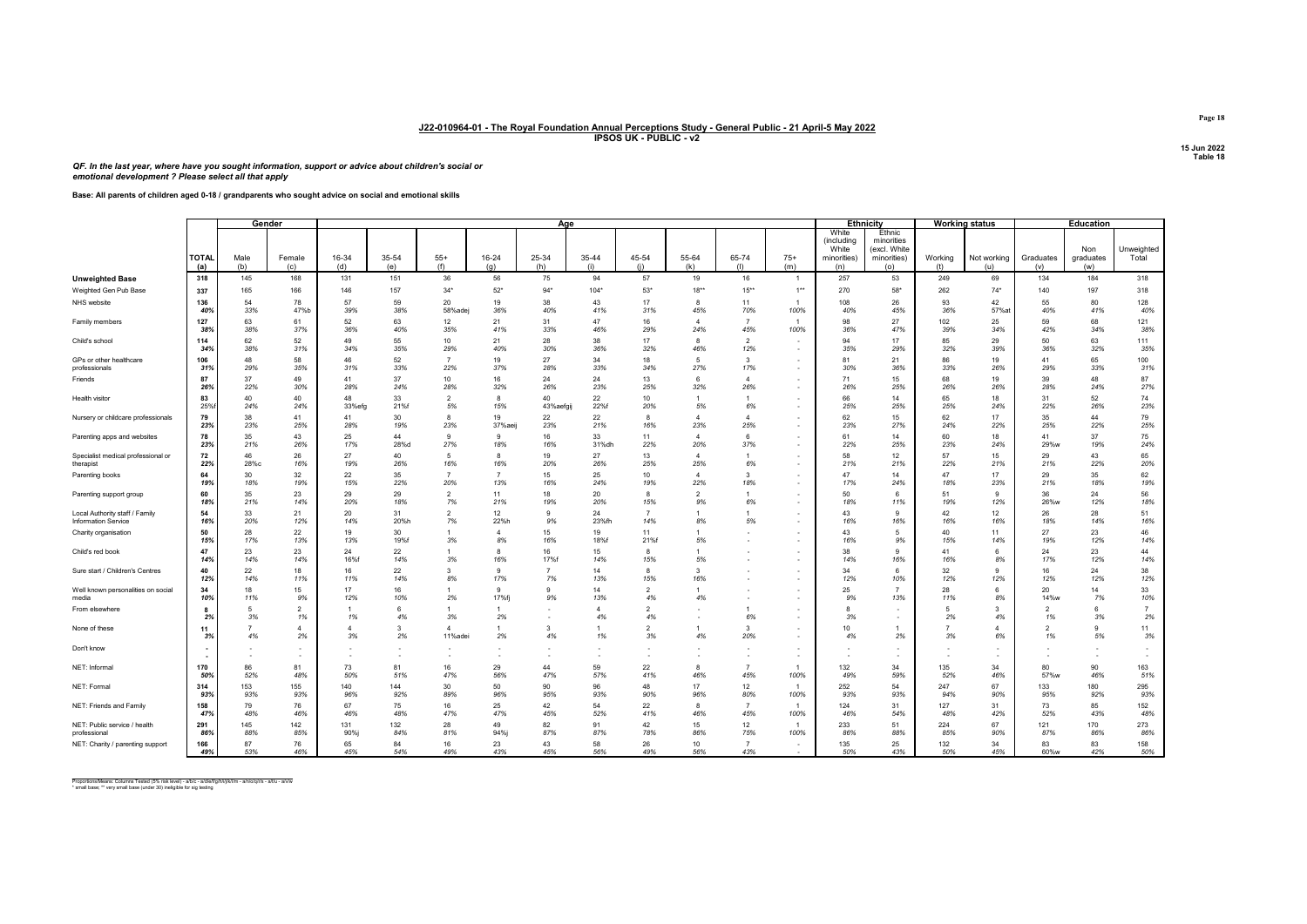QF. In the last year, where have you sought information, support or advice about children's social or emotional development ? Please select all that apply

Base: All parents of children aged 0-18 / grandparents who sought advice on social and emotional skills

|                                                       |                     |                                 |                      |                                           |                             |                             |                       |                       |                      |                     |                 |                                 |                       |                                 |              |                    | Children at<br>school or |                       |                   |            |                     |                         |                |                             |                       |                       |                       |                                       |                         |
|-------------------------------------------------------|---------------------|---------------------------------|----------------------|-------------------------------------------|-----------------------------|-----------------------------|-----------------------|-----------------------|----------------------|---------------------|-----------------|---------------------------------|-----------------------|---------------------------------|--------------|--------------------|--------------------------|-----------------------|-------------------|------------|---------------------|-------------------------|----------------|-----------------------------|-----------------------|-----------------------|-----------------------|---------------------------------------|-------------------------|
|                                                       |                     |                                 |                      |                                           |                             |                             |                       | Region                |                      |                     |                 |                                 |                       |                                 | Urbanity     |                    | childcare (0-5)          |                       | <b>Disability</b> |            |                     | <b>Child disability</b> |                |                             |                       | <b>IMD QUINTILE</b>   |                       |                                       |                         |
|                                                       | <b>TOTAL</b><br>(a) | North<br>East<br>(b)            | North<br>West<br>(c) | Yorksh<br>re and<br>lumbers<br>ide<br>(d) | West<br>Midland<br>s<br>(e) | East<br>Midland<br>s<br>(f) | East<br>Anglia<br>(q) | South<br>West<br>(h)  | South<br>East<br>(i) | Greater<br>London   | England<br>(k)  | Wales<br>(1)                    | Scotlar<br>d<br>(m)   | Norther<br>n<br>Ireland<br>(n)  | Urban<br>(0) | Rural<br>(p)       | Yes<br>(a)               | No<br>(r)             | Yes<br>(s)        | No<br>(t)  | Yes<br>(u)          | <b>SEND</b><br>(v)      | No<br>(w)      | Most<br>deprive<br>d<br>(x) | $\overline{2}$<br>(v) | 3<br>(z)              | 4<br>(A)              | $5 -$<br>Least<br>deprive<br>d<br>(B) | Jnweiah<br>ted<br>Total |
| <b>Unweighted Base</b>                                | 318                 | 13                              | 48                   | 22                                        | 23                          | 26                          | 22                    | 19                    | 44                   | 53                  | 270             | 14                              | 25                    | 9                               | 240          | 39                 | 116                      | 22                    | 91                | 213        | 77                  | 49                      | 201            | 68                          | 62                    | 55                    | 46                    | 48                                    | 318                     |
| Weighted Gen Pub Base                                 | 337                 | $12*$                           | 49                   | $25^{**}$                                 | $28*$                       | $26*$                       | $25**$                | $19*$                 | $44*$                | 55"                 | 284             | $15**$                          | $24**$                | $13*$                           | 253          | $39*$              | 124                      | $24*$                 | 96                | 227        | 80                  | 50'                     | 215            | $75*$                       | 65*                   | 58*                   | 47'                   | $50*$                                 | 318                     |
| NHS website                                           | 136<br>40%          | 6<br>49%                        | 21<br>42%            | 10<br>41%                                 | 13<br>45%                   | 10<br>41%                   | 11<br>43%             | $\mathbf{Q}$<br>51%   | 24<br>54%            | 14<br>26%           | 119<br>42%      | 5<br>33%                        | $\overline{7}$<br>30% | 5<br>34%                        | 105<br>41%   | 13<br>35%          | 54<br>43%                | $\alpha$<br>38%       | 44<br>46%         | 87<br>38%  | 30<br>38%           | 15<br>30%               | 77<br>36%      | 29<br>39%                   | 27<br>42%             | 23<br>40%             | 11<br>24%             | 30<br>59%ax                           | 128<br>40%              |
| Family members                                        | 127<br>38%          | -3<br>24%                       | 16<br>32%            | 10<br>38%                                 | 10<br>35%                   | 10<br>39%                   | 12<br>48%             | 10<br>52%             | 18<br>41%            | 20<br>36%           | 108<br>38%      | 5<br>31%                        | 11<br>46%             | 3<br>21%                        | 95<br>38%    | 16<br>41%          | 49<br>39%                | 8<br>33%              | 32<br>33%         | 92<br>40%  | 22<br>27%           | 14<br>28%               | 89<br>42%      | 32<br>42%                   | 18<br>28%             | 17<br>28%             | 20<br>42%             | 25<br>50%yz                           | 121<br>38%              |
| Child's school                                        | 114<br>34%          | $\overline{\phantom{a}}$<br>20% | 21<br>42%            | -5<br>19%                                 | 8<br>30%                    | 5<br>20%                    | $\overline{4}$<br>15% | $\overline{4}$<br>21% | 20<br>46%            | 20<br>36%           | 89<br>32%       | 9<br>61%                        | 12<br>50%             | 3<br>20%                        | 86<br>34%    | 12<br>31%          | 45<br>36%                | $\alpha$<br>35%       | 30<br>32%         | 81<br>36%  | 34<br>42%           | 22<br>44%               | 72<br>34%      | 23<br>31%                   | 22<br>34%             | 18<br>31%             | 17<br>36%             | 15<br>30%                             | 111<br>35%              |
| GPs or other healthcare<br>professionals              | 106<br>31%          | -5<br>40%                       | 16<br>32%            | $\epsilon$<br>25%                         | 12<br>45%                   | 9<br>36%                    | 9<br>35%              | 5<br>25%              | 12<br>27%            | 18<br>32%           | 92<br>32%       | $\overline{4}$<br>24%           | 6<br>24%              | 5<br>34%                        | 76<br>30%    | 16<br>41%          | 42<br>34%                | 8<br>31%              | 34<br>35%         | 68<br>30%  | 33<br>41%           | 23<br>47%a              | 67<br>31%      | 25<br>34%                   | 26<br>39%             | 20<br>34%             | 12<br>26%             | 13<br>25%                             | 100<br>31%              |
| Friends                                               | 87<br>26%           | 31%                             | 13<br>27%            | 26%                                       | 5<br>19%                    | $\Delta$<br>14%             | 5<br>21%              | $\overline{7}$<br>36% | 11<br>25%            | 16<br>30%           | 72<br>25%       | $\overline{2}$<br>12%           | 11<br>44%             | 3<br>19%                        | 70<br>28%    | 8<br>20%           | 39<br>31%                | 8<br>32%              | 30<br>31%         | 57<br>25%  | 22<br>28%           | 11<br>23%               | 56<br>26%      | 20<br>27%                   | 18<br>28%             | 15<br>26%             | 11<br>24%             | 14<br>28%                             | 87<br>27%               |
| Health visitor                                        | 83<br>25%           |                                 | 10<br>21%            | -5<br>19%                                 | $\overline{7}$<br>25%       | 6<br>25%                    | 6<br>25%              | $\overline{7}$<br>36% | 10<br>23%            | 13<br>24%           | 65<br>23%       | $\overline{5}$<br>33%           | 8<br>33%              | 5<br>37%                        | 61<br>24%    | 9<br>24%           | 47<br>38%a               | $\overline{7}$<br>28% | 22<br>23%         | 56<br>25%  | 23<br>29%           | 13<br>25%               | 51<br>24%      | 24<br>32%AB                 | 20<br>30%             | 14<br>24%             | $\overline{7}$<br>14% | $\overline{7}$<br>14%                 | 74<br>23%               |
| Nursery or childcare professionals                    | 79<br>23%           | -3<br>21%                       | 17<br>35%            | -9<br>34%                                 | 6<br>21%                    | $\overline{7}$<br>29%       | 4<br>14%              | 5<br>27%              | 8<br>17%             | 14<br>26%           | 72<br>25%       | $\overline{\phantom{0}}$<br>11% | $\overline{4}$<br>16% | 9%                              | 62<br>25%    | 6<br>15%           | 41<br>33%a               | $\overline{7}$<br>29% | 22<br>23%         | 56<br>25%  | 21<br>26%           | 9<br>19%                | 50<br>23%      | 18<br>24%                   | 20<br>31%             | 11<br>19%             | 11<br>23%             | 8<br>17%                              | 79<br>25%               |
| Parenting apps and websites                           | 78<br>23%           | 5<br>41%                        | 12<br>25%            | $\mathbf{R}$<br>31%                       | 6<br>21%                    | 5<br>18%                    | 8<br>33%              | $\Delta$<br>22%       | 18%                  | 10<br>19%           | 66<br>23%       | 6<br>39%                        | $\Delta$<br>16%       | $\overline{2}$<br>12%           | 59<br>23%    | $\alpha$<br>24%    | 31<br>25%                | $\Delta$<br>15%       | 21<br>22%         | 55<br>24%  | 16<br>20%           | 5<br>10%                | 49<br>23%      | 18<br>23%                   | 11<br>16%             | 11<br>18%             | 17<br>37%yz           | 10<br>21%                             | 75<br>24%               |
| Specialist medical professional or<br>therapist       | 72<br>22%           | $\overline{\phantom{a}}$<br>16% | 14%                  | 6<br>23%                                  | 6<br>23%                    | $\Delta$<br>15%             | $\Delta$<br>16%       | 6%                    | 10<br>22%            | 19<br>35%ack        | 59<br>21%       | $\Delta$<br>26%                 | $\Delta$<br>15%       | 6<br>44%                        | 53<br>21%    | $\Delta$<br>9%     | 20<br>16%                | -5<br>21%             | 26<br>28%         | 41<br>18%  | 26<br>32%w          | 17<br>34%w              | 38<br>18%      | 14<br>18%                   | 12<br>19%             | 12<br>20%             | 12<br>25%             | 10<br>21%                             | 65<br>20%               |
| Parenting books                                       | 64<br>19%           | $\mathbf{R}$<br>26%             | 13%                  | 5<br>20%                                  | $\overline{7}$<br>26%       | $\mathfrak{p}$<br>7%        | 3<br>13%              | $\mathbf{3}$<br>14%   | 10<br>22%            | 15<br>27%           | 54<br>19%       | $\mathbf{3}$<br>21%             | 3<br>12%              | 3<br>22%                        | 49<br>19%    | 17%                | 26<br>21%                | -5<br>20%             | 13<br>13%         | 49<br>22%  | 15<br>19%           | 10<br>20%               | 38<br>18%      | 19<br>25%                   | 11<br>18%             | $\overline{7}$<br>12% | 8<br>17%              | $\alpha$<br>18%                       | 62<br>19%               |
| Parenting support group                               | 60<br>18%           | 32%                             | 12%                  | $\mathbf{3}$<br>11%                       | 8<br>29%                    | 6<br>25%                    | 3<br>13%              | 4%                    | 4%                   | 13<br>23%i          | 46<br>16%i      | 5<br>30%                        | 26%                   | 3<br>22%                        | 45<br>18%    | 17%                | 24<br>20%                | -6<br>25%             | 14<br>14%         | 44<br>19%  | 14<br>17%           | 13%                     | 42<br>19%      | 16<br>21%B                  | 9<br>14%              | 11<br>19%             | 12<br>26%B            | $\mathbf{A}$<br>7%                    | 56<br>18%               |
| Local Authority staff / Family<br>Information Service | 54<br>16%           | 9%                              | 13%                  | $\overline{4}$<br>15%                     | $\overline{7}$<br>24%       | 5<br>18%                    | $\overline{4}$<br>17% | $\mathcal{P}$<br>10%  | 10%                  | 11<br>20%           | 44<br>16%       | $\mathbf{3}$<br>19%             | $\overline{7}$<br>27% |                                 | 38<br>15%    | 6<br>14%           | 21<br>17%                | 4%                    | 20<br>21%         | 33<br>15%  | 21<br>26%aw         | 14<br>29%aw             | 31<br>14%      | 17<br>23%z                  | 6<br>10%              | $\overline{a}$<br>8%  | 11<br>23%z            | -5<br>10%                             | 51<br>16%               |
| Charity organisation                                  | 50<br>15%           | $\mathbf{A}$<br>33%             | 3<br>5%              | -5<br>20%                                 | $\overline{4}$<br>15%       | $\overline{2}$<br>8%        | 3<br>12%              | $\overline{1}$<br>4%  | 8<br>19%с            | 11<br>20%с          | 41<br>15%<br>40 |                                 | 6<br>24%              | 3<br>25%                        | 37<br>15%    | 5<br>13%           | 20<br>16%                | 2<br>8%               | 18<br>19%         | 31<br>14%  | 18<br>23%           | 14<br>28%aw             | 31<br>14%      | 16<br>21%                   | 6<br>9%               | 6<br>11%              | 10<br>22%             | 5<br>11%                              | 46<br>14%               |
| Child's red book                                      | 47<br>14%           | 9%                              | 7%                   | 23%                                       | 8<br>27%                    | 5<br>19%                    | 3<br>13%              | $\Delta$<br>19%       | 12%                  | 5<br>9%             | 14%             |                                 | 5<br>21%              | $\overline{2}$<br>12%           | 33<br>13%    | 18%                | 27<br>21%                | -5<br>21%             | 13<br>14%         | 33<br>15%  | 12%                 | 5<br>10%                | 34<br>16%      | 16%                         | 9%                    | 13<br>22%             | 13%                   | -5<br>11%                             | 44<br>14%               |
| Sure start / Children's Centres                       | 40<br>12%           | $\mathbf{R}$<br>23%             | 9%                   | -5<br>18%                                 | $\Delta$<br>15%             | $\Delta$<br>17%             | $\overline{1}$<br>5%  | 4%                    | 9%                   | $\alpha$<br>17%     | 36<br>13%       | $\overline{\phantom{0}}$<br>11% | $\overline{2}$<br>8%  | 9%                              | 31<br>12%    | $\mathbf{R}$<br>7% | 20<br>16%                | 5%                    | 13<br>14%         | 26<br>11%  | 14<br>17%           | $\overline{7}$<br>15%   | 24<br>11%      | 11<br>14%                   | 5<br>8%               | $\overline{7}$<br>13% | -8<br>16%             | $\mathbf{3}$<br>6%                    | 38<br>12%               |
| Well known personalities on social<br>media           | 34<br>10%           | $\overline{2}$<br>17%           | 6<br>11%             | -5<br>19%                                 | $\overline{4}$<br>14%       | 4%                          |                       | $\overline{2}$<br>9%  | 6%                   | $\mathbf{a}$<br>15% | 30<br>11%       | $\overline{2}$<br>11%           | $\overline{2}$<br>8%  |                                 | 27<br>11%    | 3<br>7%            | 18<br>14%                | $\overline{2}$<br>8%  | 5<br>6%           | 27<br>12%  | 5<br>6%             | $\Delta$<br>8%          | 27<br>13%      | 8<br>11%                    | $\overline{7}$<br>10% | 8<br>14%              | -5<br>10%             | $\overline{2}$<br>4%                  | 33<br>10%               |
| From elsewhere                                        | 2%                  |                                 |                      | 5%                                        |                             |                             |                       | $\mathcal{P}$<br>11%  | 4%                   |                     | 5<br>2%         |                                 | 5%                    | $\overline{\phantom{a}}$<br>13% | 5<br>2%      | 3%                 | 2%                       | $\mathbf{R}$<br>12%   | 4%                | Δ<br>2%    | $\mathcal{P}$<br>2% |                         | $\Delta$<br>2% |                             |                       | 3<br>6%               |                       | 5<br>10%axyA                          | $\overline{7}$<br>2%    |
| None of these                                         | 11<br>3%            |                                 | $\mathcal{P}$<br>4%  | 5%                                        | 2<br>7%                     | 4%                          |                       |                       | 4%                   |                     | 8<br>3%         | $\mathbf{3}$<br>16%             | 4%                    |                                 | 6<br>2%      | -5<br>13%ao        | 3<br>2%                  |                       | 1%                | 10<br>4%   | 3<br>4%             | 3<br>6%                 | 5<br>2%        | $\mathcal{P}$<br>3%         |                       | $\mathcal{P}$<br>3%   | $\overline{4}$<br>8%y | 2%                                    | 11<br>3%                |
| Don't know                                            |                     |                                 |                      |                                           |                             |                             |                       |                       |                      |                     |                 |                                 |                       |                                 |              |                    |                          |                       |                   |            |                     |                         |                |                             |                       |                       |                       |                                       |                         |
| NET: Informa                                          | 170<br>50%          | 38%                             | 26<br>52%            | 11<br>44%                                 | 14<br>49%                   | 10<br>39%                   | 13<br>53%             | 12<br>63%             | 22<br>49%            | 32<br>59%           | 144<br>51%      | 44%                             | 14<br>60%             | $\Delta$<br>31%                 | 132<br>52%   | 17<br>44%          | 70<br>56%                | 12<br>48%             | 45<br>47%         | 119<br>53% | 32<br>40%           | 17<br>35%               | 118<br>55%uv   | 42<br>56%                   | 32<br>49%             | 25<br>42%             | 23<br>48%             | 28<br>57%                             | 163<br>51%              |
| NET: Formal                                           | 314<br>93%          | 12<br>100%                      | 46<br>94%            | 23<br>90%                                 | 26<br>93%                   | 22<br>86%                   | 25<br>100%            | 15<br>82%             | 42<br>94%            | 55<br>99%           | 266<br>94%      | 13<br>84%                       | 21<br>88%             | 13<br>100%                      | 238<br>94%p  | 32<br>82%          | 117<br>94%               | 23<br>95%             | 94<br>98%t        | 206<br>91% | 76<br>95%           | 46<br>93%               | 199<br>93%     | 70<br>93%                   | 63<br>97%             | 53<br>91%             | 42<br>90%             | 47<br>94%                             | 295<br>93%              |
| <b>NET: Friends and Family</b>                        | 158<br>47%          | 5<br>38%                        | 23<br>46%            | 10<br>41%                                 | 12<br>42%                   | 10<br>39%                   | 13<br>53%             | 12<br>63%             | 20<br>45%            | 29<br>53%           | 134<br>47%      | 6<br>38%                        | 14<br>60%             | $\Delta$<br>31%                 | 122<br>48%   | 17<br>44%          | 67<br>54%                | 11<br>45%             | 43<br>45%         | 111<br>49% | 31<br>39%           | 16<br>33%               | 108<br>50%     | 38<br>51%                   | 30<br>46%             | 21<br>37%             | 22<br>46%             | 28<br>57%                             | 152<br>48%              |
| NET: Public service / health<br>professional          | 291<br>86%p         | 11<br>92%                       | 43<br>87%            | 21<br>82%                                 | 23<br>82%                   | 22<br>86%                   | 21<br>84%             | 14<br>73%             | 38<br>86%            | 51<br>92%           | 243<br>86%      | 13<br>84%                       | 21<br>88%             | 13<br>100%                      | 219<br>86%   | 29<br>74%          | 112<br>90%               | 19<br>80%             | 87<br>91%         | 191<br>84% | 72<br>91%           | 45<br>91%               | 182<br>85%     | 65<br>87%                   | 58<br>90%             | 49<br>85%             | 37<br>78%             | 44<br>87%                             | 273<br>86%              |

Proportions/Means: Columns Tested (5% risk level) - a/b/c/d/e/f/g/h/i/j/k/l/m/n - a/o/p - a/q/r - a/s/t - a/u/v/w - a/x/y/z/A/B<br>\* small base; \*\* very small base (under 30) ineligible for sig testing

Page 19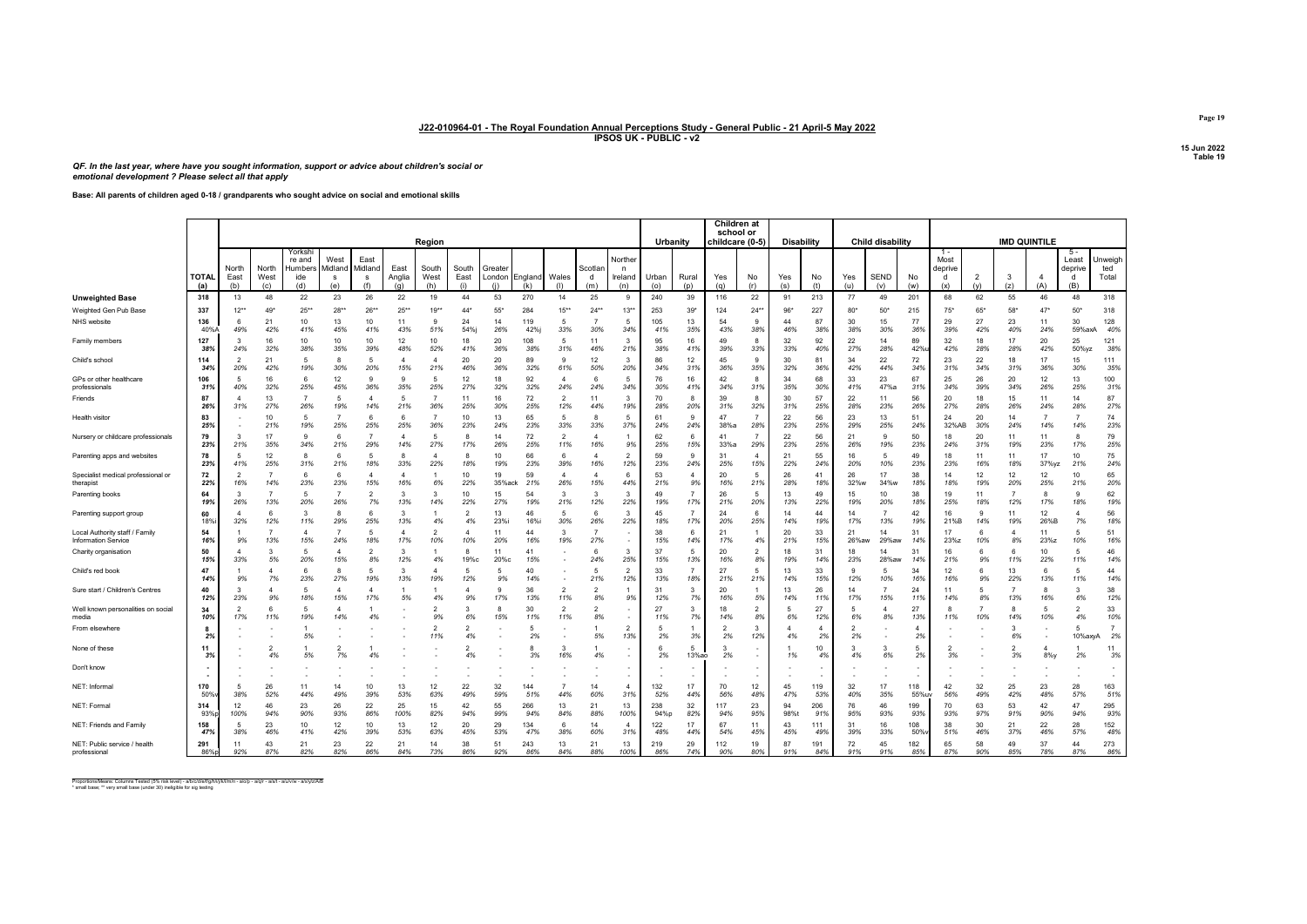QF. In the last year, where have you sought information, support or advice about children's social or emotional development ? Please select all that apply

Base: All parents of children aged 0-18 / grandparents who sought advice on social and emotional skills

|                                  |            |               |                      |                                              |                |        |               | Region        |      |                                       |            |     |         |                          |            | Urbanity  | school or<br>childcare (0-5) | Children at |     | <b>Disability</b> |       | <b>Child disability</b> |            |                 |     |       | <b>IMD QUINTILE</b> |                         |                         |
|----------------------------------|------------|---------------|----------------------|----------------------------------------------|----------------|--------|---------------|---------------|------|---------------------------------------|------------|-----|---------|--------------------------|------------|-----------|------------------------------|-------------|-----|-------------------|-------|-------------------------|------------|-----------------|-----|-------|---------------------|-------------------------|-------------------------|
|                                  | I TOTAL I  | North<br>East | North<br>West<br>(n) | Yorkshi<br>re and<br>Humbers Midland Midland | West<br>$\sim$ | East   | East<br>Anali | South<br>West | East | South Greater<br>London England Wales |            |     | Scotlan | Norther<br>Ireland Urban |            | Rural     | Yes                          | No          | Yes | No                | Yes   | <b>SEND</b>             | No         | Most<br>deprive |     |       |                     | Least<br>deprive<br>(B) | Unweigh<br>ted<br>Total |
| Weighted Gen Pub Base            | 337        |               |                      | 0.588                                        | $28**$         | $26**$ |               | י∗ם ו         | 44*  | 55*                                   | 284        |     | $24**$  | $13**$                   | 253        | $39*$     |                              | $24**$      |     | 227               | $80*$ | 50"                     | 215        |                 | 65* | $58*$ | $47*$               | $50*$                   | 318                     |
| NET: Charity / parenting support | 166<br>49% | 63%           | 38%                  | 52%                                          | 57%            | 43%    | 58%           | 36%           | 39%  | 60%ci                                 | 138<br>49% | 67% | 46%     | 44%                      | 128<br>51% | 18<br>46% | 51%                          | 45%         | 45% | 116<br>51%        | 51%   | 22<br>44%               | 106<br>49% | 56%             | 40% | 44%   | $62\%$              | 22<br>43%               | 158<br>50%              |

Proportions/Means: Columns Tested (5% risk level) - a/b/c/d/e/f/g/h/i/j/k/l/m/n - a/o/p - a/q/r - a/s/t - a/u/v/w - a/x/y/z/A/B<br>\* small base; \*\* very small base (under 30) ineligible for sig testing

Page 20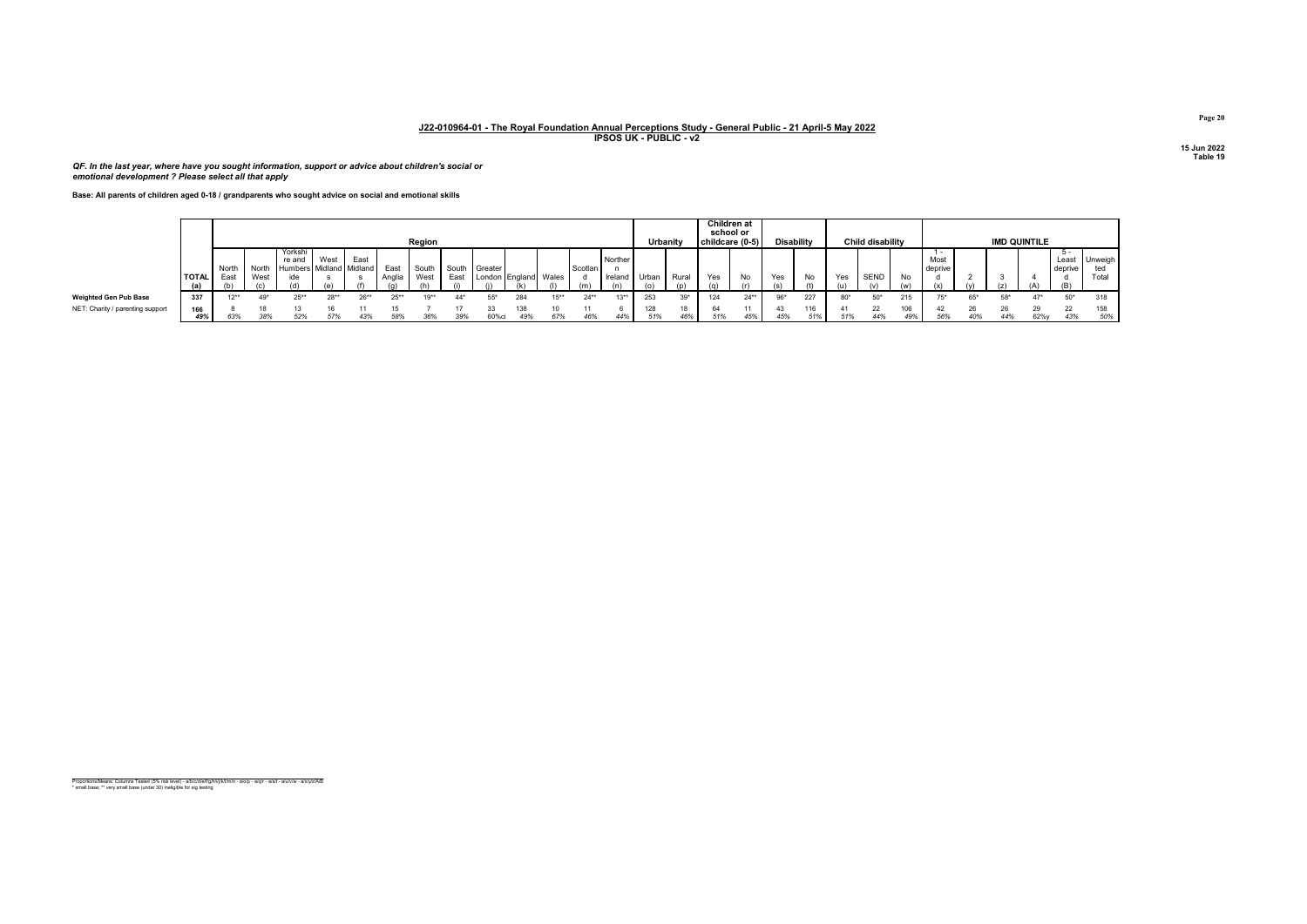QG. I'm now going to show you a list of things some people say are important reasons for investing in<br>early childhood . Which, if any, of the following statements MOST appeal to you? Please select up<br>to two statements:<br>Foc

Base: All UK adults aged 16+

|                                                                          |                     | Gender           |               |              |                  |                 |              | Aae          |                |                 |               |                  |              |                                                           | <b>Ethnicity</b>                                           |            | <b>Working status</b> |                  | <b>Education</b>           |                     |
|--------------------------------------------------------------------------|---------------------|------------------|---------------|--------------|------------------|-----------------|--------------|--------------|----------------|-----------------|---------------|------------------|--------------|-----------------------------------------------------------|------------------------------------------------------------|------------|-----------------------|------------------|----------------------------|---------------------|
|                                                                          | <b>TOTAL</b><br>(a) | Male<br>(h)      | Female<br>(c) | 16-34<br>(d) | 35-54<br>(a)     | $55+$<br>(f)    | 16-24<br>(q) | 25-34<br>(h) | 35-44<br>(i)   | 45-54           | 55-64<br>(k)  | 65-74<br>(1)     | $75+$<br>(m) | White<br><i>(including</i><br>White<br>minorities)<br>(n) | Ethnic<br>minorities<br>(excl. White<br>minorities)<br>(o) | Working    | Not working<br>(u)    | Graduates<br>(v) | Non<br>graduates<br>(w)    | Unweighted<br>Total |
| <b>Unweighted Base</b>                                                   | 4002                | 1930             | 2041          | 1089         | 1278             | 1635            | 570          | 519          | 570            | 708             | 671           | 729              | 235          | 3506                                                      | 397                                                        | 2350       | 1652                  | 1431             | 2571                       | 4002                |
| Weighted Gen Pub Base                                                    | 4002                | 1945             | 2026          | 1192         | 1282             | 1528            | 532          | 661          | 626            | 656             | 613           | 690              | 225          | 3502                                                      | 396                                                        | 2321       | 1681                  | 1437             | 2565                       | 4002                |
| will mean fewer people have<br>mental health problems in the<br>future   | 1549<br>39%bdgoooo  | 636<br>33%       | 901<br>44%ab  | 396<br>33%   | 503<br>39%dg     | 650<br>43%adahi | 163<br>31%   | 233<br>35%   | 233<br>37%g    | 270<br>41%dgh   | 252<br>41%dgh | 302<br>44%adeghi | 96<br>43%dg  | 1393<br>40%o                                              | 129<br>33%                                                 | 873<br>38% | 676<br>40%            | 614<br>43%aw     | 935<br>36%                 | 1563<br>39%         |
| will create a happier society in                                         | 1548                | 670              | 866           | 387          | 442              | 719             | 167          | 220          | 210            | 232             | 250           | 349              | 120          | 1404                                                      | 125                                                        | 848        | 700                   | 592              | 956                        | 1569                |
| the future                                                               |                     | 39%bdeghiooo 34% | 43%ab         | 32%          | 34%              | 47%adeghijk     | 31%          | 33%          | 33%            | 35%             | 41%deghi      | 51%adeghijk      | 53%adeghijk  | 40%o                                                      | 32%                                                        | 37%        | 42%at                 | 41%w             | 37%                        | 39%                 |
| will lead to lower levels of                                             | 767                 | 348              | 414           | 207          | 233              | 328             | 94           | 113          | 105            | 128             | 149           | 139              | 40           | 680                                                       | 74                                                         | 448        | 320                   | 326              | 441                        | 773                 |
| social inequality in the future                                          | 19%w                | 18%              | 20%b          | 17%          | 18%              | 21%dehi         | 18%          | 17%          | 17%            | 19%             | 24%adeghijm   | 20%              | 18%          | 19%                                                       | 19%                                                        | 19%        | 19%                   | 23%aw            | 17%                        | 19%                 |
| will lead to higher levels of                                            | 628                 | 360              | 265           | 230          | 184              | 215             | 108          | 122          | 101            | 83              | 79            | 111              | 25           | 540                                                       | 74                                                         | 377        | 252                   | 217              | 412                        | 611                 |
| academic achievement in the future                                       | 16%c                | 19%ac            | 13%           | 19%aefikm    | 14%              | 14%             | 20%aefjkm    | 18%efjkm     | 16%            | 13%             | 13%           | 16%              | 11%          | 15%                                                       | 19%                                                        | 16%        | 15%                   | 15%              | 16%                        | 15%                 |
| will mean fewer people have<br>physical health problems in the<br>future | 606<br>15%h         | 294<br>15%       | 310<br>15%    | 162<br>14%   | 228<br>18%adfhlm | 215<br>14%      | 86<br>16%h   | 76<br>12%    | 110<br>18%dfhm | 118<br>18%dfhlm | 94<br>15%     | 95<br>14%        | 26<br>12%    | 538<br>15%                                                | 53<br>13%                                                  | 357<br>15% | 249<br>15%            | 226<br>16%       | 379<br>15%                 | 616<br>15%          |
| will mean fewer people commit                                            | 474                 | 256              | 217           | 151          | 137              | 187             | 64           | 86           | 72             | 65              | 68            | 88               | 30           | 405                                                       | 58                                                         | 276        | 199                   | 163              | 311                        | 473                 |
| crime in the future                                                      | 12%                 | 13%с             | 11%           | 13%          | 11%              | 12%             | 12%          | 13%          | 11%            | 10%             | 11%           | 13%              | 14%          | 12%                                                       | 15%                                                        | 12%        | 12%                   | 11%              | 12%                        | 12%                 |
| will lead to higher levels of                                            | 365                 | 203              | 161           | 165          | 123              | 77              | 79           | 85           | 79             | 44              | 32            | 29               | 15           | 299                                                       | 52                                                         | 252        | 113                   | 137              | 228                        | 348                 |
| employment in the future                                                 | 9%fiklu             | 10%с             | 8%            | 14%aefiklm   | 10%fjkl          | 5%              | 15%aefjklm   | 13%afjklm    | 13%afjklm      | <b>7%</b>       | 5%            | 4%               | 7%           | 9%                                                        | 13%angrs                                                   | 11%au      | 7%                    | 10%              | 9%                         | 9%                  |
| will lead to people living                                               | 224                 | 131              | 90            | 106          | 80               | 37              | 50           | 56           | 49             | 31              | 18            | 12               | 3%           | 175                                                       | 39                                                         | 160        | 63                    | 73               | 150                        | 214                 |
| longer in the future                                                     | 6%fklu              | 7%с              | 4%            | 9%aefiklm    | 6%fkl            | 2%              | 9%aefjklm    | 8%afjklm     | 8%afiklm       | 5%fl            | 3%            | 2%               |              | 5%                                                        | 10%andrs                                                   | 7%au       | 4%                    | 5%               | 6%                         | 5%                  |
| Something else (please specify)                                          | 23<br>1%d           | 13<br>1%         |               |              | $1\%$ d          | 14<br>$1%$ dg   |              |              |                | $1%$ dg         | $1%$ dg       | 1%d              | 1%dahi       | 21<br>1%                                                  |                                                            | 12<br>1%   | 11<br>1%              | 12<br>1%         | 10 <sup>1</sup><br>$\star$ | 24<br>1%            |
| None of the above                                                        | 173                 | 96               | 76            | 43           | 65               | 66              | 14           | 29           | 27             | 38              | 31            | 28               | 8            | 151                                                       | 13                                                         | 99         | 75                    | 52               | 121                        | 174                 |
|                                                                          | 4%                  | 5%               | 4%            | 4%           | 5%g              | 4%              | 3%           | 4%           | 4%             | 6%da            | 5%g           | 4%               | 3%           | 4%                                                        | 3%                                                         | 4%         | 4%                    | 4%               | 5%                         | 4%                  |
| Don't know                                                               | 404                 | 215              | 181           | 112          | 146              | 146             | 47           | 65           | 64             | 82              | 68            | 56               | 22           | 347                                                       | 35                                                         | 211        | 193                   | 102              | 302                        | 406                 |
|                                                                          | 10%v                | 11%c             | 9%            | 9%           | 11%              | 10%             | 9%           | 10%          | 10%            | 13%dfal         | 11%           | 8%               | 10%          | 10%                                                       | 9%                                                         | 9%         | 11%t                  | 7%               | 12%av                      | 10%                 |

Proportions/Means: Columns Tested (5% risk level) - a/b/c - a/d/e/f/g/h/i/j/k/l/m - a/n/o/q/r/s - a/t/u - a/v/w \* small base

Page 21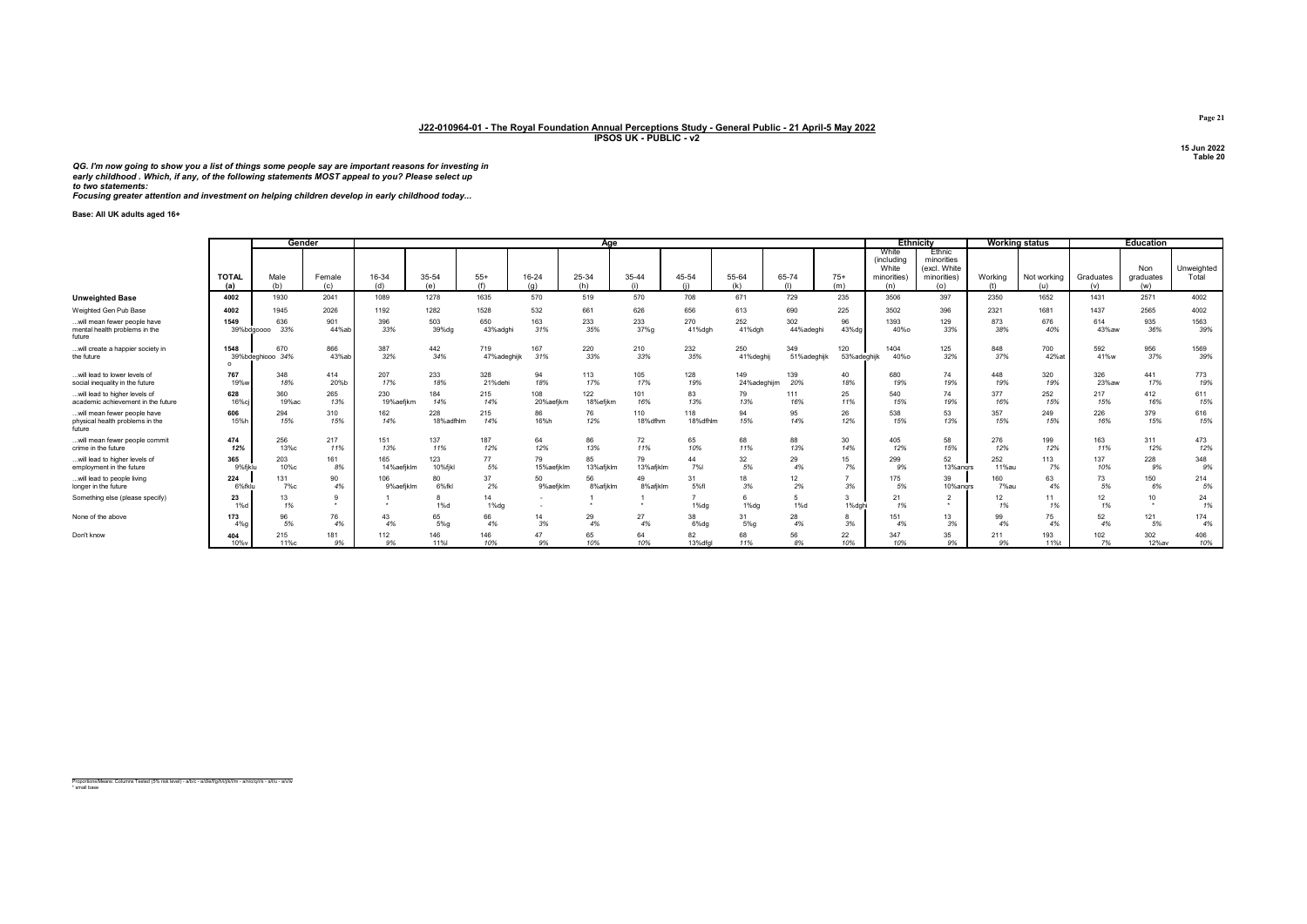QG. I'm now going to show you a list of things some people say are important reasons for investing in early childhood . Which, if any, of the following statements MOST appeal to you? Please select up to two statements: Focusing greater attention and investment on helping children develop in early childhood today...

Base: All UK adults aged 16+

|                                                                          |                       |                      |                      |                                            |                        |                 |                       | Region               |                      |               |                       |              |                     |                                | Urbanity     |              | <b>Children</b> at<br>school or<br>childcare (0-5) |                      | <b>Disability</b> |             |            | <b>Child disability</b> |               |                                      |                      | <b>IMD QUINTILE</b> |               |                                       |                         |
|--------------------------------------------------------------------------|-----------------------|----------------------|----------------------|--------------------------------------------|------------------------|-----------------|-----------------------|----------------------|----------------------|---------------|-----------------------|--------------|---------------------|--------------------------------|--------------|--------------|----------------------------------------------------|----------------------|-------------------|-------------|------------|-------------------------|---------------|--------------------------------------|----------------------|---------------------|---------------|---------------------------------------|-------------------------|
|                                                                          | <b>I</b> TOTAL<br>(a) | North<br>East<br>(b) | North<br>West<br>(c) | Yorkshi<br>re and<br>Humbers<br>ide<br>(d) | West<br>Midland<br>(e) | East<br>Midland | East<br>Anglia<br>(q) | South<br>West<br>(h) | South<br>East<br>(i) | Greater       | London England<br>(k) | Wales<br>(1) | Scotlan<br>d<br>(m) | Norther<br>n<br>Ireland<br>(n) | Urban<br>(o) | Rural<br>(p) | Yes<br>(q)                                         | No<br>(r)            | Yes<br>(s)        | No          | Yes<br>(u) | SEND<br>(v)             | No<br>(w)     | $1 -$<br>Most<br>deprive<br>d<br>(x) | $\overline{2}$<br>(v | -3<br>(z)           |               | 5 -<br>Least<br>deprive<br>- d<br>(B) | Unweigh<br>ted<br>Total |
| <b>Unweighted Base</b>                                                   | 4002                  | 169                  | 465                  | 273                                        | 332                    | 315             | 341                   | 357                  | 583                  | 537           | 3372                  | 203          | 350                 | 77                             | 2971         | 619          | 346                                                | 88                   | 1088              | 2712        | 262        | 161                     | 818           | 683                                  | 719                  | 720                 | 715           | 760                                   | 4002                    |
| Weighted Gen Pub Base                                                    | 4002                  | 160                  | 439                  | 330                                        | 356                    | 290             | 374                   | 338                  | 550                  | 537           | 3374                  | 189          | 326                 | $113*$                         | 2947         | 595          | 379                                                | $95*$                | 1092              | 2706        | 280        | 173                     | 847           | 695                                  | 714                  |                     | 691           | 765                                   | 4002                    |
| will mean fewer people have<br>mental health problems in the<br>future   | 1549<br>39%gu         | 67<br>42%            | 159<br>36%           | 116<br>35%                                 | 127<br>36%             | 121<br>42%      | 147<br>39%            | 131<br>39%           | 236<br>43%cdem       | 203<br>38%    | 1308<br>39%           | 81<br>43%    | 117<br>36%          | 44<br>38%                      | 1134<br>38%  | 260<br>44%ao | 116<br>31%                                         | 32<br>34%            | 469<br>43% at     | 1041<br>38% | 90<br>32%  | 55<br>32%               | 299<br>35%    | 248<br>36%                           | 267<br>37%           | 265<br>37%          | 288<br>42%x   | 335                                   | 1563<br>44%axyz 39%     |
| will create a happier society in<br>the future                           | 1548<br>39%jqux       | 60<br>38%            | 193<br>44%aeil<br>m  | 124<br>38%                                 | 126<br>35%             | 114<br>39%j     | 143<br>38%            | 153<br>45%aeik       | 239<br>43%aeil<br>m  | 172<br>32%    | 1324<br>39%i          | 62<br>33%    | 117<br>36%          | 44<br>39%                      | 1144<br>39%  | 252<br>42%   | 120<br>32%                                         | 38<br>41%            | 429<br>39%        | 1080<br>40% | 87<br>31%  | 54<br>31%               | 299<br>35%    | 214<br>31%                           | 267<br>37%x          | 292<br>41%x         | 295<br>43%axv | 342<br>45%axv                         | 1569<br>39%             |
| will lead to lower levels of<br>social inequality in the future          | 767<br>19%            | 33<br>21%            | 81<br>18%            | 59<br>18%                                  | 71<br>20%              | 58<br>20%       | 81<br>22%             | 73<br>22%            | 90<br>16%            | 97<br>18%     | 644<br>19%            | 37<br>20%    | 68<br>21%           | 19<br>17%                      | 552<br>19%   | 138<br>23%ao | 71<br>19%                                          | 24<br>25%            | 212<br>19%        | 520<br>19%  | 56<br>20%  | 40<br>23%               | 144<br>17%    | 116<br>17%                           | 142<br>20%           | 128<br>18%          | 140<br>20%    | 167<br>22%x                           | 773<br>19%              |
| will lead to higher levels o<br>academic achievement in the future       | 628<br>16%            | 11%                  | 62<br>14%            | 61<br>19%blm                               | 72<br>20%abcg          | 46<br>16%       | 50<br>13%             | 55<br>16%            | 93<br>17%            | 84<br>16%     | 542<br>16%            | 22<br>11%    | 41<br>13%           | 24<br>21%                      | 455<br>15%   | 82<br>14%    | 77<br>20%a                                         | 16<br>17%            | 182<br>17%        | 423<br>16%  | 57<br>20%  | 37<br>21%               | 158<br>19%a   | 123<br>18%B                          | 105<br>15%           | 124<br>17%B         | 96<br>14%     | 102<br>13%                            | 611<br>15%              |
| will mean fewer people have<br>physical health problems in the<br>future | 606<br>15%e           | 32<br>20%e           | 64<br>15%            | 44<br>13%                                  | 37<br>11%              | 50<br>17%e      | 62<br>16%e            | 51<br>15%            | 83<br>15%            | 89<br>17%e    | 513<br>15%e           | 26<br>14%    | 53<br>16%e          | 14<br>13%                      | 450<br>15%   | 100<br>17%   | 60<br>16%                                          | 16<br>16%            | 170<br>16%        | 418<br>15%  | 18%        | 30<br>18%               | 151<br>18%    | 104<br>15%                           | 113<br>16%           | 111<br>16%          | 112<br>16%    | 115<br>15%                            | 616<br>15%              |
| will mean fewer people commit<br>crime in the future                     | 474<br>12%            | 22<br>14%            | 48<br>11%            | 38<br>12%                                  | 38<br>11%              | 31<br>11%       | 47<br>13%             | 43<br>13%            | 62<br>11%            | 70<br>13%     | 400<br>12%            | 23<br>12%    | 44<br>13%           | 7%                             | 368<br>12%   | 65<br>11%    | 12%                                                | 8%                   | 135<br>12%        | 321<br>12%  | 34<br>12%  | 20<br>12%               | 102<br>12%    | 95<br>14%                            | 87<br>12%            | 92<br>13%           | 80<br>12%     | 80<br>10%                             | 473<br>12%              |
| will lead to higher levels of<br>employment in the future                | 365<br>9%p            | 8%                   | 42<br>10%            | 33<br>10%                                  | 37<br>10%fl            | 6%              | 30<br>8%              | 24<br>7%             | 59<br>11%fl          | 58<br>11%fl   | 313<br>9%fl           | 5%           | 30<br>9%            | 12<br>10%                      | 280<br>9%p   | 40<br>7%     | 60<br>16%a                                         | 15<br>16%a           | 90<br>8%          | 259<br>10%  | 41<br>15%a | 18<br>10%               | 102<br>12%    | 10%B                                 | 79<br>11%B           | 61<br>9%            | 57<br>8%      | 54<br>7%                              | 348<br>9%               |
| will lead to people living<br>longer in the future                       | 224<br>$6%$ a         | 7%q                  | 20<br>5%             | 18<br>5%                                   | 21<br>6%q              | 14<br>5%        | 10<br>3%              | 12<br>4%             | 25<br>5%             | 48<br>9%acfah | 180<br>$5\%$ g        | 15<br>8%gh   | 21<br>6%q           | 7%                             | 162<br>5%    | 24<br>4%     | 12%a                                               | 7%                   | 53<br>5%          | 155<br>6%   | 32<br>11%a | 22<br>13%a              | 71<br>$8\%$ a | 53<br>8%azAB                         | 45<br>6%B            | 30<br>4%            | 30<br>4%      | 30<br>4%                              | 214<br>5%               |
| Something else (please specify)                                          | 23<br>1%              | 1%                   | 1%                   | $\cdot$                                    | 1%                     |                 |                       |                      |                      |               | 19<br>1%              | 1%           |                     | 1%                             | 17<br>1%     | -4<br>1%     |                                                    |                      | 10<br>1%          | 12          |            |                         |               | 1%                                   |                      | $1\%y$              | 1%            | 1%                                    | 24<br>1%                |
| None of the above                                                        | 173<br>$4\%s$         | 4%                   | 24<br>5%             | 12<br>4%                                   | 13<br>4%               | 10<br>3%        | 20<br>5%              | 12<br>4%             | 3%                   | 23<br>4%      | 138<br>4%             | 4%           | 25<br>8%adefh       | 2%                             | 135<br>5%    | 24<br>4%     | 11<br>3%                                           | $\overline{2}$<br>2% | 30<br>3%          | 127<br>5%s  | 3%         | 3%                      | 45<br>5%      | 37<br>5%B                            | 41<br>6%B            | 33<br>5%            | 28<br>4%      | 21<br>3%                              | 174<br>4%               |
| Don't know                                                               | 404<br>10%uvw         | 7%                   | 43<br>10%            | 37<br>11%                                  | 44<br>12%i             | 35<br>12%i      | 42<br>11%             | 34<br>10%            | 47<br>9%             | 42<br>8%      | 336<br>10%            | 26<br>14%bij | 29<br>9%            | 13<br>11%                      | 289<br>10%   | 51<br>9%     | 26<br>7%                                           | 5%                   | 100<br>9%         | 247<br>9%   | 11<br>4%   | 3%                      | 56<br>7%      | 84<br>12%v                           | 53<br>7%             | 74<br>10%           | 62<br>9%      | 71<br>9%                              | 406<br>10%              |

Proportions/Means: Columns Tested (5% risk level) - a/b/c/d/e/f/g/h/i/j/k/l/m/n - a/o/p - a/q/r - a/s/t - a/u/v/w - a/x/y/z/A/B \* small base

Page 22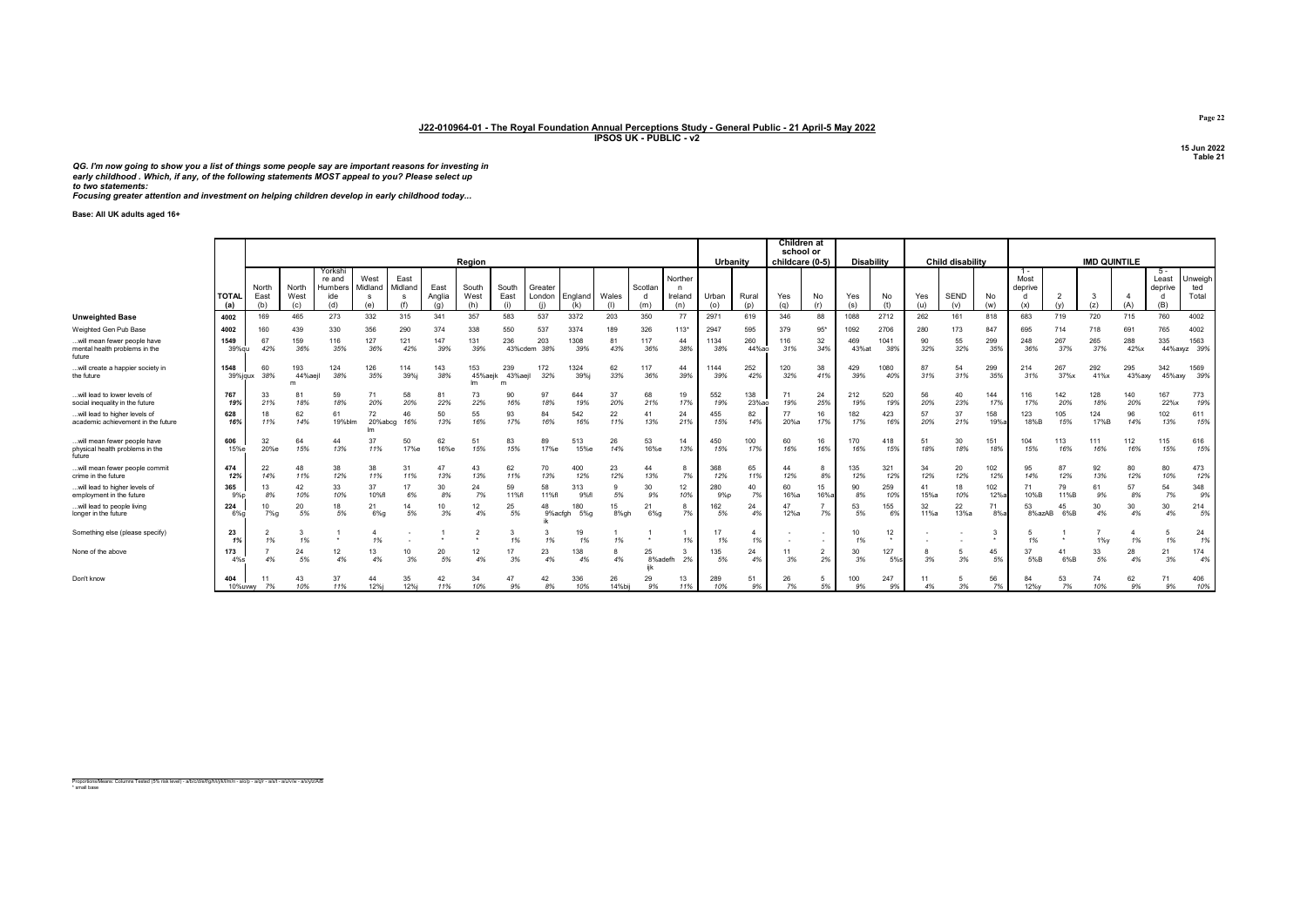QH. Which, if any, of the following statements LEAST appeal to you? Please select up to two statements:<br>Focusing greater attention and investment on helping children develop in early childhood today...

## Base: All UK adults aged 16+

|                                                                           |                            | Gender                  |                      |                    |                   |                 |                     | Age             |                 |                 |                  |                  |                         | <b>Ethnicity</b>                                  |                                                     |             | <b>Working status</b> |              | Education        |                     |
|---------------------------------------------------------------------------|----------------------------|-------------------------|----------------------|--------------------|-------------------|-----------------|---------------------|-----------------|-----------------|-----------------|------------------|------------------|-------------------------|---------------------------------------------------|-----------------------------------------------------|-------------|-----------------------|--------------|------------------|---------------------|
|                                                                           | <b>TOTAL</b>               | Male                    | Female               | 16-34              | 35-54             | $55+$           | 16-24               | 25-34           | 35-44           | 45-54           | 55-64            | 65-74            | $75+$                   | White<br><i>(including</i><br>White<br>minorities | Ethnic<br>minorities<br>(excl. White<br>minorities) | Working     | Not working           | Graduates    | Non<br>graduates | Unweighted<br>Total |
|                                                                           | (a)                        | (h)                     | (c)                  | (d)                | $(\rho)$          | (f)             | (n)                 | (h)             | (i)             |                 | (k)              | (1)              | (m)                     | (n)                                               | (o)                                                 |             | (u)                   | (v)          | (w)              |                     |
| <b>Unweighted Base</b>                                                    | 4002                       | 1930                    | 2041                 | 1089               | 1278              | 1635            | 570                 | 519             | 570             | 708             | 671              | 729              | 235                     | 3506                                              | 397                                                 | 2350        | 1652                  | 1431         | 2571             | 4002                |
| Weighted Gen Pub Base                                                     | 4002                       | 1945                    | 2026                 | 1192               | 1282              | 1528            | 532                 | 661             | 626             | 656             | 613              | 690              | 225                     | 3502                                              | 396                                                 | 2321        | 1681                  | 1437         | 2565             | 4002                |
| .will lead to people living<br>longer in the future                       | 816<br>20% aw              | 366<br>19%              | 444<br>22%b          | 225<br>19%         | 278<br>22%g       | 314<br>21%g     | 84<br>16%           | 141<br>21%g     | 122<br>19%      | 156<br>24%adg   | 121<br>20%       | 147<br>21%g      | 45<br>20%               | 738<br>21%o                                       | 65<br>17%                                           | 495<br>21%  | 321<br>19%            | 353<br>25%aw | 463<br>18%       | 822<br>21%          |
| .will lead to higher levels of<br>academic achievement in the future      | 714<br>18%                 | 314<br>16%              | 392<br>19%b          | 224<br>19%         | 236<br>18%        | 255<br>17%      | 101<br>19%          | 123<br>19%      | 120<br>19%      | 115<br>18%      | 99<br>16%        | 115<br>17%       | 40<br>18%               | 637<br>18%                                        | 71<br>18%                                           | 439<br>19%u | 275<br>16%            | 265<br>18%   | 449<br>18%       | 715<br>18%          |
| .will lead to lower levels of<br>social inequality in the future          | 605<br>15%                 | 329<br>17%с             | 274<br>14%           | 197<br>17%         | 196<br>15%        | 212<br>14%      | 94<br>18%fl         | 104<br>16%      | 104<br>17%      | 92<br>14%       | 90<br>15%        | 91<br>13%        | 31<br>14%               | 510<br>15%                                        | 76<br>19%angrs                                      | 370<br>16%  | 235<br>14%            | 230<br>16%   | 375<br>15%       | 597<br>15%          |
| will lead to higher levels of<br>employment in the future                 | 601<br>15%                 | 318<br>16%с             | 279<br>14%           | 208<br>17% efi     | 179<br>14%        | 213<br>14%      | 90<br>17%i          | 118<br>18%fi    | 95<br>15%       | 84<br>13%       | 87<br>14%        | 97<br>14%        | 29<br>13%               | 513<br>15%                                        | 74<br>19%n                                          | 369<br>16%  | 231<br>14%            | 261<br>18%aw | 340<br>13%       | 597<br>15%          |
| will create a happier society in<br>the future                            | 576<br>14%                 | 316<br>16%с             | 255<br>13%           | 183<br>15%         | 195<br>15%        | 198<br>13%      | 88<br>16%fl         | 96<br>14%       | 111<br>18%afilm | 84<br>13%       | 84<br>14%        | 87<br>13%        | 27<br>12%               | 507<br>14%                                        | 59<br>15%                                           | 364<br>16%u | 212<br>13%            | 179<br>12%   | 397<br>15%v      | 572<br>14%          |
| will mean fewer people commit<br>crime in the future                      | 555<br>14%                 | 302<br>16%с             | 253<br>12%           | 192<br>16%ej       | 148<br>12%        | 215<br>14%ej    | 86<br>16%ej         | 105<br>16%ej    | 81<br>13%       | 67<br>10%       | 82<br>13%        | 103<br>15%ei     | 31<br>14%               | 480<br>14%                                        | 65<br>16%                                           | 323<br>14%  | 233<br>14%            | 213<br>15%   | 342<br>13%       | 545<br>14%          |
| .will mean fewer people have<br>mental health problems in the<br>future   | 554<br>14%f                | 280<br>14%              | 271<br>13%           | 214<br>18%aefikl   | 171<br><b>13%</b> | 169<br>11%      | 107<br>20%aefijklm  | 107<br>16%fikl  | 95<br>15%fl     | 76<br>12%       | 72<br>12%        | 69<br>10%        | 29<br>13%               | 467<br>13%                                        | 69<br>17%n                                          | 343<br>15%  | 211<br>13%            | 192<br>13%   | 362<br>14%       | 546<br>14%          |
| .will mean fewer people have<br>physical health problems in the<br>future | 457<br>11%fil-             | 234<br>12%              | 216<br>11%           | 199<br>17%aefijklm | 130<br>10%k       | 129<br>8%       | 103<br>19%aefhijklm | 96<br>15%aefikl | 77<br>12%fik    | 52<br>8%        | 44<br>7%         | 62<br>9%         | 22<br>10%               | 389<br>11%                                        | 53<br>13%                                           | 287<br>12%u | 170<br>10%            | 144<br>10%   | 313<br>12%v      | 449<br>11%          |
| Something else (please specify)                                           | 11<br>$\ddot{\phantom{1}}$ |                         | $\ddot{\phantom{1}}$ |                    |                   | 1%d             |                     |                 |                 | 3<br>$*_{d}$    | -84              | 1%d              | $\overline{2}$<br>1%dah | 10                                                |                                                     |             |                       |              |                  | 12                  |
| None of the above                                                         | 591                        | 238<br>15%bdghoooot 12% | 349<br>17%ab         | 93<br>8%           | 189<br>15%dah     | 309<br>20%adegh | 38<br>7%            | 56<br>8%        | 79<br>13%dah    | 109<br>17%dahi  | 119<br>19%adeghi | 142<br>21%adeghi | 47<br>21%adegh          | 532<br><b>15%o</b>                                | 42<br>11%                                           | 286<br>12%  | 305<br>18%at          | 224<br>16%   | 367<br>14%       | 601<br>15%          |
| Don't know                                                                | 540<br>13%day              | 258<br>13%              | 274<br>14%           | 126<br>11%         | 193<br>15%da      | 221<br>14%da    | 49<br>9%            | 77<br>12%       | 81<br>13%a      | 112<br>17%adahi | 95<br>15%da      | 95<br>14%da      | 31<br>14%g              | 472<br>13%                                        | 44<br>11%                                           | 278<br>12%  | 262<br>16% at         | 148<br>10%   | 392<br>15%av     | 551<br>14%          |

Proportions/Means: Columns Tested (5% risk level) - a/b/c - a/d/e/f/g/h/i/j/k/l/m - a/n/o/q/r/s - a/t/u - a/v/w \* small base

Page 23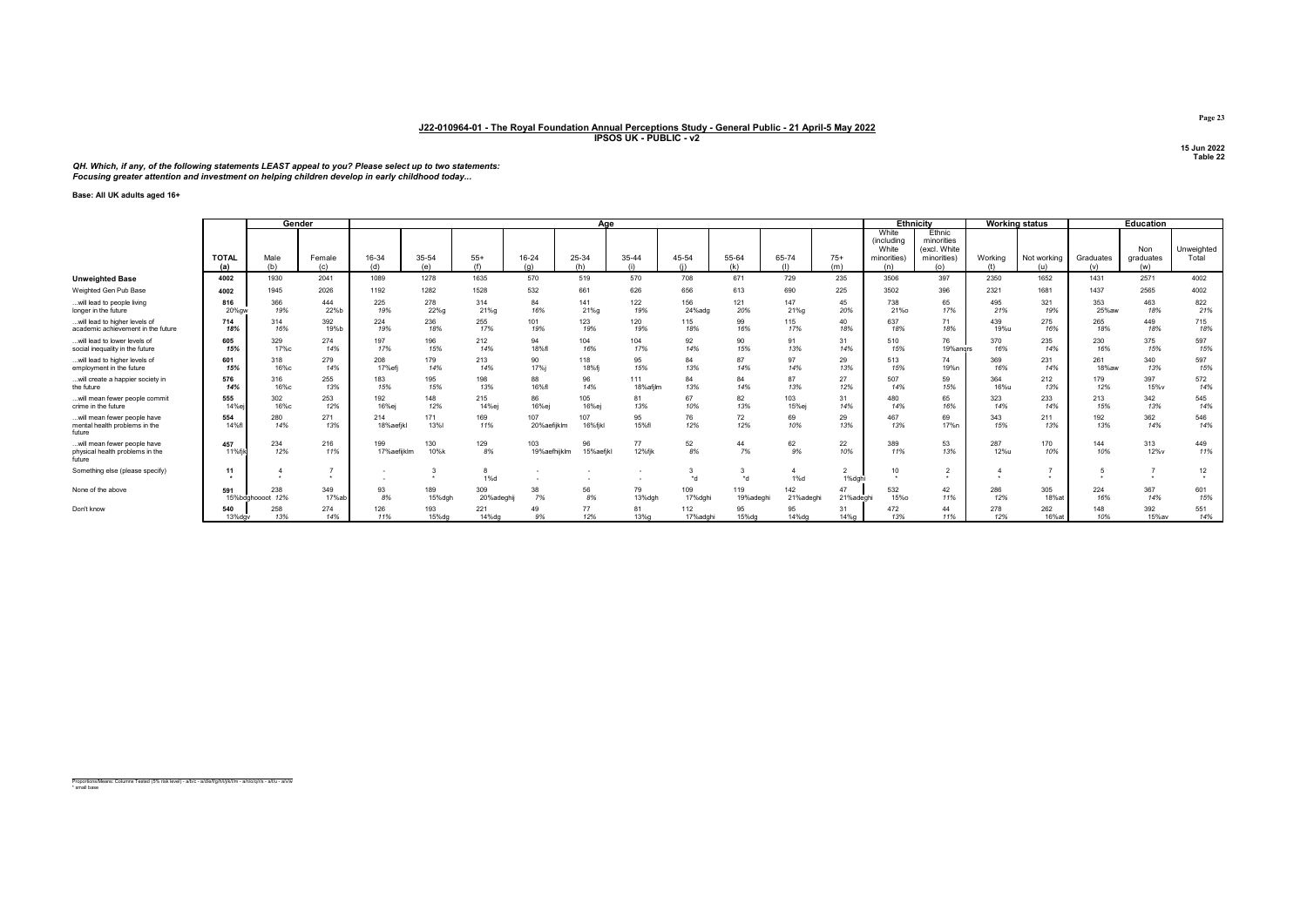QH. Which, if any, of the following statements LEAST appeal to you? Please select up to two statements:<br>Focusing greater attention and investment on helping children develop in early childhood today...

Base: All UK adults aged 16+

|                                                                          |                     |                      |                      |                                            |                                    |                      |                       |                      |                       |                           |             |              |                |                           |                             |              | <b>Children at</b><br>school or |           |                   |            |            |                         |              |                                 |                       |                     |              |                                |                            |
|--------------------------------------------------------------------------|---------------------|----------------------|----------------------|--------------------------------------------|------------------------------------|----------------------|-----------------------|----------------------|-----------------------|---------------------------|-------------|--------------|----------------|---------------------------|-----------------------------|--------------|---------------------------------|-----------|-------------------|------------|------------|-------------------------|--------------|---------------------------------|-----------------------|---------------------|--------------|--------------------------------|----------------------------|
|                                                                          |                     |                      |                      |                                            |                                    |                      |                       | Region               |                       |                           |             |              |                |                           | Urbanity                    |              | childcare (0-5)                 |           | <b>Disability</b> |            |            | <b>Child disability</b> |              |                                 |                       | <b>IMD QUINTILE</b> |              |                                |                            |
|                                                                          | <b>TOTAL</b><br>(a) | North<br>East<br>(b) | North<br>West<br>(c) | Yorkshi<br>re and<br>Humbers<br>ide<br>(d) | West<br>Midland<br><b>s</b><br>(e) | East<br>Midland<br>s | East<br>Anglia<br>(a) | South<br>West<br>(h) | South<br>East         | Greater<br>London England |             | Wales        | Scotlan<br>(m) | Norther<br>Ireland<br>(n) | Urban<br>(o)                | Rural<br>(p) | Yes<br>(q)                      | No<br>(r) | Yes<br>(s)        | No.        | Yes<br>(u) | <b>SEND</b><br>(v)      | No.<br>(w)   | $1 -$<br>Most<br>deprive<br>(x) | $\overline{2}$<br>(v) | (z)                 |              | - 5<br>Least<br>deprive<br>(B) | Unweigh<br>ted<br>Total    |
| <b>Unweighted Base</b>                                                   | 4002                | 169                  | 465                  | 273                                        | 332                                | 315                  | 341                   | 357                  | 583                   | 537                       | 3372        | 203          | 350            | 77                        | 2971                        | 619          | 346                             | 88        | 1088              | 2712       | 262        | 161                     | 818          | 683                             | 719                   | 720                 | 715          | 760                            | 4002                       |
| Weighted Gen Pub Base                                                    | 4002                | 160                  | 439                  | 330                                        | 356                                | 290                  | 374                   | 338                  | 550                   | 537                       | 3374        | 189          | 326            | $113*$                    | 2947                        | 595          | 379                             | $95*$     | 1092              | 2706       | 280        | 173                     | 847          | 695                             | 714                   | 718                 | 69'          | 765                            | 4002                       |
| will lead to people living<br>longer in the future                       | 816<br>20%          | 36<br>23%            | 87<br>20%            | 50<br>15%                                  | 62<br>18%                          | 68<br>23%dj          | 82<br>22%d            | 67<br>20%            | 144<br>26%ac<br>hiklm | 95<br>18%                 | 692<br>20%d | 34<br>18%    | 65<br>20%      | 27<br>24%                 | 600<br>20%                  | 134<br>22%   | 70<br>19%                       | 17<br>18% | 240<br>22%        | 553<br>20% | 64<br>23%  | 37<br>21%               | 163<br>19%   | 125<br>18%                      | 134<br>19%            | 149<br>21%          | 161<br>23%xy | 176<br>23%xy                   | 822<br>21%                 |
| will lead to higher levels of<br>academic achievement in the future      | 714<br>18%          | 21<br>13%            | 77<br>18%            | 56<br>17%                                  | 61<br>17%                          | 57<br>20%            | 63<br>17%             | 62<br>18%            | 105<br>19%            | 88<br>16%                 | 590<br>17%  | 28<br>15%    | 69<br>21%b     | 27<br>23%                 | 534<br>18%                  | 103<br>17%   | 77<br>20%                       | 22<br>23% | 213<br>20%        | 485<br>18% | 52<br>19%  | 35<br>20%               | 166<br>20%   | 114<br>16%                      | 129<br>18%            | 121<br>17%          | 128<br>18%   | 162<br>21%axz                  | 715<br>18%                 |
| will lead to lower levels of<br>social inequality in the future          | 605<br>15%          | 28<br>17%            | 63<br>14%            | 59<br>18%                                  | 49<br>14%                          | 39<br>14%            | 58<br>16%             | 67<br>20%ace<br>iklm | 83<br>15%             | 77<br>14%                 | 522<br>15%  | 23<br>12%    | 40<br>12%      | 21<br>18%                 | 438<br>15%                  | 89<br>15%    | 66<br>17%                       | 15<br>16% | 165<br>15%        | 411<br>15% | 45<br>16%  | 32<br>19%               | 141<br>17%   | 101<br>15%                      | 103<br>14%            | 113<br>16%          | 94<br>14%    | 128<br>17%                     | 597<br>15%                 |
| will lead to higher levels of<br>employment in the future                | 601<br>15%          | 21<br>13%            | 69<br>16%            | 45<br>14%                                  | 48<br>14%                          | 38<br>13%            | 46<br>12%             | 14%                  | 100<br>18%afg         | 94<br>18%a                | 509<br>15%  | 25<br>13%    | 47<br>14%      | 20<br>18%                 | 439<br>15%                  | 90<br>15%    | 60<br>16%                       | 16<br>17% | 163<br>15%        | 418<br>15% | 50<br>18%  | 33<br>19%               | 123<br>14%   | 104<br>15%                      | 114<br>16%            | 104<br>14%          | 99<br>14%    | 118<br>15%                     | 597<br>15%                 |
| will create a happier society in<br>the future                           | 576<br>14%          | 25<br>16%            | 68<br>15%            | 50<br>15%                                  | 51<br>14%                          | 32<br>11%            | 52<br>14%             | 55<br>16%            | 68<br>12%             | 92<br>17%fi               | 492<br>15%  | 22<br>12%    | 47<br>15%      | 14<br>13%                 | 438<br>15%                  | 72<br>12%    | 59<br>15%                       | 16<br>17% | 163<br>15%        | 397<br>15% | 51<br>18%  | 35<br>20%               | 141<br>17%   | 108<br>16%                      | 102<br>14%            | 107<br>15%          | 102<br>15%   | 99<br>13%                      | 572<br>14%                 |
| will mean fewer people commit<br>crime in the future                     | 555<br>14%          | 26<br>16%            | 67<br>15%            | 49<br>15%                                  | 52<br>15%                          | 35<br>12%            | 58<br>16%             | 36<br>11%            | 69<br>13%             | 84<br>16%h                | 476<br>14%  | 20<br>11%    | 49<br>15%      | 10<br>9%                  | $\overline{4}$<br>12<br>14% | 84<br>14%    | 62<br>16%                       | 15<br>15% | 13%               | 390<br>14% | 44<br>16%  | 29<br>17%               | 120<br>149   | 112<br>16%B                     | 113<br>16%B           | 90<br>13%           | 94<br>14%    | 88<br>12%                      | 545<br>14%                 |
| will mean fewer people have<br>mental health problems in the<br>future   | 554<br>14%          | 18<br>11%            | 53<br>12%            | 53<br>16%                                  | 58<br>16%f                         | 30<br>10%            | 49<br>13%             | 46<br>14%            | 70<br>13%             | 95<br>18%acfi             | 471<br>14%  | 22<br>12%    | 46<br>14%      | 15<br>13%                 | 392<br>13%                  | 83<br>14%    | 67<br>18%                       | 17<br>18% | 13%               | 390<br>14% | 48<br>17%  | 30<br>18%               | 148          | 95<br>14%                       | 99<br>14%             | 89<br>12%           | 95<br>14%    | 97<br>13%                      | 546<br>14%                 |
| will mean fewer people have<br>physical health problems in the<br>future | 457<br>11% aB       | 22<br>14%g           | 52<br>12%g           | 46<br>14%g                                 | 51<br>14%gh                        | 28<br>10%            | 26<br>7%              | 30<br>9%             | 74<br>14%gh           | 66<br>12%g                | 395<br>12%g | 20<br>11%    | 33<br>10%      | 8<br>7%                   | 346<br>12%                  | 55<br>9%     | 57<br>15%                       | 15<br>15% | 132<br>12%        | 302<br>11% | 42<br>15%  | 29<br>17%               | 126<br>15%   | 99<br>14%azB                    | 88<br>12%B            | 76<br>11%           | 74<br>11%    | 67<br>9%                       | 449<br>11%                 |
| Something else (please specify)                                          | 11                  |                      |                      |                                            | 2<br>1%                            |                      |                       |                      |                       |                           | 10          | 1%           |                |                           |                             | 6<br>1%ao    |                                 | 1%        |                   |            |            |                         |              |                                 |                       |                     |              |                                | 12<br>$\ddot{\phantom{1}}$ |
| None of the above                                                        | 591<br>15%uv        | 27<br>17%            | 67<br>15%            | 43<br>13%                                  | 59<br>17%                          | 49<br>17%            | 61<br>16%             | 13%                  | 67<br>12%             | 69<br>13%                 | 486<br>14%  | 34<br>18%i   | 50<br>15%      | 20<br>18%                 | 440<br>15%                  | 102<br>17%   | 11%                             | 9<br>10%  | 14%               | 411<br>15% | 19<br>7%   | 4%                      | 111<br>13%uv | 89<br>13%                       | 106<br>15%            | 110<br>15%          | 114<br>16%   | 128<br>17%x                    | 601<br>15%                 |
| Don't know                                                               | 540                 | 13% auvw 11%         | 60<br>14%            | 44<br>13%                                  | 46<br>13%                          | 47<br>16%            | 15%                   | 16%i                 | 65<br>12%             | 60<br>11%                 | 450<br>13%  | 35<br>18%iik | 44<br>13%      | 12<br>11%                 | 393<br>13%                  | 75<br>13%    | 27<br>7%                        | 9%        | 132<br>12%        | 347<br>13% | 24<br>8°   | 12<br>7%                | 71<br>8%     | 99<br>14%                       | 91<br>13%             | 108<br>15%A         | 79<br>11%    | 90<br>12%                      | 551<br>14%                 |

Proportions/Means: Columns Tested (5% risk level) - a/b/c/d/e/f/g/h/i/j/k/l/m/n - a/o/p - a/q/r - a/s/t - a/u/v/w - a/x/y/z/A/B \* small base

Page 24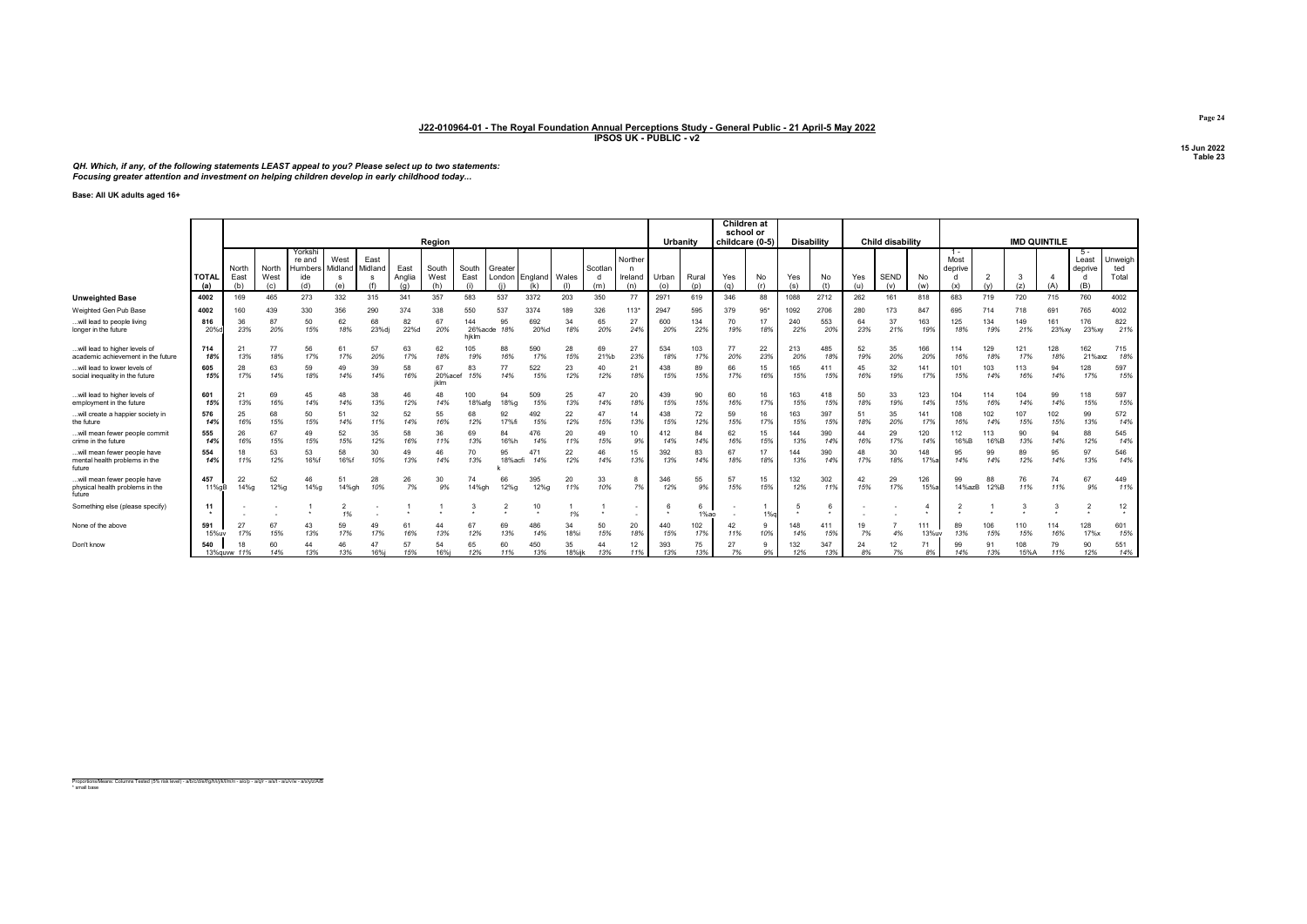Ql. I'm now going to show you a list of reasons why some people say it is important to invest in the<br>early years of childhood. Which, if any, of the following statements MOST appeals to you? Please<br>select up to two:<br>We mus

Base: All UK adults aged 16+

|                                                                                        |                     |                         | Gender        |                   |               |                   |                   | Aae             |                |                |                   |                    |                   |                                                    | <b>Ethnicity</b>                                           |             | <b>Working status</b> |                  | <b>Education</b>        |                     |
|----------------------------------------------------------------------------------------|---------------------|-------------------------|---------------|-------------------|---------------|-------------------|-------------------|-----------------|----------------|----------------|-------------------|--------------------|-------------------|----------------------------------------------------|------------------------------------------------------------|-------------|-----------------------|------------------|-------------------------|---------------------|
|                                                                                        | <b>TOTAL</b><br>(a) | Male<br>(b)             | Female<br>(c) | 16-34<br>(d)      | 35-54<br>(e)  | $55+$<br>(f)      | 16-24<br>(n)      | 25-34<br>(h)    | 35-44<br>(i)   | 45-54          | 55-64<br>(k)      | 65-74<br>(1)       | $75+$<br>(m)      | White<br>(including<br>White<br>minorities)<br>(n) | Ethnic<br>minorities<br>(excl. White<br>minorities)<br>(o) | Working     | Not working<br>(u)    | Graduates<br>(v) | Non<br>graduates<br>(w) | Unweighted<br>Total |
| <b>Unweighted Base</b>                                                                 | 4002                | 1930                    | 2041          | 1089              | 1278          | 1635              | 570               | 519             | 570            | 708            | 671               | 729                | 235               | 3506                                               | 397                                                        | 2350        | 1652                  | 1431             | 2571                    | 4002                |
| Weighted Gen Pub Base                                                                  | 4002                | 1945                    | 2026          | 1192              | 1282          | 1528              | 532               | 661             | 626            | 656            | 613               | 690                | 225               | 3502                                               | 396                                                        | 2321        | 1681                  | 1437             | 2565                    | 4002                |
| Every child should have a fair<br>opportunity to realise their<br>potential            | 1980                | 863<br>49%bdeghiooo 44% | 1105<br>55%ab | 454<br>38%        | 591<br>46%dgh | 935<br>61%adeghij | 195<br>37%        | 258<br>39%      | 259<br>41%     | 332<br>51%dghi | 349<br>57%adeghij | 449<br>65%adeghijk | 137<br>61%adeghij | 1795<br>51%o                                       | 145<br>37%                                                 | 1062<br>46% | 917<br>55% at         | 754<br>52%w      | 1225<br>48%             | 1999<br>50%         |
| It will help us to build a happier<br>and healthier society                            | 1247<br>31%         | 561<br>29%              | 682<br>34%b   | 347<br>29%        | 379<br>30%    | 520<br>34%adehi   | 162<br>31%        | 185<br>28%      | 176<br>28%     | 204<br>31%     | 195<br>32%        | 250<br>36%adeghij  | 76<br>34%         | 1114<br>32%                                        | 116<br>29%                                                 | 705<br>30%  | 542<br>32%            | 470<br>33%       | 777<br>30%              | 1271<br>32%         |
| We are all responsible for<br>supporting the next generation                           | 1217<br>30%         | 573<br>29%              | 634<br>31%    | 344<br>29%        | 410<br>32%    | 464<br>30%        | 158<br>30%        | 186<br>28%      | 210<br>34%     | 200<br>30%     | 177<br>29%        | 201<br>29%         | 86<br>38%adfghjkl | 1069<br>31%                                        | 122<br>31%                                                 | 719<br>31%  | 498<br>30%            | 423<br>29%       | 794<br>31%              | 1212<br>30%         |
| It will help us all to form<br>stronger and more positive<br>relationships with others | 828<br>21%f         | 397<br>20%              | 427<br>21%    | 298<br>25%aefiklm | 253<br>20%    | 277<br>18%        | 138<br>26%aefjklm | 160<br>24%efjkl | 140<br>22%fik  | 113<br>17%     | 103<br>17%        | 132<br>19%         | 42<br>19%         | 718<br>20%                                         | 92<br>23%                                                  | 497<br>21%  | 331<br>20%            | 295<br>21%       | 533<br>21%              | 818<br>20%          |
| By acting early it will cost<br>society less in the future                             | 745<br><b>19%</b>   | 383<br>20%              | 354<br>17%    | 232<br>19%        | 253<br>20%l   | 260<br>17%        | 95<br>18%         | 137<br>21%      | 124<br>20%l    | 129<br>20%     | 115<br>19%        | 105<br>15%         | 40<br>18%         | 639<br>18%                                         | 81<br>20%                                                  | 471<br>20%u | 274<br>16%            | 315<br>22%aw     | 430<br>17%              | 741<br>19%          |
| The science tells us it is hugely<br>important                                         | 331<br>8%cflmu      | 197<br>10%ac            | 130<br>6%     | 143<br>12%aefjklm | 108<br>8%flm  | 80<br>5%          | 66<br>12%aefjklm  | 76<br>12%afjklm | 67<br>11%fjklm | 41<br>6%       | 39<br>6%          | 33<br>5%           | 4%                | 267                                                | 56<br>14%angrs                                             | 219<br>9%u  | 112<br>7%             | 151<br>11%aw     | 180<br>7%               | 322<br>8%           |
| Something else                                                                         | 32<br>1%            | 1%                      | 14<br>1%      | 14<br>1%f         | 12<br>1%      |                   | 2% aflm           |                 | 1%             | 1%             | 1%                |                    | ٠.                | 28                                                 | 1%                                                         | 24<br>1%    |                       | 10<br>1%         | 21<br>1%                | 32<br>1%            |
| None of the above                                                                      | 107<br>3%c          | 68<br>3%c               | 37<br>2%      | 27<br>2%          | 42<br>3%      | 38<br>2%          | 11<br>2%          | 16<br>2%        | 22<br>4%       | 19<br>3%       | 21<br>3%          | 2%                 | 1%                | 87<br>2%                                           | 4%                                                         | 60<br>3%    | 47<br>3%              | 2%               | 76<br>3%                | 105<br>3%           |
| Don't know                                                                             | 319<br>8%lv         | 167<br>9%               | 146<br>7%     | 101<br>8%         | 116<br>9%fl   | 101<br>7%         | 39<br>7%          | 62<br>9%fl      | 53<br>8%       | 64<br>10%fl    | 53<br>9%          | 34<br>5%           | 14<br>6%          | 270<br>8%                                          | 29<br>7%                                                   | 174<br>8%   | 145<br>9%             | 77<br>5%         | 242<br>9%av             | 319<br>8%           |

Proportions/Means: Columns Tested (5% risk level) - a/b/c - a/d/e/f/g/h/i/j/k/l/m - a/n/o/q/r/s - a/t/u - a/v/w \* small base

Page 25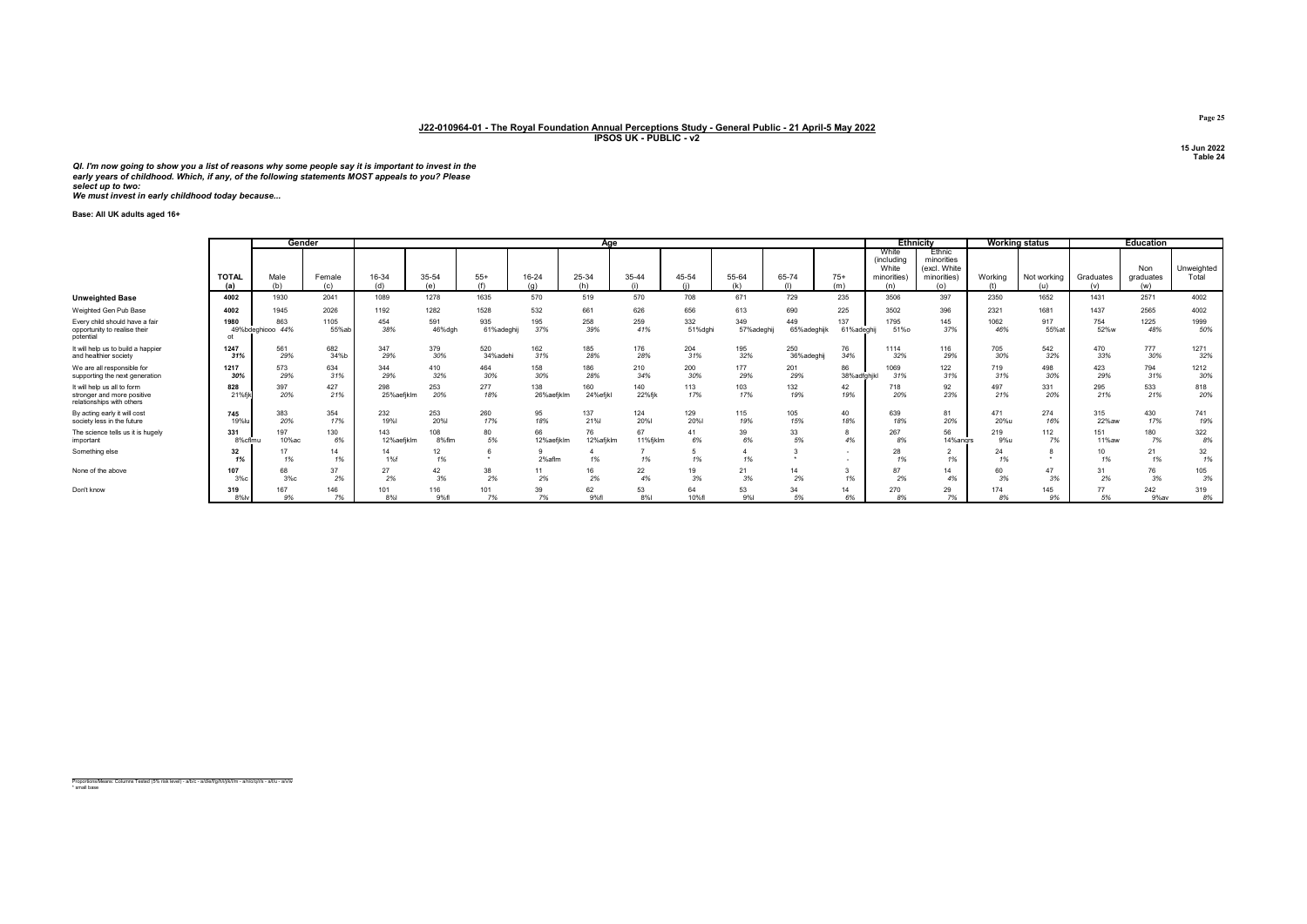Ql. I'm now going to show you a list of reasons why some people say it is important to invest in the<br>early years of childhood. Which, if any, of the following statements MOST appeals to you? Please<br>select up to two:<br>We mus

Base: All UK adults aged 16+

|                                                                                        |                    |               | Region               |                                     |                 |                 |                |               |                     |                |                | Urbanity     |                | Children at<br>school or<br>childcare (0-5) |              | <b>Disability</b> |             |             | <b>Child disability</b> |             |             |                    | <b>IMD QUINTILE</b> |                          |             |             |              |                         |                         |
|----------------------------------------------------------------------------------------|--------------------|---------------|----------------------|-------------------------------------|-----------------|-----------------|----------------|---------------|---------------------|----------------|----------------|--------------|----------------|---------------------------------------------|--------------|-------------------|-------------|-------------|-------------------------|-------------|-------------|--------------------|---------------------|--------------------------|-------------|-------------|--------------|-------------------------|-------------------------|
|                                                                                        | <b>TOTA</b><br>(a) | North<br>East | North<br>West<br>(c) | Yorkshi<br>re and<br>Humbers<br>ide | West<br>Midland | East<br>Midland | East<br>Anglia | South<br>West | South<br>East       | Greater        | London England | Wales        | Scotlan<br>(m) | Norther<br>Ireland<br>(n)                   | Urban<br>(0) | Rural<br>(p)      | Yes         | No          | Yes<br>(s)              | No          | Yes<br>(11) | <b>SEND</b><br>(v) | No<br>(w)           | $1 -$<br>Most<br>deprive |             | (z)         | íA           | 5 -<br>Least<br>deprive | Unweigh<br>ted<br>Total |
| <b>Unweighted Base</b>                                                                 | 4002               | 169           | 465                  | 273                                 | 332             | 315             | 341            | 357           | 583                 | 537            | 3372           | 203          | 350            | 77                                          | 2971         | 619               | 346         | 88          | 1088                    | 2712        | 262         | 161                | 818                 | 683                      | 719         | 720         | 715          | 760                     | 4002                    |
| Weighted Gen Pub Base                                                                  | 4002               | 160           | 439                  | 330                                 | 356             | 290             | 374            | 338           | 550                 | 537            | 3374           | 189          | 326            | $113*$                                      | 2947         | 595               | 379         | $95*$       | 1092                    | 2706        | 280         | 173                | 847                 | 695                      | 714         | 718         | 691          | 765                     | 4002                    |
| Every child should have a fair<br>opportunity to realise their<br>potential            | 1980<br>49% awx    | 76<br>47%     | 212<br>48%           | 160<br>49%                          | 175<br>49%      | 148<br>51%      | 189<br>50%     | 164<br>49%    | 295<br>54%i         | 247<br>46%     | 1666<br>49%    | 98<br>52%    | 161<br>49%     | 55<br>49%                                   | 1462<br>50%  | 324<br>55%ao      | 157<br>41%  | 41<br>43%   | 610<br>56%at            | 1314<br>49% | 126<br>45%  | 88<br>51%          | 375<br>44%          | 301<br>43%               | 349<br>49%x | 360<br>50%x | 373<br>54%ax | 418<br>55%axy           | 1999<br>50%             |
| It will help us to build a happier<br>and healthier society                            | 1247<br>31%        | 50<br>31%     | 137<br>31%           | 98<br>30%                           | 104<br>29%      | 101<br>35%lmn   | 112<br>30%     | 128<br>klmn   | 179<br>38%adeg 33%l | 176<br>33%     | 1086<br>32%    | 47<br>25%    | 88<br>27%      | 25<br>22%                                   | 932<br>32%   | 197<br>33%        | 104<br>27%  | 41<br>43%ag | 329<br>30%              | 879<br>32%  | 72<br>26%   | 46<br>26%          | 252<br>30%          | 201<br>29%               | 226<br>32%  | 238<br>33%  | 235<br>34%x  | 233<br>30%              | 1271<br>32%             |
| We are all responsible for<br>supporting the next generation                           | 1217<br>30%        | 47<br>29%     | 141<br>32%           | 100<br>30%                          | 102<br>29%      | 88<br>30%       | 116<br>31%     | 88<br>26%     | 168<br>31%          | 155<br>29%     | 1007<br>30%    | 72<br>38%aeh | 98<br>30%      | 40<br>36%                                   | 886<br>30%   | 186<br>31%        | 108<br>28%  | 29<br>31%   | 359<br>33%              | 812<br>30%  | 89<br>32%   | 51<br>29%          | 293<br>35%          | 202<br>29%               | 218<br>30%  | 201<br>28%  | 192<br>28%   | 268                     | 1212<br>35%axzA 30%     |
| It will help us all to form<br>stronger and more positive<br>relationships with others | 828<br>21%         | 37<br>23%     | 83<br>19%            | 75<br>23%                           | 85<br>24%       | 59<br>20%       | 70<br>19%      | 71<br>21%     | 113<br>21%          | 110<br>20%     | 702<br>21%     | 28<br>15%    | 73<br>22%      | 25<br>22%                                   | 612<br>21%   | 115<br>19%        | 106<br>28%a | 25<br>26%   | 234<br>21%              | 556<br>21%  | 61<br>22%   | 35<br>20%          | 219<br>26%          | 153<br>22%               | 163<br>23%  | 146<br>20%  | 129<br>19%   | 148<br>19%              | 818<br>20%              |
| By acting early it will cost<br>society less in the future                             | 745<br>19%         | 38<br>24%i    | 76<br>17%            | 61<br>19%                           | 59<br>17%       | 53<br>18%       | 72<br>19%      | 71<br>21%     | 92<br>17%           | 107<br>20%     | 629<br>19%     | 36<br>19%    | 62<br>19%      | 17<br>15%                                   | 556<br>19%   | 109<br>18%        | 83<br>22%   | 17<br>18%   | 179<br>16%              | 538<br>20%s | 74<br>26%aw | 42<br>25%          | 154<br>18%          | 127<br>18%               | 124<br>17%  | 137<br>19%  | 130<br>19%   | 150<br>20%              | 741<br>19%              |
| The science tells us it is hugely<br>important                                         | 331<br>8%          | 14<br>9%q     | 39<br>9%q            | 27<br>$8%$ g                        | 28<br>$8%$ a    | 16<br>5%        | 15<br>4%       | 24<br>7%      | 45<br>$8%$ a        | 60<br>11%afahk | 268<br>8%a     | 7%           | 37<br>11%fak   | 13<br>11%g                                  | 239<br>8%    | 39<br>7%          | 12%a        | 9<br>9%     | 79<br>7%                | 238<br>9%   | 31<br>11%   | 20<br>12%          | 77<br>9%            | 9%                       | 68<br>9%B   | 62<br>9%    | 46<br>7%     | 49<br>6%                | 322<br>8%               |
| Something else                                                                         | 32                 | $1\%q$        | $1\%q$               | 1%                                  |                 |                 |                | 1%            | $1%$ a              |                | 26<br>1%       | 1%           | 1%g            | 1%                                          | 21<br>1%     | 1%                | 2%a         |             | 1%                      | 20<br>1%    | 2%          | 2%                 | 10<br>1%            | 1%                       | 11<br>1%B   | 1%          | 1%           |                         | 32<br>1%                |
| None of the above                                                                      | 107<br>3%          | 1%            | 15<br>3%             | 2%                                  | 2%              | 2%              | 13<br>3%       | 11<br>3%      | 14<br>2%            | 3%             | 90<br>3%       | 2%           | 2%             | 5%                                          | 84<br>3%     | 15<br>3%          | 1%          |             | 21<br>2%                | 75<br>3%    | 1%          | 2%                 | 25<br>3%            | 19<br>3%                 | 21<br>3%    | 25<br>3%    | 21<br>3%     | 18<br>2%                | 105<br>3%               |
| Don't know                                                                             | 319<br>8%uww       | 12<br>8%      | 7%                   | 26<br>8%                            | 33<br>9%        | 27<br>9%i       | 38<br>10%      | 29<br>8%      | 38<br>7%            | 31<br>6%       | 266<br>8%      | 9%           | 25<br>8%       | 10<br>9%                                    | 227<br>8%    | 42<br>7%          | 22<br>6%    | 5%          | 69<br>6%                | 193<br>7%   | 10          | 3%                 | 38                  | 11%avAB                  | 42<br>6%    | 55<br>8%    | 52<br>8%     | 52<br>7%                | 319<br>8%               |

Proportions/Means: Columns Tested (5% risk level) - a/b/c/d/e/f/g/h/i/j/k/l/m/n - a/o/p - a/q/r - a/s/t - a/u/v/w - a/x/y/z/A/B \* small base

Page 26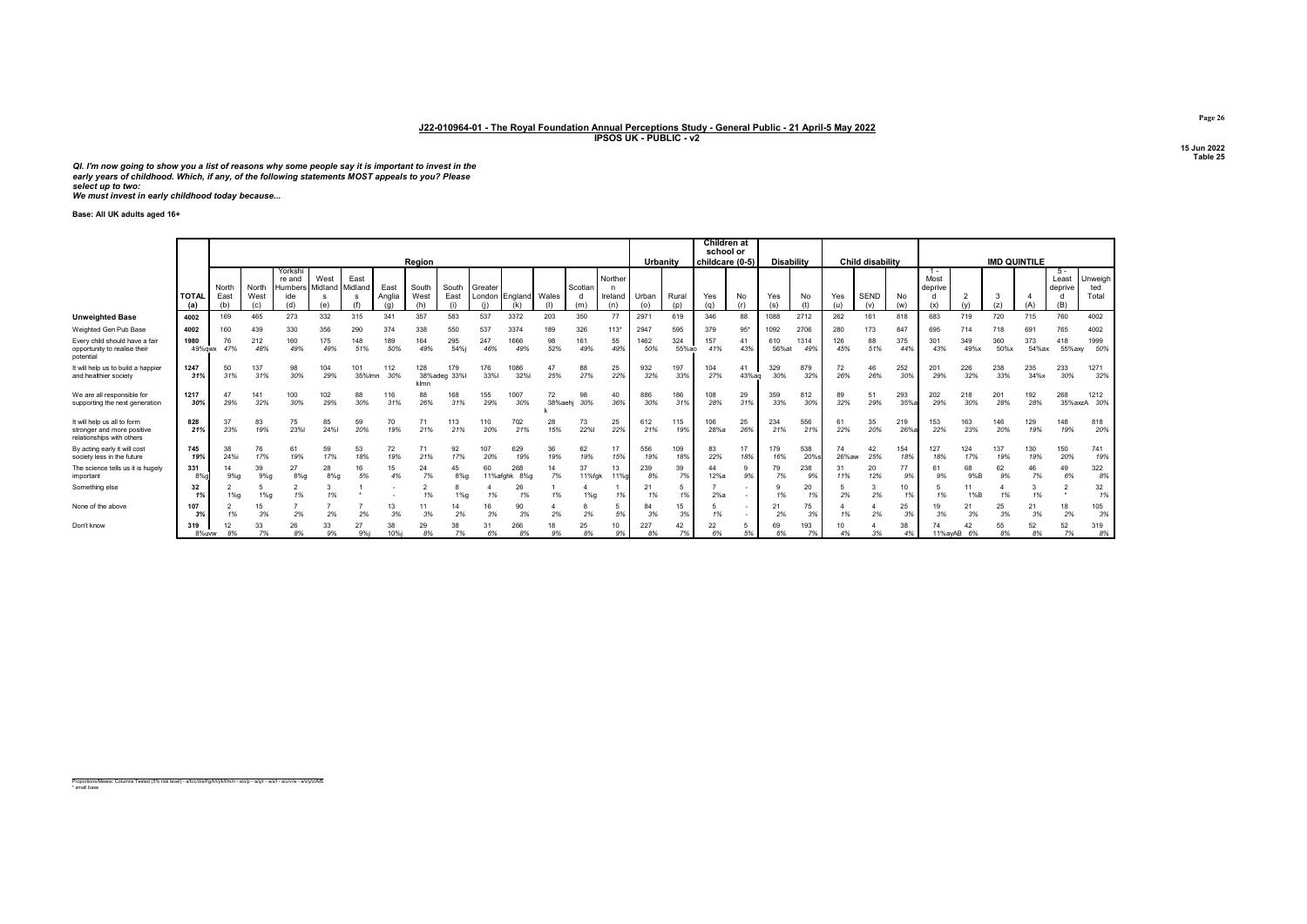# QJ. Which, if any, of the following statements LEAST appeal to you? Please select up to two: We must invest in early childhood today because...

## Base: All UK adults aged 16+

|                                                                                        | Gender              |               | Aae           |                    |                  |                   |                    |                    |                    |                |                 | <b>Ethnicity</b>  |                 | <b>Working status</b>                              |                                                            | Education      |             |                  |                         |                     |
|----------------------------------------------------------------------------------------|---------------------|---------------|---------------|--------------------|------------------|-------------------|--------------------|--------------------|--------------------|----------------|-----------------|-------------------|-----------------|----------------------------------------------------|------------------------------------------------------------|----------------|-------------|------------------|-------------------------|---------------------|
|                                                                                        | <b>TOTAL</b><br>(a) | Male<br>(b)   | Female<br>(c) | 16-34<br>(d)       | 35-54<br>(e)     | $55+$             | 16-24<br>(a)       | 25-34<br>(h)       | 35-44              | 45-54          | 55-64<br>(k)    | 65-74             | $75+$<br>(m)    | White<br>(including<br>White<br>minorities)<br>(n) | Ethnic<br>minorities<br>(excl. White<br>minorities)<br>(o) | Working<br>(f) | Not working | Graduates<br>(v) | Non<br>graduates<br>(w) | Unweighted<br>Total |
| <b>Unweighted Base</b>                                                                 | 4002                | 1930          | 2041          | 1089               | 1278             | 1635              | 570                | 519                | 570                | 708            | 671             | 729               | 235             | 3506                                               | 397                                                        | 2350           | 1652        | 1431             | 2571                    | 4002                |
| Weighted Gen Pub Base                                                                  | 4002                | 1945          | 2026          | 1192               | 1282             | 1528              | 532                | 661                | 626                | 656            | 613             | 690               | 225             | 3502                                               | 396                                                        | 2321           | 1681        | 1437             | 2565                    | 4002                |
| The science tells us it is hugely<br>important                                         | 1090<br>27%dah      | 499<br>26%    | 586<br>29%b   | 265<br>22%         | 340<br>26%dg     | 485<br>32%adeghi  | 117<br>22%         | 148<br>22%         | 157<br>25%         | 182<br>28%dgh  | 185<br>30%dghi  | 226<br>33%adeghij | 74<br>33%deahi  | 981<br>28%o                                        | 91<br>23%                                                  | 609<br>26%     | 481<br>29%  | 406<br>28%       | 684<br>27%              | 1101<br>28%         |
| By acting early it will cost<br>society less in the future                             | 1032<br>26%be       | 449<br>23%    | 577<br>28%at  | 326<br>27%ei       | 290<br>23%       | 416<br>27%eii     | 158<br>30%eiik     | 168<br>25%         | 138<br>22%         | 152<br>23%     | 150<br>24%      | 205<br>30%aeijk   | 62<br>27%       | 921<br>26%                                         | 95<br>24%                                                  | 575<br>25%     | 458<br>27%  | 378<br>26%       | 654<br>25%              | 1037<br>26%         |
| We are all responsible for<br>supporting the next generation                           | 699<br>17%fklmu     | 360<br>18%    | 336<br>17%    | 235<br>20%fklm     | 268<br>21% afklm | 196<br>13%        | 116<br>22%afjklm   | 119<br>18%flm      | 155<br>25%adfhjklm | 114<br>17%flm  | 87<br>14%       | 82<br>12%         | 27<br>12%       | 595<br>17%                                         | 83<br>21%                                                  | 461<br>20%au   | 238<br>14%  | 265<br>18%       | 434<br>17%              | 687<br>17%          |
| Every child should have a fair<br>opportunity to realise their<br>potential            | 634<br>16%flu       | 334<br>17%с   | 297<br>15%    | 234<br>20%afjklm   | 211<br>16%f      | 190<br>12%        | 97<br>18%film      | 137<br>21%aefjklm  | 125<br>20%afjklm   | 86<br>13%      | 88<br>14%       | 75<br>11%         | 27<br>12%       | 541<br>15%                                         | 75<br>19%                                                  | 418<br>18%au   | 217<br>13%  | 230<br>16%       | 404<br>16%              | 616<br>15%          |
| It will help us to build a happier<br>and healthier society                            | 557<br>14%cfklmu    | 325<br>17% ac | 228<br>11%    | 238<br>20%aefijklm | 171<br>13%f      | 149<br>10%        | 113<br>21%aefiiklm | 125<br>19%aefiiklm | 82<br>13%fl        | 89<br>14%fl    | 65<br>11%       | 64<br>9%          | 20<br>9%        | 459<br>13%                                         | 86<br>22%angrs                                             | 358<br>15%u    | 200<br>12%  | 183<br>13%       | 374<br>15%              | 547<br>14%          |
| It will help us all to form<br>stronger and more positive<br>relationships with others | 490<br>12%cfilmu    | 278<br>14%ac  | 209<br>10%    | 231<br>19%aefiiklm | 132<br>10%m      | 128<br>8%         | 108<br>20%aefijklm | 123<br>19%aefijklm | 79<br>13%film      | 53<br>8%       | 63<br>10%m      | 53<br>8%          | 12<br>5%        | 400<br>11%                                         | 71<br>18%angrs                                             | 332<br>14%au   | 158<br>9%   | 182<br>13%       | 308<br>12%              | 477<br>12%          |
| Something else                                                                         | 108<br>3%           | 48<br>2%      | 58<br>3%      | 37<br>3%           | 32<br>3%         | 39<br>3%          | 22<br>4%           | 15<br>2%           | 18<br>3%           | 14<br>2%       | 16<br>3%        | 17<br>2%          | 2%              | 89<br>3%                                           | 15<br>4%                                                   | 63<br>3%       | 45<br>3%    | 41<br>3%         | 67<br>3%                | 110<br>3%           |
| None of the above                                                                      | 652<br>16%dahoooot  | 289<br>15%    | 357<br>18%b   | 95<br>8%           | 212<br>17%dgh    | 345<br>23%adeghij | 33<br>6%           | 62<br>9%           | 88<br>14%dgh       | 123<br>19%dghi | 125<br>20%adegh | 168<br>24%adeghij | 53<br>23%adeghi | 596<br><b>17%o</b>                                 | 45<br>11%                                                  | 319<br>14%     | 333<br>20%a | 254<br>18%       | 397<br>15%              | 669<br>17%          |
| Don't know                                                                             | 458<br>11% av       | 219<br>11%    | 231<br>11%    | 117<br>10%         | 165<br>13%da     | 176<br>12%a       | 45                 | 72<br>11%          | 75<br>12%          | 90<br>14%dal   | 79<br>13%a      | 69<br>10%         | 29<br>13%       | 398<br>11%                                         | 36<br>9%                                                   | 241<br>10%     | 217<br>13%t | 131<br>9%        | 327<br>13%v             | 463<br>12%          |

Proportions/Means: Columns Tested (5% risk level) - a/b/c - a/d/e/f/g/h/i/j/k/l/m - a/n/o/q/r/s - a/t/u - a/v/w \* small base

Page 27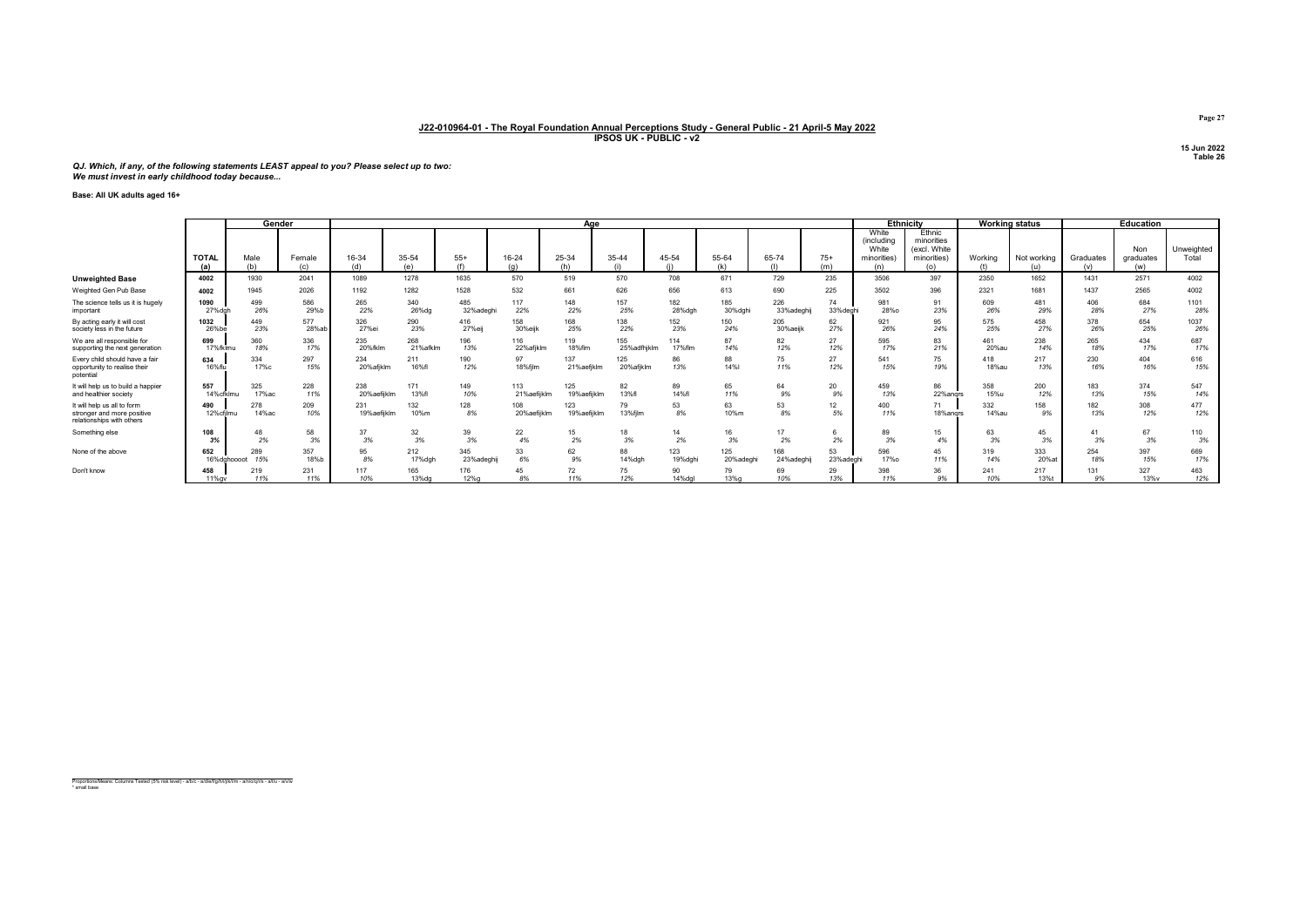QJ. Which, if any, of the following statements LEAST appeal to you? Please select up to two: We must invest in early childhood today because...

Base: All UK adults aged 16+

|                                                                                        |                    |                      |                      |                                     |                                        |                        |                |                      |                      |                     |                             |           |                | <b>Children at</b><br>school or |              | <b>Child disability</b> |                 |                      |                   |            |             |                    |              |                                 |              |            |                     |                                |                         |
|----------------------------------------------------------------------------------------|--------------------|----------------------|----------------------|-------------------------------------|----------------------------------------|------------------------|----------------|----------------------|----------------------|---------------------|-----------------------------|-----------|----------------|---------------------------------|--------------|-------------------------|-----------------|----------------------|-------------------|------------|-------------|--------------------|--------------|---------------------------------|--------------|------------|---------------------|--------------------------------|-------------------------|
|                                                                                        |                    |                      |                      |                                     |                                        |                        |                | Region               |                      |                     |                             |           |                |                                 | Urbanity     |                         | childcare (0-5) |                      | <b>Disability</b> |            |             |                    |              |                                 |              |            | <b>IMD QUINTILE</b> |                                |                         |
|                                                                                        | <b>TOTA</b><br>(a) | North<br>East<br>(h) | North<br>West<br>(c) | Yorkshi<br>re and<br>Humbers<br>ide | West<br>Midland<br>$\mathbf{S}$<br>(e) | East<br>Midland        | East<br>Anglia | South<br>West<br>(h) | South<br>East<br>(i) | Greater             | London England Wales<br>(k) | (1)       | Scotlan<br>(m) | Norther<br>n<br>Ireland<br>(n)  | Urban<br>(o) | Rural<br>(p)            | Yes<br>(q)      | No<br>(r)            | Yes<br>(s)        | No         | Yes<br>(u)  | <b>SEND</b><br>(v) | No<br>(w)    | $1 -$<br>Most<br>deprive<br>(x) |              | (z)        | (A)                 | 5 -<br>Least<br>deprive<br>(B) | Unweigh<br>ted<br>Total |
| <b>Unweighted Base</b>                                                                 | 4002               | 169                  | 465                  | 273                                 | 332                                    | 315                    | 341            | 357                  | 583                  | 537                 | 3372                        | 203       | 350            | 77                              | 2971         | 619                     | 346             | 88                   | 1088              | 2712       | 262         | 161                | 818          | 683                             | 719          | 720        | 715                 | 760                            | 4002                    |
| Weighted Gen Pub Base                                                                  | 4002               | 160                  | 439                  | 330                                 | 356                                    | 290                    | 374            | 338                  | 550                  | 537                 | 3374                        | 189       | 326            | $113*$                          | 2947         | 595                     | 379             | $95*$                | 1092              | 2706       | 280         | 173                | 847          | 695                             | 714          | 718        | 691                 | 765                            | 4002                    |
| The science tells us it is hugely<br>important                                         | 1090<br>27%        | 42<br>26%            | 120<br>27%           | 81<br>25%                           | 103<br>29%                             | 101<br>35%acdg<br>iklm | 95<br>25%      | 94<br>28%            | 165<br>30%           | 135<br>25%          | 936<br><b>28%</b>           | 39<br>21% | 83<br>26%      | 27%                             | 817<br>28%   | 175<br>29%              | 89<br>23%       | 22<br>23%            | 317<br>29%        | 750<br>28% | 81<br>29%   | 51<br>30%          | 220<br>26%   | 186<br>27%                      | 191<br>27%   | 194<br>27% | 203<br>29%          | 231<br>30%                     | 1101<br>28%             |
| By acting early it will cost<br>society less in the future                             | 1032<br>26%        | 47<br>30%            | 117<br>27%           | 86<br>26%                           | 79<br>22%                              | 72<br>25%              | 90<br>24%      | 82<br>24%            | 148<br>27%           | 133<br>25%          | 853<br>25%                  | 47<br>25% | 96<br>29%e     | 37<br>32%                       | 740<br>25%   | 175<br>29%              | 102<br>27%      | 31<br>33%            | 321<br>29%at      | 676<br>25% | 77<br>27%   | 42<br>25%          | 204<br>24%   | 157<br>23%                      | 193<br>27%   | 182<br>25% | 181<br>26%          | 218<br>28%x                    | 1037<br>26%             |
| We are all responsible for<br>supporting the next generation                           | 699<br>17%         | 29<br>18%            | 66<br>15%            | 76<br>23%acgk                       | 60<br>17%                              | 54<br>19%              | 56<br>15%      | 57<br>17%            | 101<br>18%           | 95<br>18%           | 594<br>18%                  | 36<br>19% | 50<br>15%      | 19<br>17%                       | 521<br>18%   | 92<br>15%               | 78<br>21%       | 21<br>22%            | 183<br>17%        | 494<br>18% | 54<br>19%   | 33<br>19%          | 179<br>21%   | 127<br>18%                      | 139<br>19%A  | 128<br>18% | 102<br>15%          | 121<br>16%                     | 687<br>17%              |
| Every child should have a fair<br>opportunity to realise their<br>potential            | 634<br>16%pA       | 31<br>19%f           | 82<br>19%fh          | 59<br>18%                           | 51<br>14%                              | 35<br>12%              | 52<br>14%      | 44<br>13%            | 81<br>15%            | 102<br>19%fh        | 537<br>16%                  | 25<br>13% | 53<br>16%      | 19<br>17%                       | 458<br>16%p  | 72<br>12%               | 87<br>23%a      | 17<br>18%            | 174<br>16%        | 438<br>16% | 68<br>24%a  | 47<br>27% aw       | 160<br>19%;  | 131<br>19%zAB                   | 119<br>17%A  | 95<br>13%  | 87<br>13%           | 107<br>14%                     | 616<br>15%              |
| It will help us to build a happier<br>and healthier society                            | 557<br>14%         | 21<br>13%            | 57<br>13%            | 38<br>12%                           | 45<br>13%                              | 37<br>13%              | 49<br>13%      | 46<br>14%            | 82<br>15%            | 94<br>17%adk        | 470<br>14%                  | 16%       | 44<br>13%      | 13<br>12%                       | 409<br>14%   | 71<br>12%               | 80<br>21%a      | 19<br>20%            | 137<br>13%        | 392<br>14% | 57<br>20%a  | 33<br>19%          | 160<br>19%   | 113<br>16%A                     | 90<br>13%    | 100<br>14% | 79<br>11%           | 100<br>13%                     | 547<br>14%              |
| It will help us all to form<br>stronger and more positive<br>relationships with others | 490<br>12%         | 22<br>14%f           | 51<br>12%            | 43<br>13%f                          | 50<br>14%f                             | 22<br>8%               | 40<br>11%      | 40<br>12%            | 64<br>12%            | $8^{\circ}$<br>15%f | 413<br>12%f                 | 22<br>12% | 42<br>13%f     | 14<br>12%                       | 361<br>12%   | 64<br>11%               | 66<br>18%a      | 15<br>16%            | 139<br>13%        | 12%        | 63<br>23%aw | 38<br>22%aw        | 120<br>14%   | 92<br>13%                       | 103<br>14%AB | 81<br>11%  | 11%                 | 78<br>10%                      | 477<br>12%              |
| Something else                                                                         | 108<br>3%px        | 4%                   | 2%                   | 2%                                  | 12<br>3%                               | 2%                     | 9<br>2%        | 10<br>3%             | 18<br>3%             | 3%                  | 89<br>3%                    | 2%        | 10<br>3%       | 4%                              | 79<br>3%     | 8<br>1%                 | 2%              | $\overline{2}$<br>3% | 37<br>3%          | 65<br>2%   | 2%          | 2%                 | 19<br>2%     |                                 | 2%           | 24<br>3%x  | 17<br>2%            | 23<br>3%x                      | 110<br>3%               |
| None of the above                                                                      | 652<br>16%guv      | 26<br>16%            | 77<br>18%            | 47<br>14%                           | 56<br>16%                              | 47<br>16%              | 69<br>18%      | 59<br>18%            | 85<br>16%            | 84<br>16%           | 551<br>16%                  | 34<br>18% | 54<br>17%      | 13<br>11%                       | 502<br>17%   | 118<br>20%              | 39<br>10%       | 10<br>11%            | 176<br>16%        | 450<br>17% | 21<br>7%    | 13<br>8%           | 122<br>14%IN | 102<br>15%                      | 118<br>17%   | 133<br>19% | 133<br>19%x         | 133<br>17%                     | 669<br>17%              |
| Don't know                                                                             | 458<br>11%guvw     | 12<br>8%             | 52<br>12%            | 38<br>12%                           | 42<br>12%                              | 37<br>13%              | 58<br>15%abij  | 44<br>13%            | 57<br>10%            | 9%                  | 388<br>11%                  | 21<br>11% | 33<br>10%      | 16<br>14%                       | 329<br>11%   | 64<br>11%               | 25<br>7%        | 6<br>6%              | 106<br>10%        | 287<br>11% | 13<br>5%    | 5%                 | 56<br>7%     | 13%                             | 68<br>10%    | 83<br>12%  | 76<br>11%           | 90<br>12%                      | 463<br>12%              |

Proportions/Means: Columns Tested (5% risk level) - a/b/c/d/e/f/g/h/i/j/k/l/m/n - a/o/p - a/q/r - a/s/t - a/u/v/w - a/x/y/z/A/B \* small base

Page 28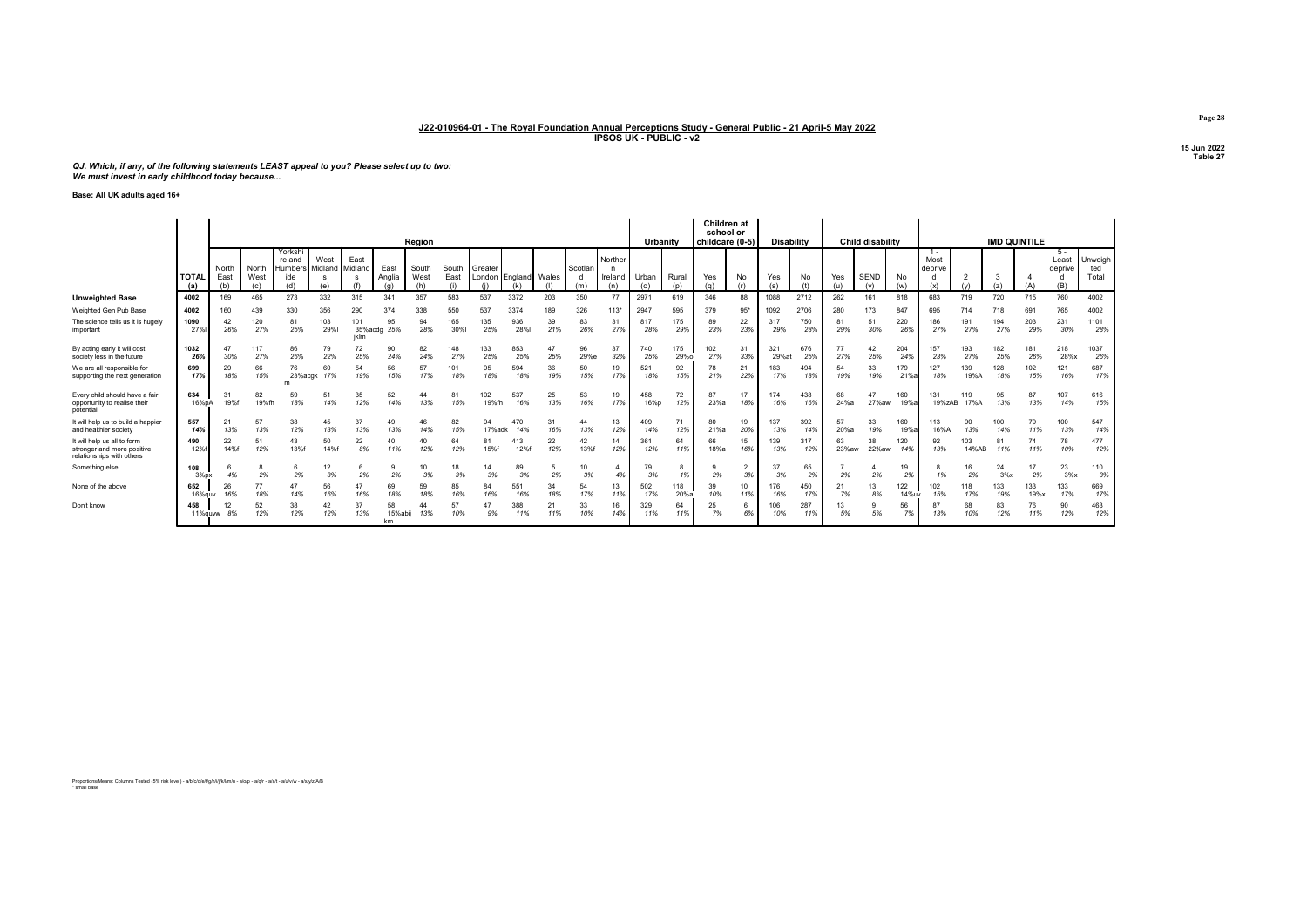| Page                          | Table        | Title                                                                                                                                                                                                                                           | <b>Base Description</b>      | <b>Base</b> |
|-------------------------------|--------------|-------------------------------------------------------------------------------------------------------------------------------------------------------------------------------------------------------------------------------------------------|------------------------------|-------------|
| 1 <sup>1</sup>                | $\mathbf{1}$ | QA. Which period of a child and young person's life do you think is<br>the most important for shaping their future lives?<br>Please select one answer                                                                                           | Base: All UK adults aged 16+ | 4002        |
| $\overline{2}$ $\overline{2}$ |              | QA. Which period of a child and young person's life do you think is<br>the most important for shaping their future lives?<br>Please select one answer                                                                                           | Base: All UK adults aged 16+ | 4002        |
| $\overline{3}$ $\overline{3}$ |              | QB. How important, if at all, do you feel the period of early<br>childhood is in shaping a person's future life?<br>Please select one answer                                                                                                    | Base: All UK adults aged 16+ | 4002        |
| $4 \overline{4}$              |              | QB. How important, if at all, do you feel the period of early<br>childhood is in shaping a person's future life?<br>Please select one answer                                                                                                    | Base: All UK adults aged 16+ | 4002        |
| $\overline{5}$ 5              |              | QC. Below is a list of different aspects of adult life. Which of the<br>following, if any,<br>do you personally think are likely to be the MOST affected by a<br>child's development during<br>their early childhood? Please select up to three | Base: All UK adults aged 16+ | 4002        |
| $\overline{6}$ $\overline{6}$ |              | QC. Below is a list of different aspects of adult life. Which of the<br>following, if any,<br>do you personally think are likely to be the MOST affected by a<br>child's development during<br>their early childhood? Please select up to three | Base: All UK adults aged 16+ | 4002        |
| $\overline{7}$ $\overline{7}$ |              | QD.1. To what extent do you agree or disagree with each of the<br>following statements?<br>The development of children in early childhood is currently a top<br>priority for wider society                                                      | Base: All UK adults aged 16+ | 4002        |
| $\overline{8}$ 8              |              | QD.1. To what extent do you agree or disagree with each of the<br>following statements?<br>The development of children in early childhood is currently a top<br>priority for wider society                                                      | Base: All UK adults aged 16+ | 4002        |
| $\overline{9}$ $\overline{9}$ |              | QD.2. To what extent do you agree or disagree with each of the<br>following statements?<br>The development of children in early childhood should be more of<br>a priority for wider society                                                     | Base: All UK adults aged 16+ | 4002        |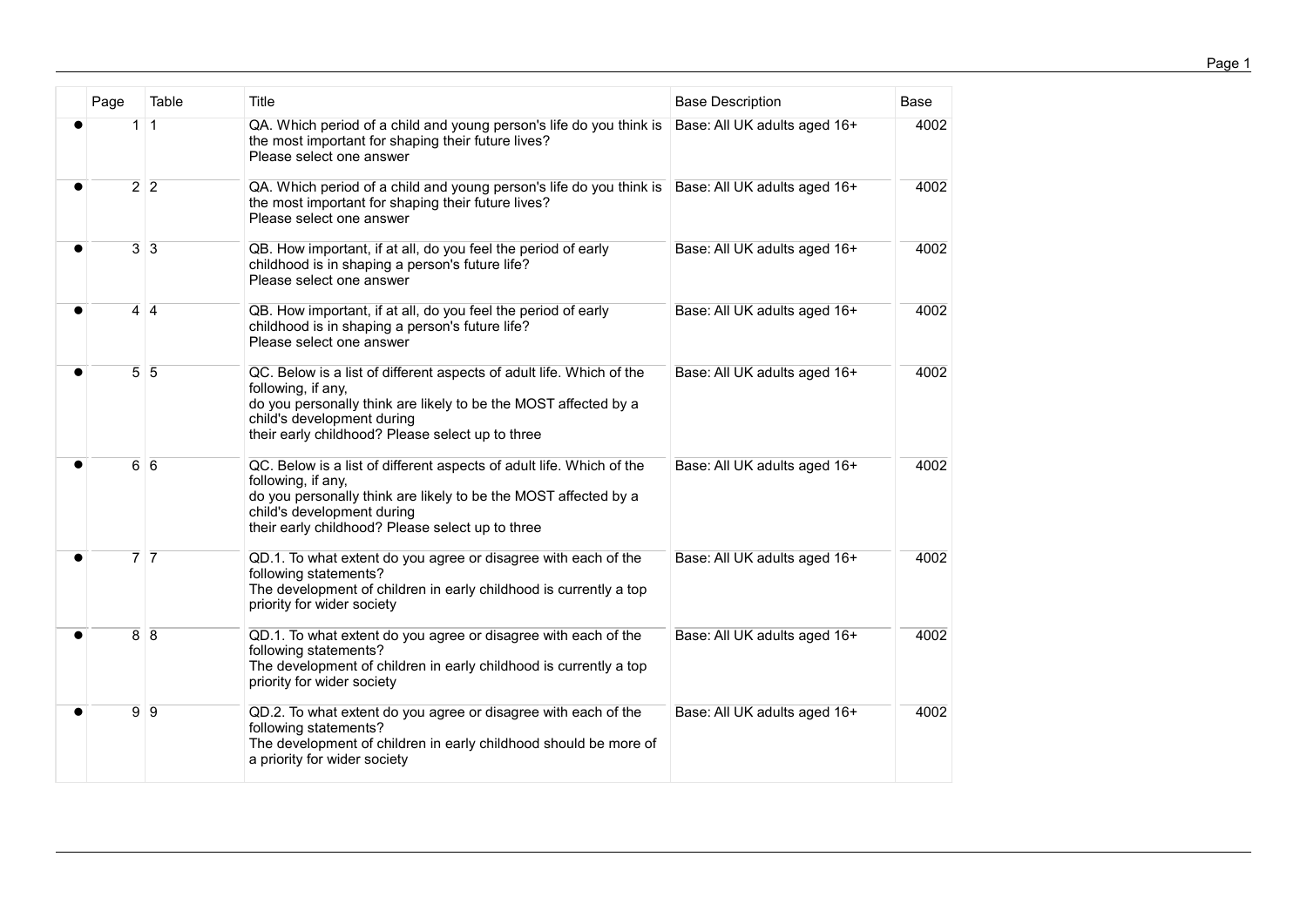| Page                            | Table | <b>Title</b>                                                                                                                                                                                                                  | <b>Base Description</b>                                                                                          | Base |
|---------------------------------|-------|-------------------------------------------------------------------------------------------------------------------------------------------------------------------------------------------------------------------------------|------------------------------------------------------------------------------------------------------------------|------|
| 10 10                           |       | QD.2. To what extent do you agree or disagree with each of the<br>following statements?<br>The development of children in early childhood should be more of<br>a priority for wider society                                   | Base: All UK adults aged 16+                                                                                     | 4002 |
| $11$ 11                         |       | QD.3. To what extent do you agree or disagree with each of the<br>following statements?<br>There is not enough support for parents, carers and children to<br>help children develop in their early childhood                  | Base: All UK adults aged 16+                                                                                     | 4002 |
| $12$ 12                         |       | QD.3. To what extent do you agree or disagree with each of the<br>following statements?<br>There is not enough support for parents, carers and children to<br>help children develop in their early childhood                  | Base: All UK adults aged 16+                                                                                     | 4002 |
| $\overline{13}$ $\overline{13}$ |       | QD.4. To what extent do you agree or disagree with each of the<br>following statements?<br>The development of children in their early childhood should not be<br>a priority given the other problems facing society in the UK | Base: All UK adults aged 16+                                                                                     | 4002 |
| $14$ 14                         |       | QD.4. To what extent do you agree or disagree with each of the<br>following statements?<br>The development of children in their early childhood should not be<br>a priority given the other problems facing society in the UK | Base: All UK adults aged 16+                                                                                     | 4002 |
| $15$ 15                         |       | QD. To what extent do you agree or disagree with each of the<br>following statements?                                                                                                                                         | Base: All UK adults aged 16+                                                                                     | 4002 |
| $16$ 16                         |       | QE. In the last year, what types of information, support or advice, if<br>any, have you sought for<br>bringing up children? Please select all that apply                                                                      | Base: All parents of children aged<br>0-18 and grandparents with<br>children                                     | 1824 |
| $\overline{17}$ $\overline{17}$ |       | QE. In the last year, what types of information, support or advice, if<br>any, have you sought for<br>bringing up children? Please select all that apply                                                                      | Base: All parents of children aged<br>0-18 and grandparents with<br>children                                     | 1824 |
| $\overline{18}$ 18              |       | QF. In the last year, where have you sought information, support or<br>advice about children's social or<br>emotional development ? Please select all that apply                                                              | Base: All parents of children aged<br>0-18 / grandparents who sought<br>advice on social and emotional<br>skills | 318  |
| 19 19                           |       | QF. In the last year, where have you sought information, support or<br>advice about children's social or<br>emotional development ? Please select all that apply                                                              | Base: All parents of children aged<br>0-18 / grandparents who sought<br>advice on social and emotional<br>skills | 318  |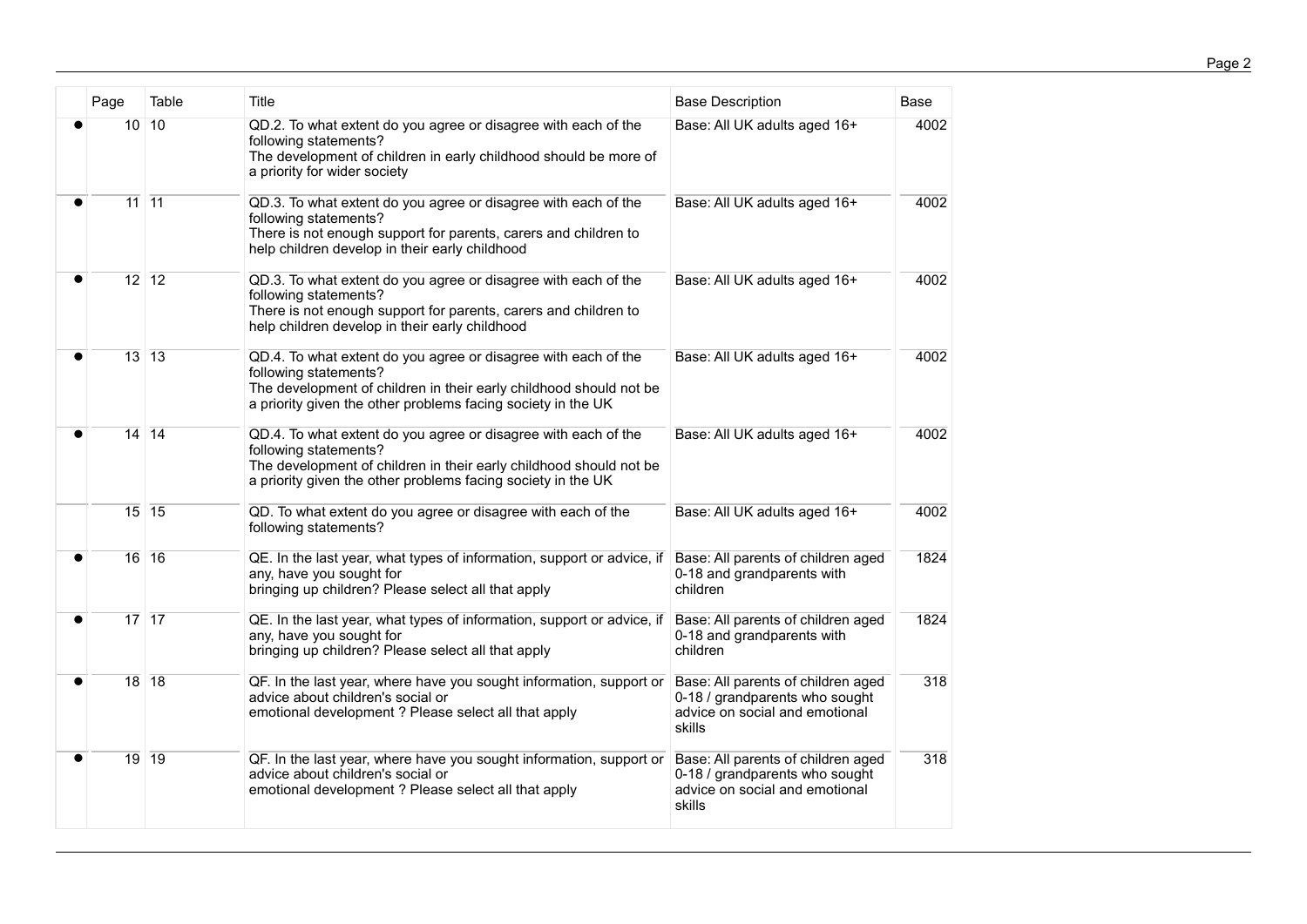| Page               | Table | Title                                                                                                                                                                                                                                                                                                                                      | <b>Base Description</b>                                                                                          | Base |
|--------------------|-------|--------------------------------------------------------------------------------------------------------------------------------------------------------------------------------------------------------------------------------------------------------------------------------------------------------------------------------------------|------------------------------------------------------------------------------------------------------------------|------|
| 20 19              |       | QF. In the last year, where have you sought information, support or<br>advice about children's social or<br>emotional development ? Please select all that apply                                                                                                                                                                           | Base: All parents of children aged<br>0-18 / grandparents who sought<br>advice on social and emotional<br>skills | 337  |
| $21$ 20            |       | QG. I'm now going to show you a list of things some people say<br>are important reasons for investing in<br>early childhood. Which, if any, of the following statements MOST<br>appeal to you? Please select up<br>to two statements:<br>Focusing greater attention and investment on helping children<br>develop in early childhood today | Base: All UK adults aged 16+                                                                                     | 4002 |
| $\overline{22}$ 21 |       | QG. I'm now going to show you a list of things some people say<br>are important reasons for investing in<br>early childhood. Which, if any, of the following statements MOST<br>appeal to you? Please select up<br>to two statements:<br>Focusing greater attention and investment on helping children<br>develop in early childhood today | Base: All UK adults aged 16+                                                                                     | 4002 |
| $23$ 22            |       | QH. Which, if any, of the following statements LEAST appeal to<br>you? Please select up to two statements:<br>Focusing greater attention and investment on helping children<br>develop in early childhood today                                                                                                                            | Base: All UK adults aged 16+                                                                                     | 4002 |
| $24$ 23            |       | QH. Which, if any, of the following statements LEAST appeal to<br>you? Please select up to two statements:<br>Focusing greater attention and investment on helping children<br>develop in early childhood today                                                                                                                            | Base: All UK adults aged 16+                                                                                     | 4002 |
| $25$ 24            |       | QI. I'm now going to show you a list of reasons why some people<br>say it is important to invest in the<br>early years of childhood. Which, if any, of the following statements<br>MOST appeals to you? Please<br>select up to two:<br>We must invest in early childhood today because                                                     | Base: All UK adults aged 16+                                                                                     | 4002 |
| $\overline{26}$ 25 |       | QI. I'm now going to show you a list of reasons why some people<br>say it is important to invest in the<br>early years of childhood. Which, if any, of the following statements<br>MOST appeals to you? Please<br>select up to two:<br>We must invest in early childhood today because                                                     | Base: All UK adults aged 16+                                                                                     | 4002 |